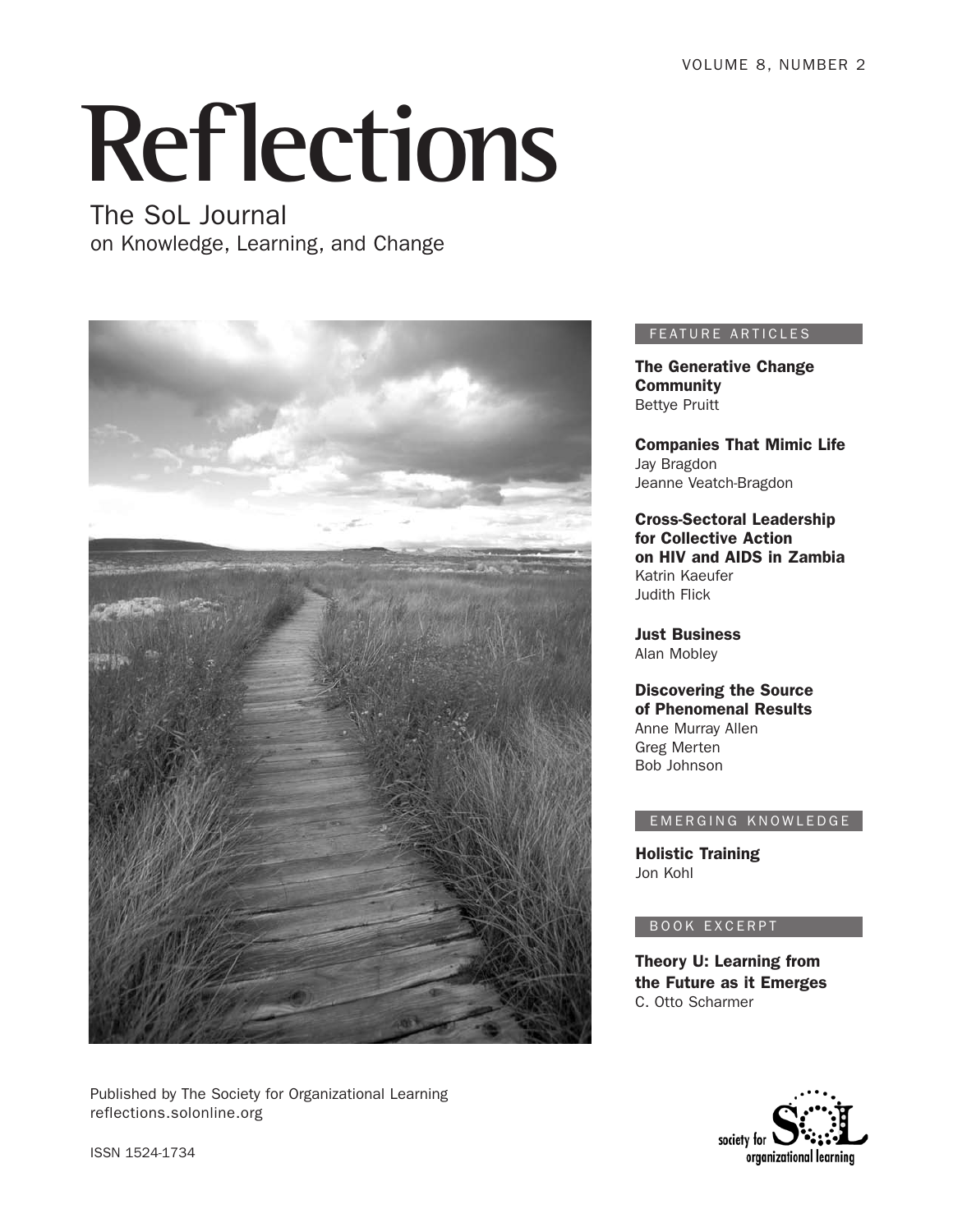

C. Sherry Immediato

One of SoL's principles is that the process of learning is only complete with action. In this issue of *Reflections*, we share a number of reports from "the field" from those who are up to their elbows in work all over the world. And since reflection is also an important part of the learning cycle, we hope that their work stimulates you to make connections about how their concepts, methods and findings have relevance to your own projects in process. Feel free to write directly to the authors with questions, insights, suggestions, and reports on your own efforts – and do copy us! SoL's field of action is now so extensive that we need your help in identifying other work in progress.

We begin our research updates with a report from the Generative Change Community (GCC), a global community of practice that nurtures and promotes generative dialogue for an equitable and sustainable world. This report, provided by project co-director Bettye Pruitt, describes the process of defining generative dialogue by looking at cases and asking "what was generative in this process?" Current cases include "shuttle dialogue" in Northern Ireland, bridging Sulu divides, and a Nepal irrigation project. The report notes the impact on the projects of their participation in the GCC community of practice case, and working definitions of generative dialogue. The case method used by GCC, as well as their substantive findings, is likely to be of value across SoL.

In 2006, SoL published *Profit for Life: How Capitalism Excels***,** by Joseph H. (Jay) Bragdon. Jay's work hypothesizes a causal relationship between a living asset stewardship management philosophy and exceptional financial returns. In "Companies that Mimic Life: The New Profit Leaders," Jay and Jeanne Bragdon restate *Profit for Life*'s key premises, and present the results of recent independent research that updates and reaffirms the strong investment returns of the 60-company learning lab on which this research is based.

"Cross-Sectoral Leadership for Collective Action on HIV and AIDS in Zambia: Applying the U-Process to Complex Social Challenges" is based on a pressing need. One in every six adults in Zambia lives with HIV; life expectancy has fallen below forty years; more than 700,000 children are AIDS orphans. This initiative began in 2006 to tackle this problem which persists in part due to local culture and policy. SoL researcher C. Otto Scharmer, author of *Theory U* (see the excerpt in this issue) was tapped to help, using the U-process methodology. Researcher Katrin Kaeufer and Oxfam's Judith Flick report on the action research plan, and the progress to date as the team completes the step of sensing the forces for change.

In "Just Business: Partnering for Sustainable Justice," researcher and project director Alan Mobley reports on the start-up of this venture in Detroit. The purpose of Just Business is to apply systems thinking, dialogue processes, and business expertise to issues of sustainable economic development in distressed neighborhoods. These areas have high crime rates and, concomitantly, large numbers of ex-prisoners returning home upon release from prison. By involving a range of stakeholders, including regional businesses, the project aspires to break this vicious cycle.

Our final research update holds the promise of a more substantive report in the future. Anne Murray Allen, Greg Merten, and Bob Johnson were all part of HP's Inkjet Division during a period of remarkable growth that spanned most of the 1980s and '90s. "Discovering the Source of Phenomenal Results: The Magic of Legitimacy and Love" is an update on their insights about the conditions that made such positive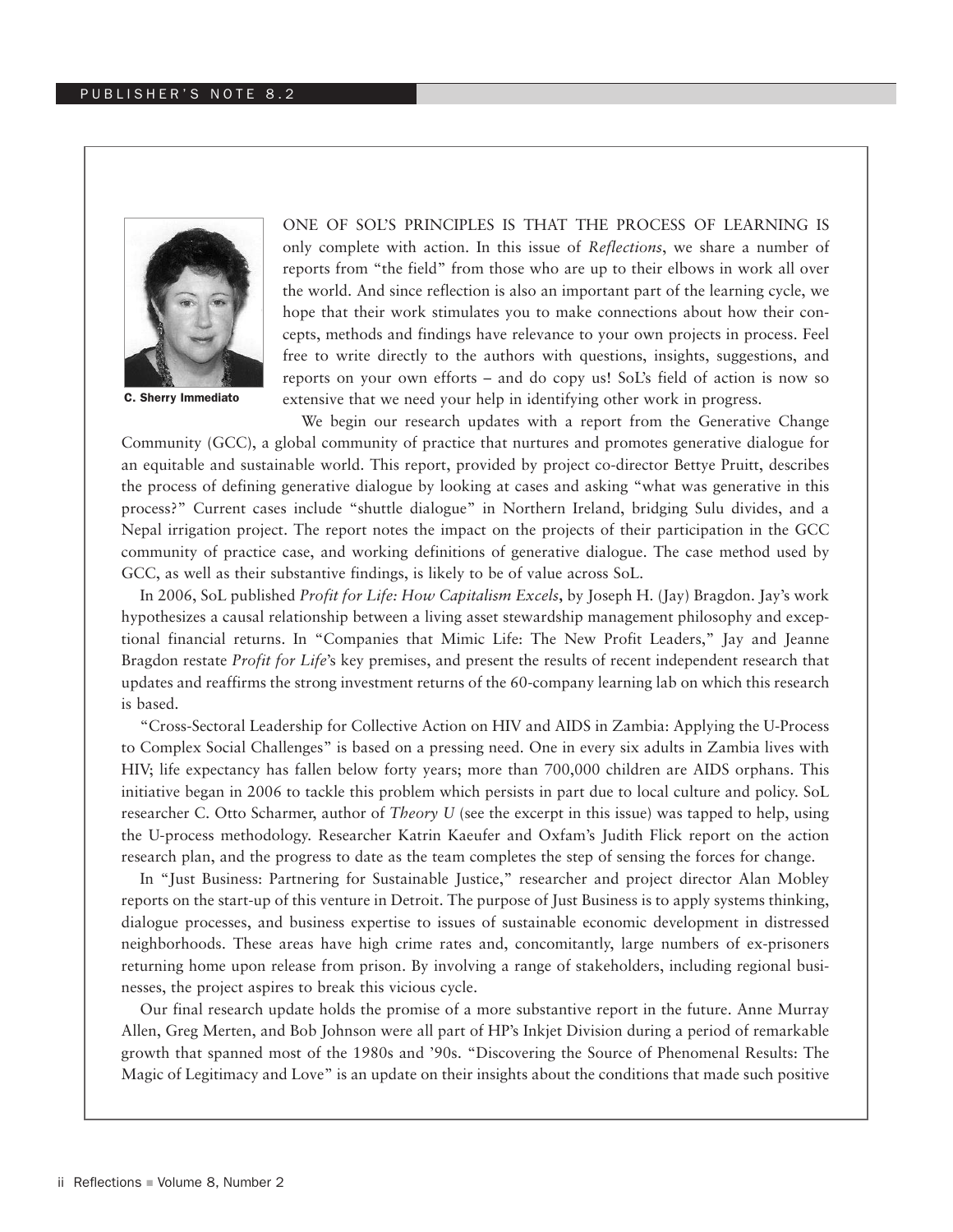business results possible. Using a process of reflection and dialogue that was characteristic of their time at HP, they are involving former colleagues in their retrospective research in the hopes that more organizations will rethink their assumptions in favor of the deeply respectful working arrangements which are key to the innovation most firms need.

In looking at reports from the field beyond the SoL community, research member Barry Sugarman offers a review and summary of Steve Kelman's book: *Unleashing Change: A Study of Organizational Renewal in Government*. This study focuses on successful systemic changes in the U.S. government that were supported in part by approaches that assumed support for change rather than resistance to it. Barry highlights some case specifics and points to the contributions of this research that may be of interest to both practitioners and researchers.

In "Holistic Training: Putting Trainees Back into Context," Jon Kohl makes his second contribution to the Emerging Knowledge Forum. Using his experience in creating development opportunities in the work of park management, he challenges us to consider what we can learn from nature's apprenticing systems. Just as a young beaver deprived of contact with a dam building community is likely to be an ineffective engineer, we need direct contact with the system of work in which we are embedded to be systemically effective. He offers specific illustrations of the value of eco-tourism guides interacting with those involved in fire management to create better outcomes.

Finally, this issue's book excerpt features a chapter on individual learning from *Theory U: Leading from the Future as it Emerges* by C. Otto Scharmer. An in-depth explanation of the U theory introduced in *Presence* (SoL, 2004), the book is an invaluable resource for anyone involved in profound collective change projects. Other excerpts, comments, and a summary of *Theory U* can be found at *www.solonline. org/theoryu*.

As we celebrate SoL's 10th anniversary, it is especially rewarding to see the diversity of the SoL community increase as we take on thornier problems and greater opportunities. This would have been unlikely if not impossible without all the early work by SoL's organizational members. We hope to report in future issues on how corporate participation in projects that span boundaries provides practical value in conducting day-to-day business. Until then, please visit the SoL website for opportunities to hear these stories and interact with *Reflections* authors at upcoming SoL gatherings.

With best wishes for reflection that stimulates action,

l. Stray Annalests

C. Sherry Immediato Managing Director, SoL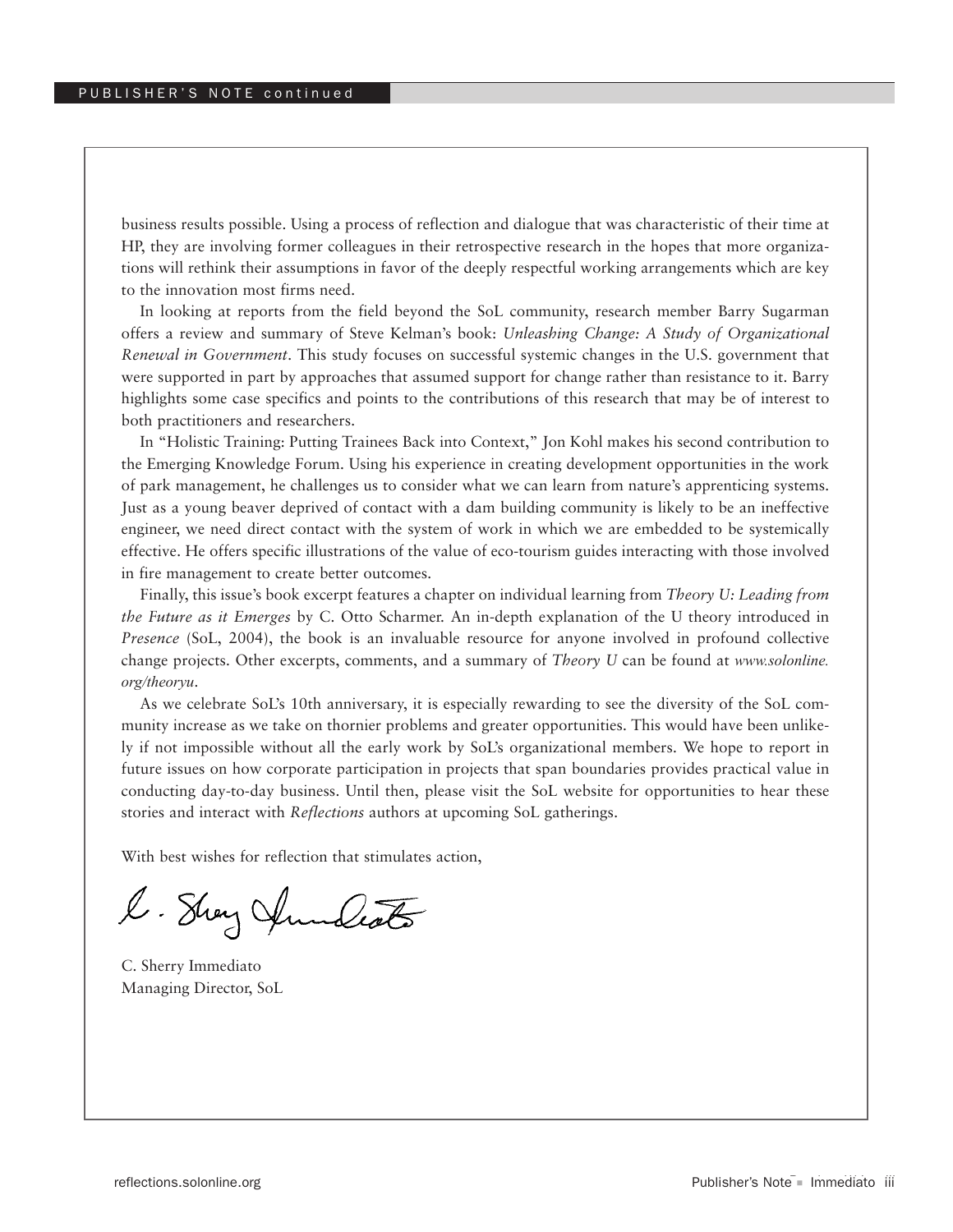# Using World Café Principles for Disciplined Strategic Thinking

Jim Myracle and Diane Oettinger have illuminated an innovative and high leverage approach to using World Café design principles and practice as part of an in depth learning and development program for high potential leaders ("Developing High Potential Leaders with Strategy Cafés," *Reflections,* Volume 8, Number 1). By integrating the use of a modified World Café approach (called Strategy Cafes) with a disciplined inquiry-based process focused on strategic thinking, it seems that Jim and Diane are able to achieve a range of outcomes that might not be easily accomplished by either approach used in isolation. This is a great example of a "mix and match" approach to the use of complimentary processes in the service of business and social value.

I was impressed by the way Jim and Diane used the World Café's seven design principles – setting clear context; creating hospitable space; focusing on questions that matter; encouraging everyone's contribution; cross-pollinating ideas and diverse perspectives; listening for key insights; and harvesting collective discoveries over the full week long program – whether they were using the "usual" World Café format or not. It seems that by using the World Café design principles creatively throughout the program, there was an opportunity for these high potential leaders to:

- Create an ongoing learning and professional community across traditional functional boundaries
- Learn a new approach to participating in "conversations that matter" and perhaps to hosting these types of strategic dialogues in their own back home settings.
- Discover and practice a disciplined inquiry based approach to strategy development and
- Access and demonstrate their own collective intelligence on behalf of the organization's future, both with each other and with senior leadership

I really enjoyed reading about the way in which Jim and Diane created the life-like Strategy Café space in the tradition of the artists square at Montmartre, and can imagine the participants' pleasant surprise at being invited to use the Montmartre metaphor to stimulate their own creative thinking in "collectively painting a holistic and realistic picture of the current business situation that their company is experiencing on the canvas or the flip charts."

I found the overall architecture of engagement, with its pre-set rotations and groupings interesting and useful. At the same time, I wondered if there might be other more self-organizing ways to invite participants to create the appropriate "mixings" – perhaps by giving the group the same criteria that Jim and Diane used so that they could discover, themselves, how to construct teams that offered diverse perspectives into key strategic areas of inquiry. That might be something to experiment with in future programs.

In that spirit, I might also offer the possibility of creating "learning/listening visits" between the teams, once they are formed and working on their evening assignments. This would encourage not only diverse perspectives *within* teams, which were encouraged by the pre-assigning of groups – but also to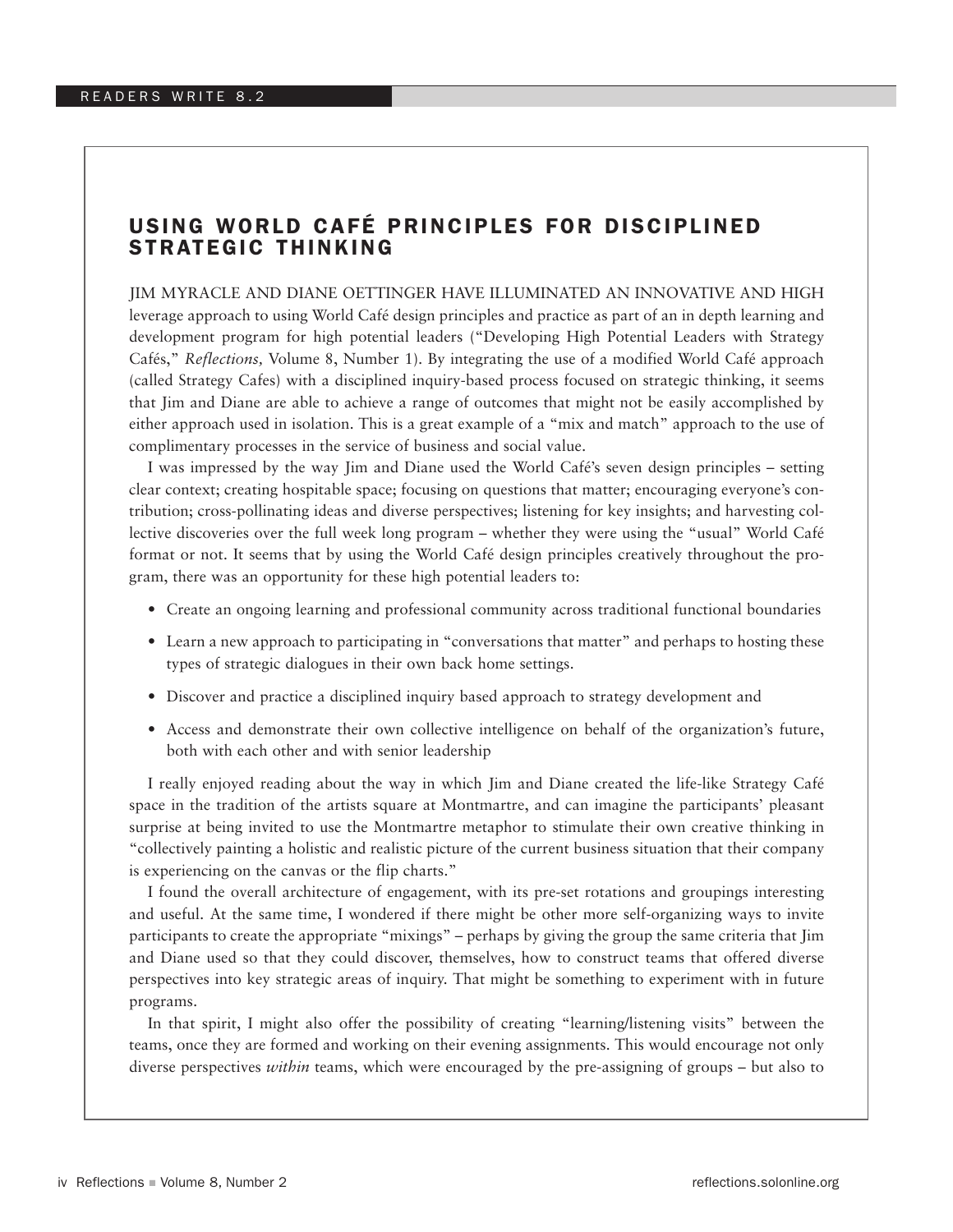reach for the original spirit of the word "competition" which means, "to strive together." There might be a time each evening when teams send roving ambassadors for a short period to other teams to listen to key insights, learnings, and discoveries from other teams unique areas of strategic inquiry that might be supportive to their own teams' efforts. This might help to keep the spirit and insights of the whole more visible to all participants throughout the week.

Jim and Diane's choice of which strategy methodology to combine with the World Café was fortuitous, as we all participated in the evolution of this inquiry based approach to strategy when we collaborated together on a major large system change project at a Fortune 10 consumer products company. We discovered that the re-shaping of issues, opportunities and challenges into core strategic questions (How will we….) has an unexpected and profound impact on the capacity of a group to both assess the strategic landscape and to simultaneously create a collective mindset of curiosity and discovery (versus assertion and advocacy), leading to deeper individual and collective strategic insight.

This simple shift of mind and practice toward a question-based approach to strategy, when combined with the World Café dialogue process, seems to liberate people to form a true "community of inquiry" even when they have not had formal training in either dialogue protocols or strategy development.

I share Jim and Diane's perspective about the importance of engaging senior leaders in advance of their participation in programs of this nature (or any other type of World Café dialogue). Helping senior executives enhance their own skills in and approach to "conversational leadership" is an increasingly important capacity in today's organizations where evoking knowledge sharing and the organization's collective intelligence are keys to long term success. Modeling appropriate and appreciative "hosting" is especially important when senior leaders want to be role models for high potential leaders.

Lastly, what I think Diane and Jim are exploring in their work – beyond the focus on strategy development or other aspects of the "content" of the program – are innovative ways to bring the future alive in people's own lived experience. Once people have a real life experience of being and talking together in new ways about critical strategic questions at the heart of their organization's future, they find that organizational change is not scary or overwhelming, but instead can be creative, exhilarating, and productive. It's the *collective embodied experience* of new ways of working and thinking together around real life challenges (in contrast to traditional *training programs about* change and organizational culture) that can set the platform for innovative paths forward. That's the true promise of this approach to learning and development for high potential leaders.

Juanita Brown Co-originator The World Cafe *juanita@theworldcafe.com*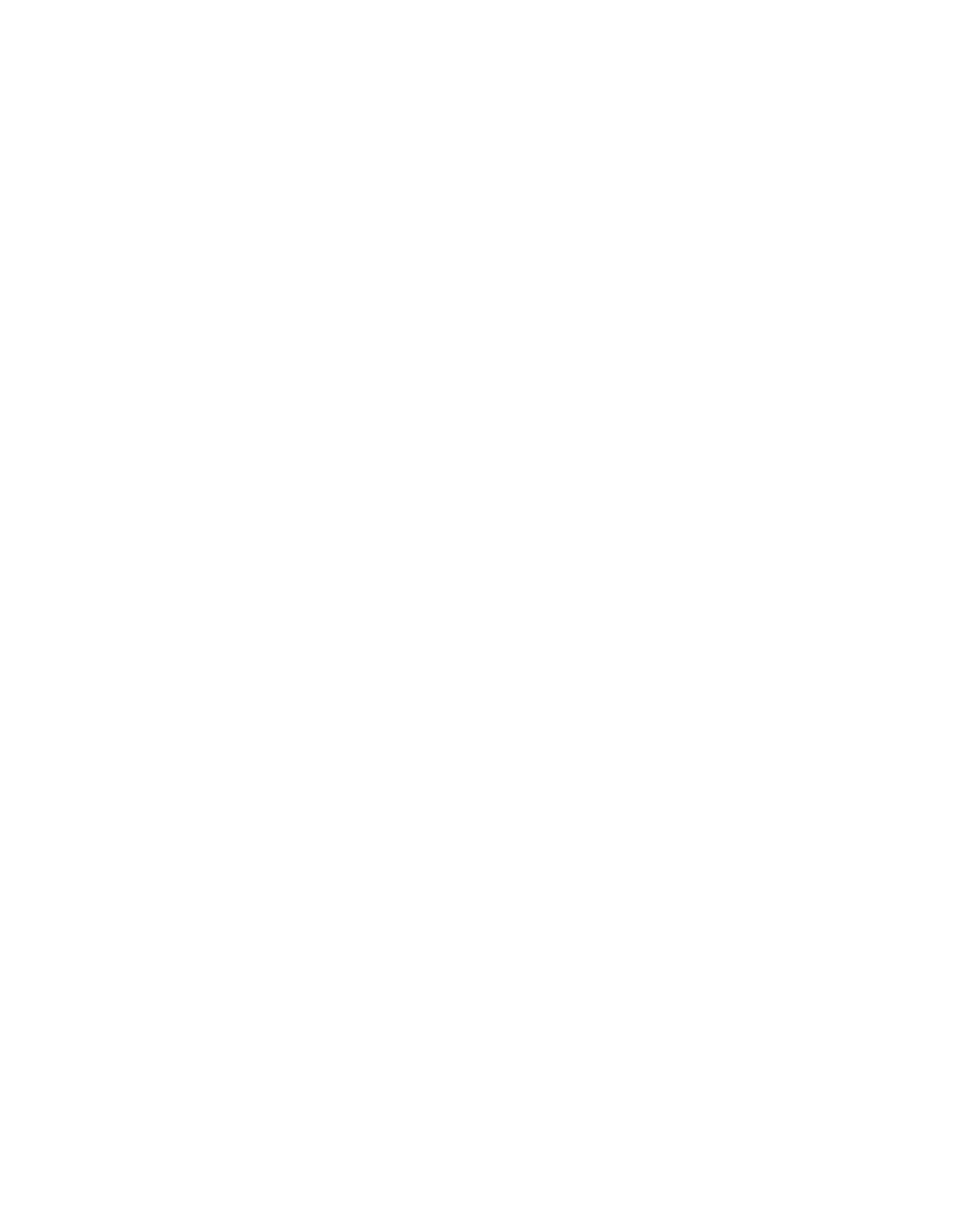# The Generative Change Community: Cases About the Meaning of "Generative Dialogic Change Processes"

# Bettye Pruitt





Bettye Pruitt

The Generative Change Community (GCC) is a global community of practice that nurtures and promotes generative dialogic change processes for an equitable and sustainable world. The community seeks to integrate individual, organizational, and societal transformation through dialogic processes and initiatives.

 The community is comprised of advanced practitioners of peace building, negotiation, mediation, participatory action research, and multi-stakeholder dialogue in various fields of endeavor, such as global network building, inter-sectoral collaboration, conflict prevention, and democracy building. The Generative Change Community originated in October 2003 as the Generative Dialogue Project. In May 2007 it took its present name to better reflect the diversity of the work of its member practitioners.

 Besides SoL, its organizational sponsors include: the Asian Institute of Management-Mirant Center for Bridging Societal Divides, the Fetzer Institute, GAN-Net, Generon Consulting, the Metanoia Fund, the Norwegian Agency for Development Cooperation (NORAD, REDEH, the Network for Human Development in Brazil, the Swedish Foreign Ministry, Synergos Institute, the Third Millennium Foundation, the UNDP, and Wageningen International – Programme for Capacity Development and Institutional Change.

 The GC Community is moving from its formative stage into a stage of pursuing activities together, including core research, action research, generative change agent development, and continued community building. Becoming aligned about the meaning of "generative dialogic change processes" has been crucial to forming a foundation for collective action.

# How do we define generative dialogic change processes?

In order to move forward together, the GC Community Core Group recognized, it was necessary to develop a common understanding of what we mean by "generative dialogic change processes." We launched a series of teleconferenc n order to move forward together, the GC Community Core Group recognized, it was necessary to develop a common understanding of what we mean by "generative dialogic change processes." We launched a series of teleconferences to pursue that question by

- A multi-stakeholder dialogue to develop an irrigation project in Nepal, shared by Jim Woodhill of Wageningen International
- A "shuttle dialogue" in Northern Ireland shared by Sue Williams, a veteran of peace work there and elsewhere in the world and a colleague of GC Community member Mari Fitzduff
- An ongoing dialogue initiative in Sulu, Philippines, "Bridging Sulu Divides," shared by Ernie Garilao of the Mirant Center for Bridging Societal Divides at the Asian Institute of Management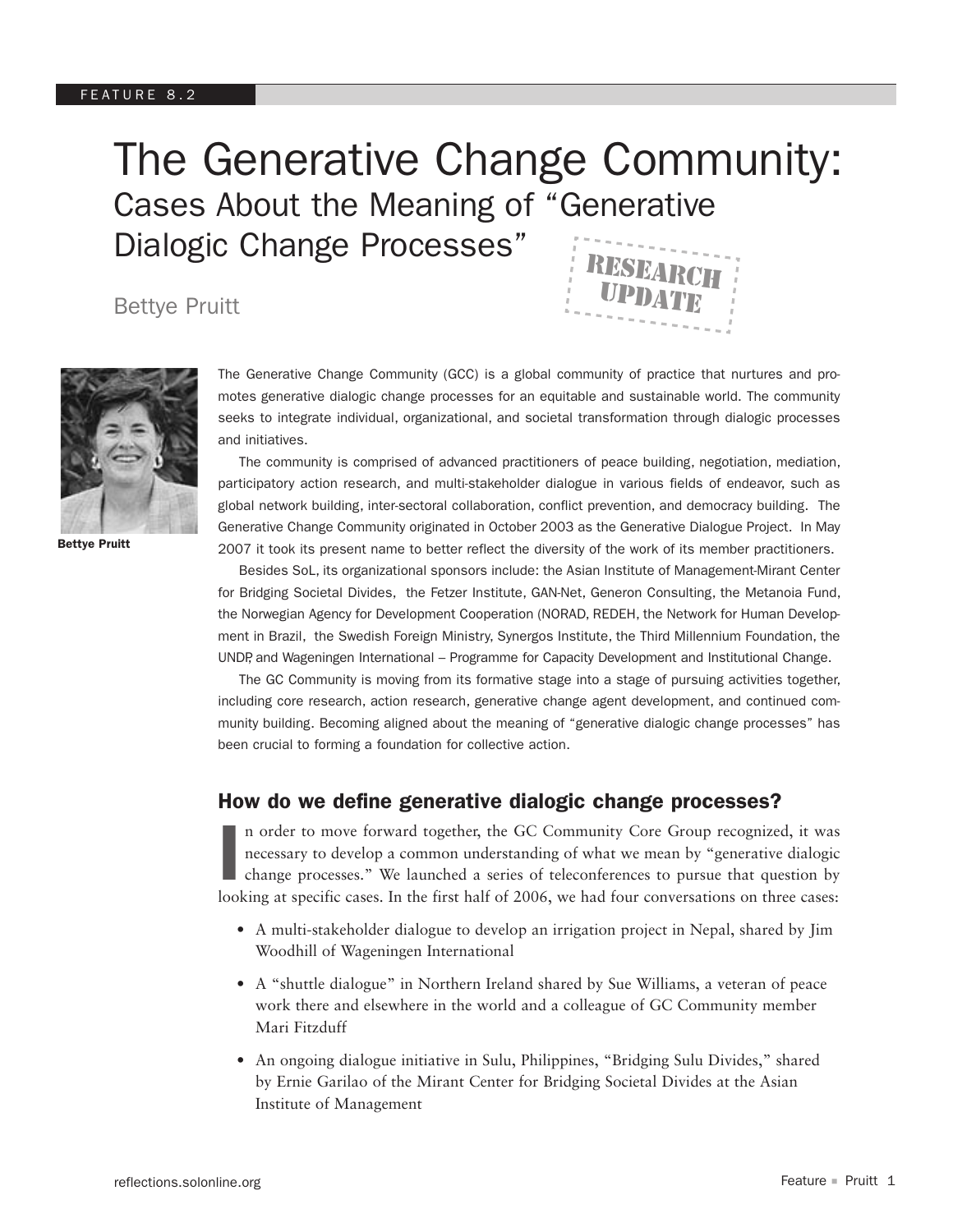In each of the conversations, we focused our attention primarily on the question, "what was generative in this process?" With remarkable consistency, our observations pointed toward a fairly simple definition:

Dialogic change processes are generative when participants experience a shift in awareness regarding their relationship to others and to the issues at hand, and this change enables them to co-create positive outcomes for themselves and the people they represent.

This definition aligns with the well-known observation of Einstein that problems cannot be solved at the same level of consciousness that created them. Each of the three quite different cases offered insights on what this means in concrete terms. Write-ups of the cases and the four teleconferences held so far are available at *www.generativedialogue.org.*

Shifts in awareness regarding relationship to others. Change in the way participants related to others in the process was an important feature of each case. In the Nepal irrigation project dialogue, for example, the shift manifested as an emergence of trust in a group representing great disparities in socio-economic status and positional power, such that "everyone felt what they had to say was legitimate." Jim Woodhill noted that he gauged the extent to which this shift occurred by observing a high level of engagement by everyone in the group, with irrigation experts teaming up with illiterate farmers and translating for them between Nepali and English, so that everyone could understand and participate fully.

In the case of "shuttle dialogue" in Northern Ireland, Sue Williams emphasized that the changes that occurred were small shifts, not "breakthrough transformations." Indeed, this was an instance in which the participants never got to the point of talking directly to each other but communicated exclusively with and through the arbitrators, who shuttled back and forth among them. Nevertheless, people who had never experienced communicating with those who don't agree with them became more aware of how their strongly worded messages might be perceived by others. "You try to help them avoid offending the other side without intending to," said Sue. Sue and Mari Fitzduff noted that this basic recognition of "the other side" as fellow human beings who might legitimately take offense at harsh language is the kind of change that must occur before people in situations of violent conflict can begin to participate in "real dialogues."

Finally, Ernie Garilao provided a powerful example from the Bridging Sulu Divides workshop he led earlier this year of the kind of change we are talking about. The workshop started with an exercise of personal reflection and sharing in mixed groups of people representing different sides in the Sulu conflict:

"We were prepared for animosities [and] 'venting.' Mari advised to get that out right away. But, when they were doing their leadership stories – creating a personal leadership life story line (what did I learn from it, who influenced me, etc.) then sharing that in small groups – they were really listening to each other. Then when they were asked to see what came out of the groups, they recognized how similar they were in their hopes and dreams. They recognized their common humanity. That broke down the barriers. [In the dialogue that followed,] I was surprised that the civil society leaders didn't come forward with their view of the military as occupiers . . . it came up in the dialogue but in ways that people could hear and discuss."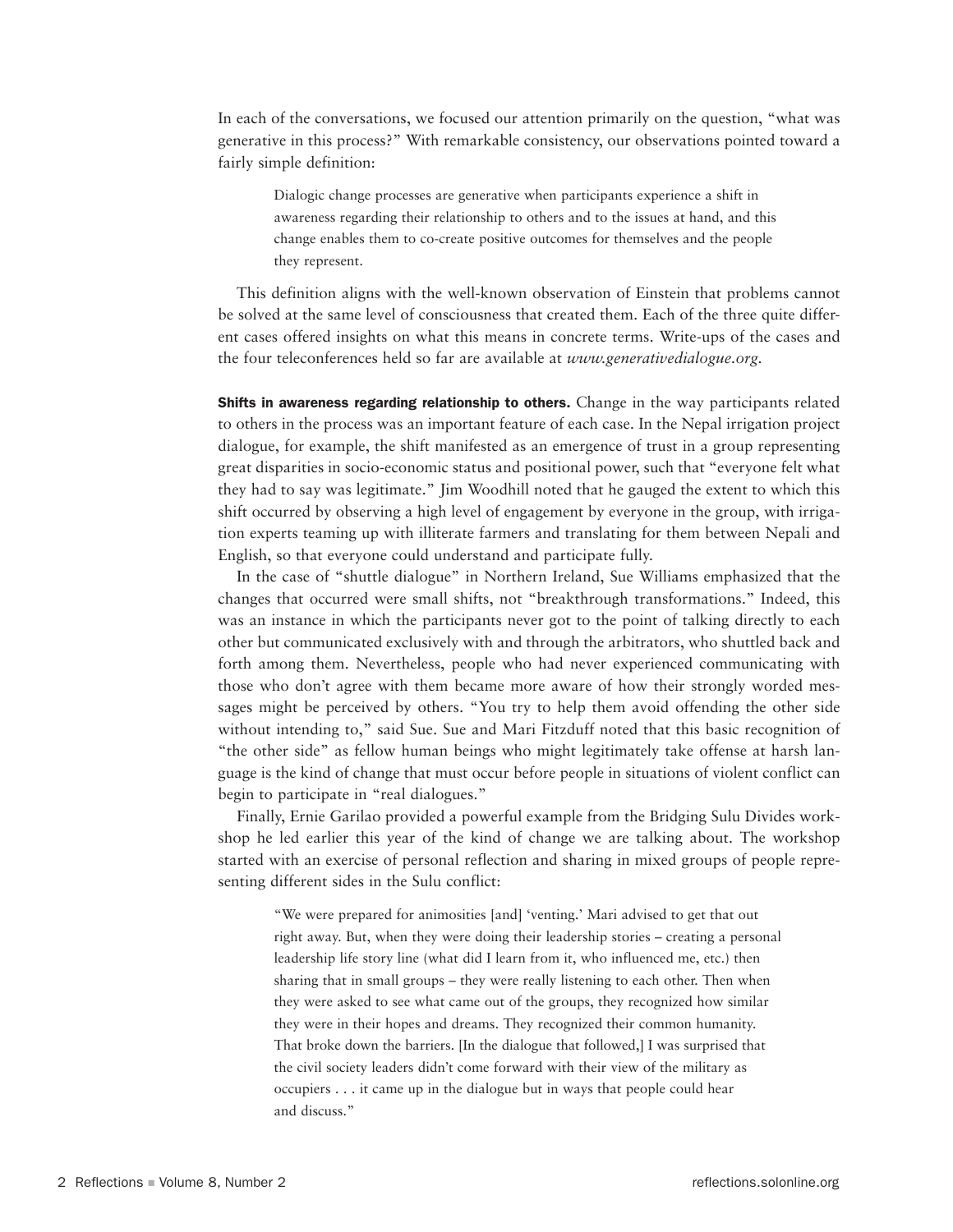

**Shifts in awareness regarding relationship to the issues.** At the heart of this change is recognition of the nature of one's personal connection to the issue and, in the best case, acceptance of one's responsibility for helping to achieve a positive outcome. The Bridging Leadership framework for the dialogue process in Sulu is explicit about the need to bring about this change. Getting people to take ownership of their role in both the problems and their resolution is central to the Bridging Leadership training that a number of key military participants had completed a couple of years prior to the Sulu dialogue workshop. In addition, Ernie indicated that differentiating between individual and shared response to the issue was a key part of the design of the dialogue itself:

"In the plenary you can see the whole, so people can see their individual responses in that larger perspective, see their responsibility; envision new realities. This sets up the dialogue in a positive way: what can I contribute to success? What issues with other sectors do I need to work on to achieve the shared vision?"

The remarkable outcomes of the Sulu dialogue depended on both these developments: the creation of a shared vision by the group; and the acceptance of personal responsibility for change by key members. The shifts and the outcomes in the shuttle dialogue case were less dramatic, yet still significant. In particular, Sue emphasized the importance of people getting in touch with their own needs and beginning to frame the conflict in their community more in terms of those needs, rather than simply in terms of their opposition to the other side. The process was transformative for them, whereas there was no change among the political and paramilitary leaders who continued to relate to the conflict strictly as a political issue. This was especially true of the parents on both sides, whose recognition of their need to protect their children emboldened them to challenge the leadership and insist on a resolution. "I was really struck by the willingness of the parents to assert themselves and take control," said Sue.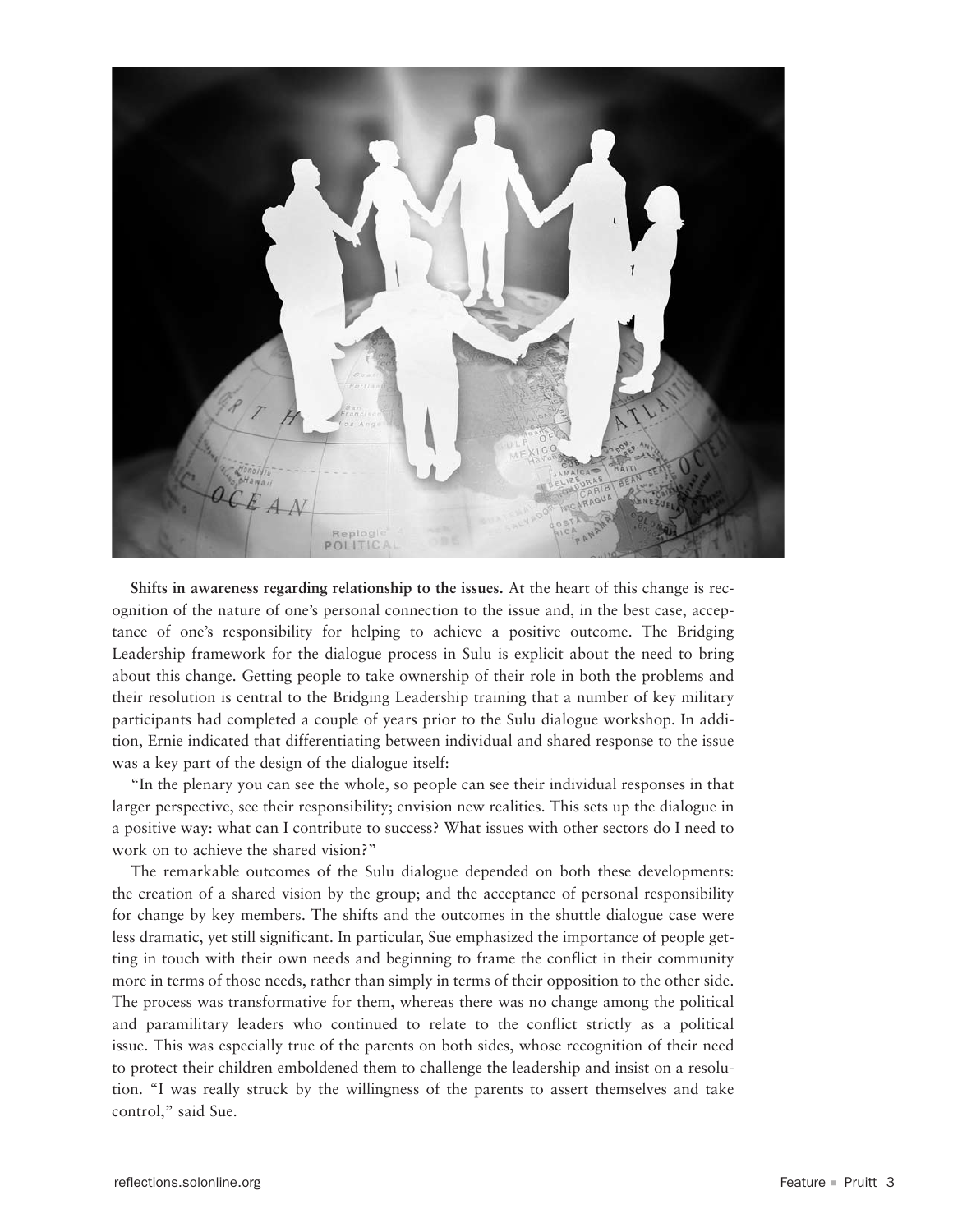The example of this kind of shift in relationship to the problem in the Nepal irrigation project dialogue focuses on the irrigation experts in the dialogue group. As in the Sulu case, these key actors came into the group with some openness to change, because they had already had to confront the shortcomings of previous irrigation project designs. Nevertheless, they were initially uncomfortable and skeptical of the more participatory approach to design the workshop represented. "Experts are used to standing up and telling people how it is," Jim noted. Yet they were able to set that expert role aside, embrace the process, and contribute to a "fundamentally different" irrigation project design based on a more systemic understanding of the context and challenges.

Co-creation of positive outcomes. All of these dialogue initiatives produced outcomes that their organizers and participants considered significant. The Asian Development Bank, which sponsored the Nepal irrigation project workshop, was pleased enough with the outcome to take the position that all project design processes should be more participatory and interactive in future. In the shuttle dialogue case, community members created a positive outcome by accepting the reality that people on both sides of the dispute had legitimate needs, especially for security. The precipitating dispute faded away, and people have co-existed with fewer disturbances than before. The Bridging Sulu Divides workshop produced a widely accepted Sulu Roadmap for Peace and some surprising and significant partnerships joining the army, police, rebel groups, and civil society organizations in efforts to reduce violent crime in the area, monitor police action against rebel groups, and ensure transparent and equitable distribution of resources for human development efforts.

In the Sulu case, Ernie described the most powerful episodes of co-creation in vivid terms: the group was in a "flow" state, with such mutual acceptance and understanding that they could complete each other's sentences; and they had tapped into "the field" – the collective consciousness that everyone in the group could sense intuitively. Jim observed moments of this kind of energetic co-creativity in the Nepal irrigation project workshop as well. These states of collective flow, or connecting to the field, seem to define most concretely what generative dialogue is, and what it looks like.

| <b>From</b>                                      | To                                               |
|--------------------------------------------------|--------------------------------------------------|
| Seeing others as separate and different,         | Seeing others as fellow human beings; "we're     |
| defined by their roles, their positions on       | in this together;" and all have something        |
| the issues, or their place in a hierarchy        | important to contribute                          |
| Seeing oneself as separate from the problem      | Seeing oneself as part of the system that        |
| situation, looking for others to change in order | sustains the situation, accepting responsibility |
| to resolve it                                    | for changing oneself                             |
| Disconnected relationships within                | Creative relationships energized by mutually     |
| stuck problem systems                            | owned ideas for addressing problems              |
| Acceptance of dysfunctional societal             | Commitment to promoting change toward            |
| structures and systems                           | healthy societal structures and systems          |

|  | To summarize, generative shifts move people |  |  |  |  |  |  |  |
|--|---------------------------------------------|--|--|--|--|--|--|--|
|--|---------------------------------------------|--|--|--|--|--|--|--|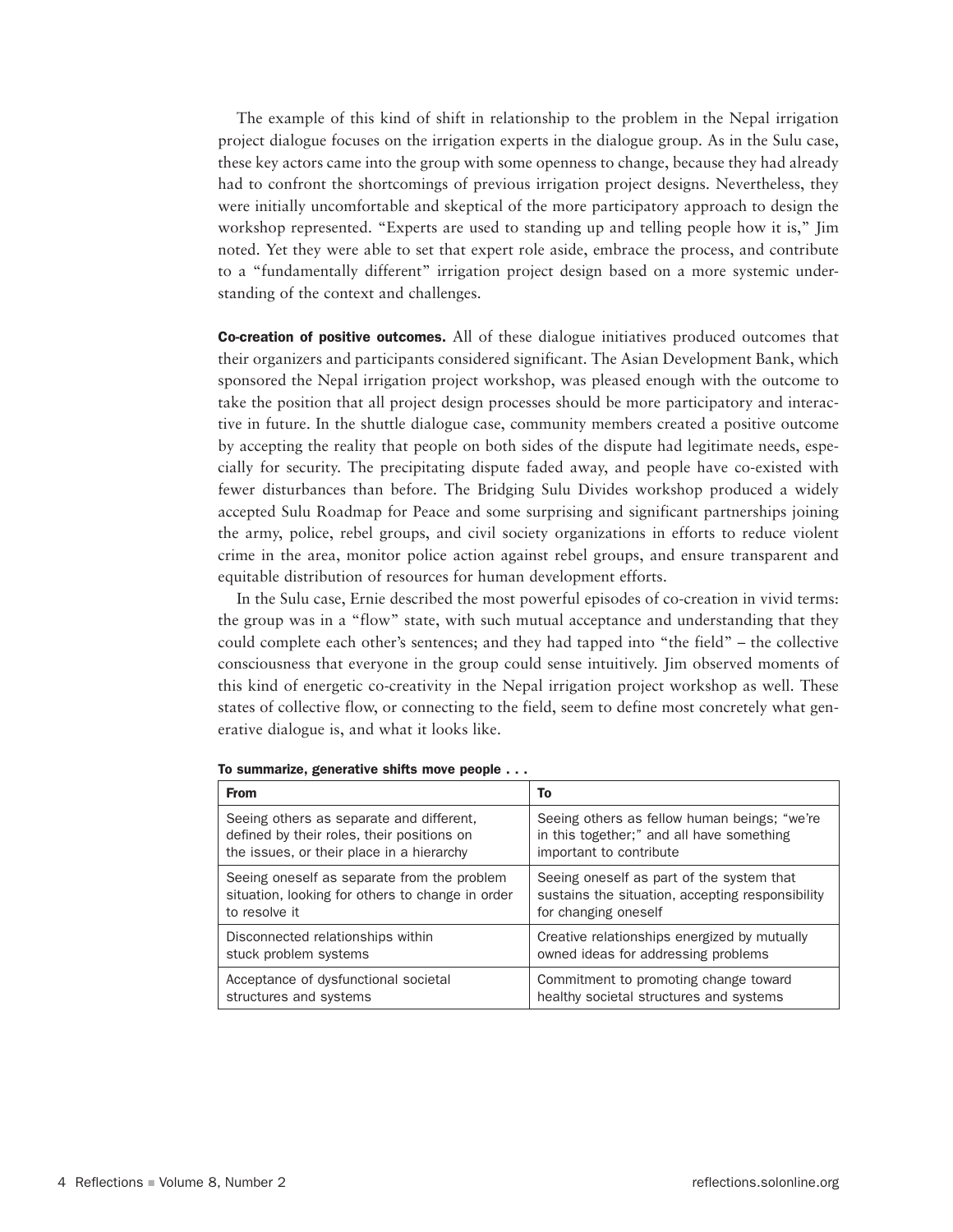## What are our guiding questions?

Of course, these cases and others to be shared within the GC Community raise many more questions than the one addressed here. For the community, answering the key definitional question is just the first step toward building a deep and robust understanding of how generative dialogic change processes can contribute to societal change on a global scale – "for an equitable and sustainable world," as our mission statement says.

Cutting across all of the community's activities and providing a framework for the rigorous action learning and peer-to-peer sharing and support that are central to our strategy are our core learning agenda and our commitment to rigorous inquiry through the use of the *GCC Process Inquiry Protocol.*

The GC Community Core learning agenda has a dual focus on:

- The connections among individual-, group-, and societal-level change
- The potential for generative dialogic change processes to produce deep change globally

The GCC Process Inquiry Protocol is a framework for collective inquiry adapted from a process tool developed by others for uncovering and articulating theories of change.<sup>1</sup> "Theory of change" is a conceptual tool used in various fields to support a rigorous approach to planning, executing, evaluating, and learning from experience in change initiatives. The overarching goal of the GC Community in using this framework is to create a solid platform for collective learning that is sufficiently broad (crossing the boundaries of specific approaches, disciplines, and fields), sufficiently deep (at a level of detail that enables meaningful analysis), and sufficiently rigorous to make a significant advance in our understanding of generative dialogic change processes and how they can contribute to change at a global level.

#### **ABOUT THE AUTHOR**

Bettye Pruitt is a social historian dedicated to developing practices and tools for collective learning. In addition to her work as community coordinator for the Generative Change Community, she has been part of the UNDP Democratic Dialogue Project, and is a co-author of *Democratic Dialogue—A Handbook for Practitioners* (2007) published jointly by International IDEA, UNDP, OAS, and CIDA and available for free download at *http://www.democraticdialoguenetwork.org/index.pl.* Bettye has a Ph.D. in history from Boston University and is a research member of SoL. She recently stepped down as co-chair of the SoL Council.

#### *bhpruitt.rcn.com*

#### Endnote

1 International Network on Strategic Philanthropy, "Theory of Change Tool Manual" (May, 2005), p. 10, available at *www.insp.efc.be.*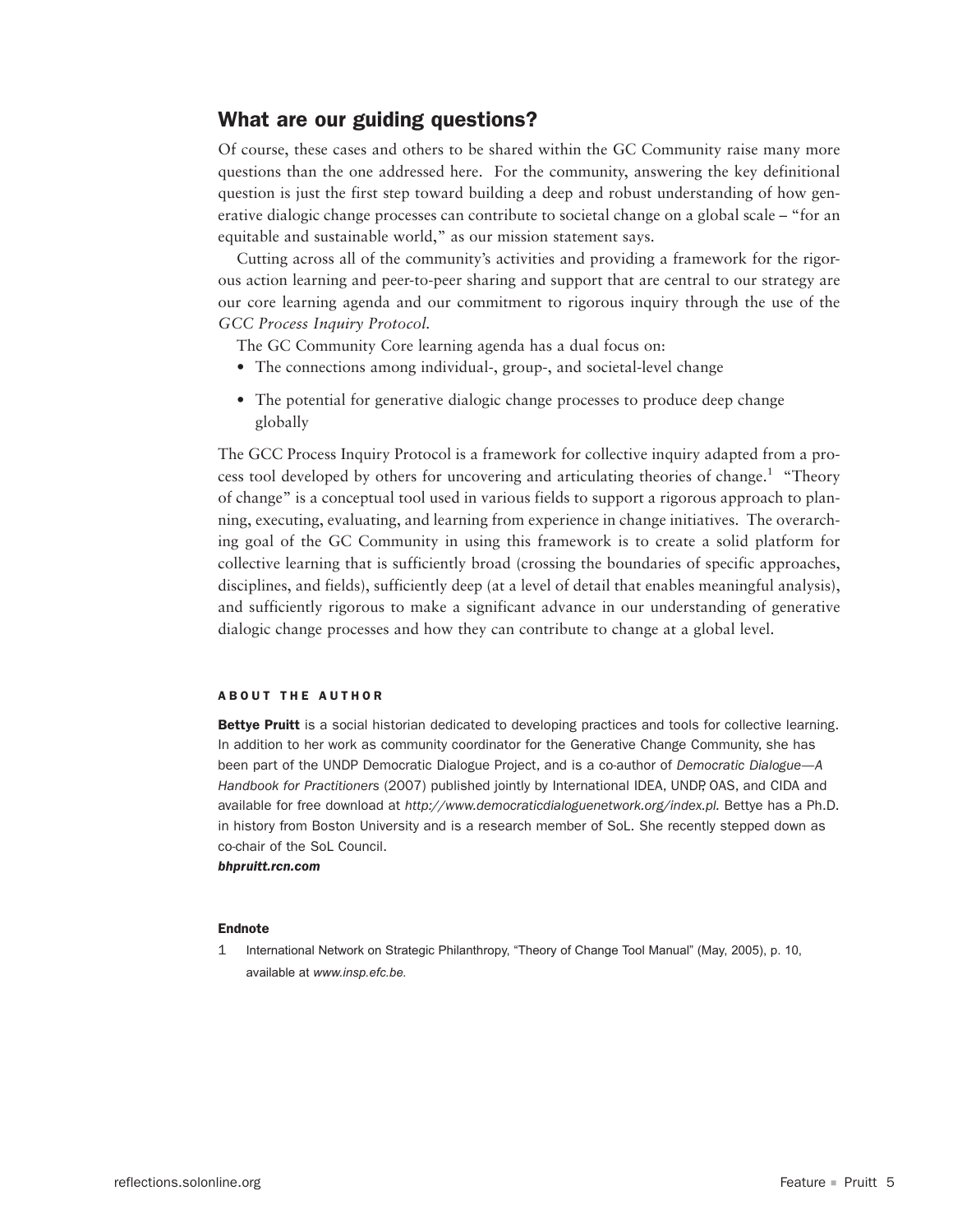# Companies that Mimic Life: The New Profit Leaders RESEARC





In 2006, SoL published *Profit for Life: How Capitalism Excels,* by Joseph H. (Jay) Bragdon. The culmination of dozens of years of research, the book made a powerful argument for the connection between organizational learning precepts and business success. *Reflections* published an early exploration of this connection with "Living Asset Stewardship: How Organizational Learning Leads to Exceptional Market Returns" (Jay Bragdon and Richard Karash, Vol. 4, No. 1) The following article, coauthored with Jeanne Bragdon, summarizes *Profit for Life*'s key premises, and updates and reaffirms the strong investment returns of the 60-company learning lab it featured, the Global LAMP Index®.

**IDD** 

Jay Bragdon



Jeanne Bragdon

In the past few decades, the business world has been quietly undergoing a radical change.<br>Companies that mimic living systems have been gaining market share over more tradi-<br>tionally managed firms, which generally model th n the past few decades, the business world has been quietly undergoing a radical change. Companies that mimic living systems have been gaining market share over more traditionally managed firms, which generally model themselves on mechanical systems. These explains the differences in their market performance.

Firms that mimic living systems have an existential awareness that they are living communities of people, committed to serving other people, and that they all depend on Nature for their sustenance. These companies instinctively put a higher value on living assets (people and Nature) than they do on non-living (capital) assets because they recognize living assets are the source of capital assets, and the reason for their existence as firms.

This fundamental recognition creates spontaneous demands within the firm to live harmoniously and respectfully with the larger living systems on which we all depend (biosphere, society, markets). This desire to affiliate with life is enormously appealing to people. It explains why these companies tend to attract the most committed employees and strategic partners, the most loyal customers and the most patient investors.

Firms that think of themselves as profit-making machines, by contrast, place a higher value on non-living capital assets than they do on living ones. This predisposes them to trivialize life: to treat people and Nature as tradable commodities, replaceable machine parts or moveable factors of production. When companies act on such tendencies, people feel threatened and withdraw. Employee morale suffers. Customer service declines. Just as the living systems approach becomes a reinforcing cycle of positive consequences, the mechanistic approach yields a cycle of negative consequences.

The contrasts between these two mental models of business have become increasingly evident over the past few decades. The ill effects of corporate carelessness, many of which weren't apparent until tipping points had been reached, are now startlingly obvious. Global climate change, toxic waste accumulations, ecosystem destruction, and related public health issues have altered the ways we live, and we don't like it. When given a choice of where to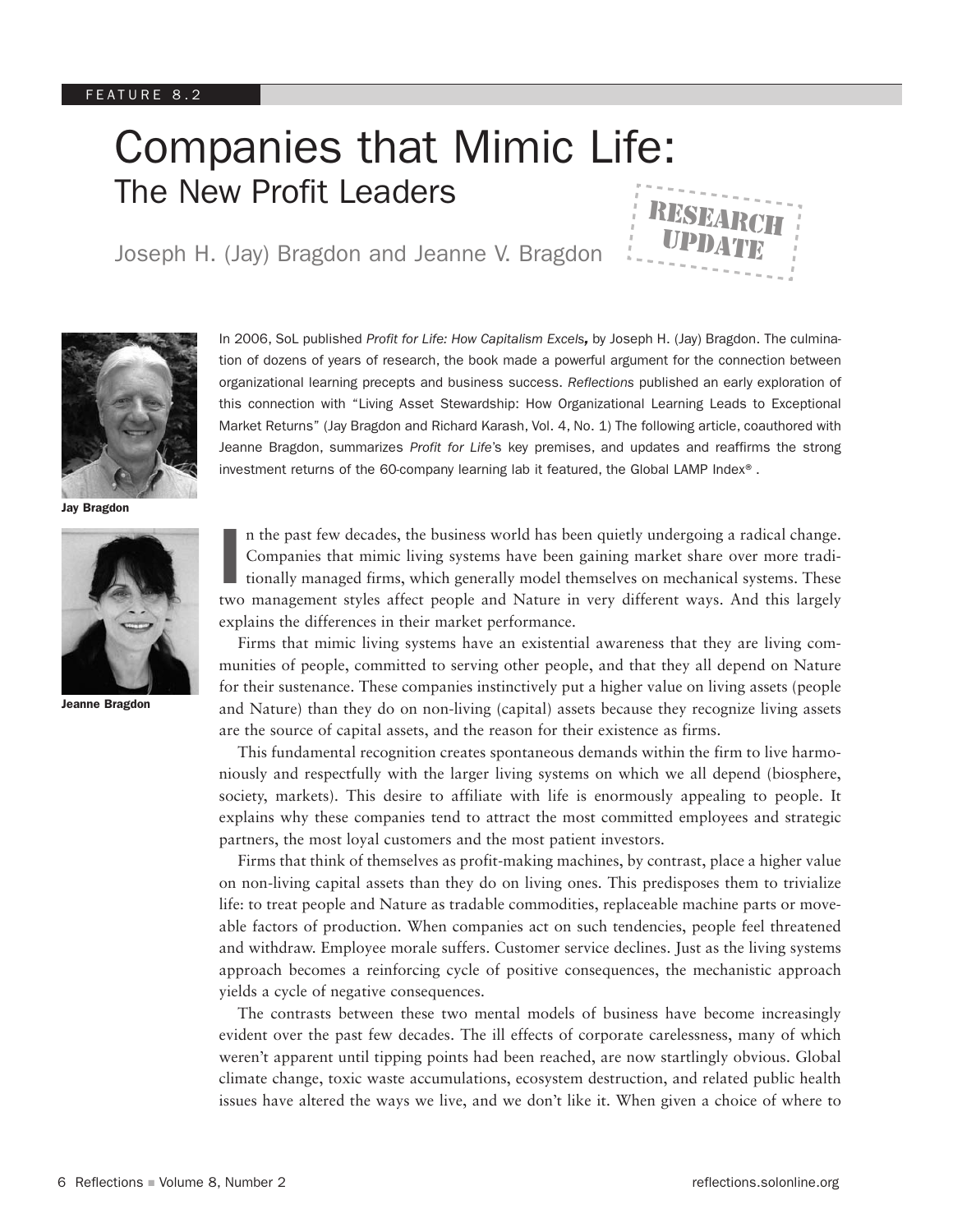work or shop, most of us would rather support firms that respect life than those that trivialize it. It's that simple.

To paraphrase Abraham Lincoln, people who trivialize life, like those who once condoned slavery, "blow out the moral lights around us."<sup>1</sup> They create a "house divided against itself,"<sup>2</sup> which cannot stand because disrespect for life ultimately ends in ruin. It is self-destructive. And we know it.

The eminent biologist, Edward O. Wilson says humanity longs for a vision of a "continuous and unending future."<sup>3</sup> This is what attracts us to life affirming companies. Beyond that, we are drawn to activities that allow us to move beyond our self-centered focus, to embrace and enhance the living communities of which we are a part. Involvement in such enterprise, and the lure of meaningful learning, excites our higher (quantum) thinking capacities. The synergies are magnified when we work and learn with others inspired by the same goals.

In researching *Profit for Life*, Jay constructed a learning lab of sixty companies, collectively called the Global Living Asset Management Performance (LAMP) Index®. Each firm in the index is a pioneer in its industry of "living asset stewardship" (LAS). This term, used throughout the book, states the obvious that firms must nurture and steward people and Nature – the source of all their other assets – if they want to have a future.

## LAMP's Exceptional Market Returns

Since publication of *Profit for Life*, we retained an independent consulting firm to analyze the Global LAMP Index® in-depth as a prospective investment fund. In doing so, we went beyond the tracking method used in the book, which was a simple average of index price changes with dividends added in. This time through, we wanted to pick up the value of spinoffs – for example, the extra return Hewlett Packard stockholders received when HP spun off Agilent – as well as the compounding effects of reinvesting dividends.

Northfield Information Services, the firm that performed the in-depth analysis, is a global consultancy that advises many of the world's largest banks and institutional money managers on measuring and controlling portfolio risk. The following table is taken from their study of the LAMP 60, in which they reported investment performance on both a market capitalization-weighted basis (column 2) and on an equal-weighted basis (column 3) compared to four large capitalization stock indices (columns 4–7).

This table covers the 10-year period illustrated in *Profit for Life* (1996 – 2005) as well as the most recent calendar year result (2006). It affirms the superior performance of the LAMP 60 by both standards of measurement in relation to the four major benchmarks. Taking a closer look at the data, we see the equal-

*Firms that mimic living systems have an existential awareness that they are living communities of people, committed to serving other people, and that they all depend on Nature for their sustenance.*

weighted LAMP Index delivered top results in both rising and falling markets. The LAMP 60, when market cap-weighted, performed at the high end of benchmark results in all but one year.

Northfield's detailed analysis also revealed that, between 1996 and 2005, the average annual return for the equal-weighted LAMP 60 was more than one percentage point higher than results presented in *Profit for Life*. While we expected returns cited in the book were mildly understated, we had no idea the disparity would be this large.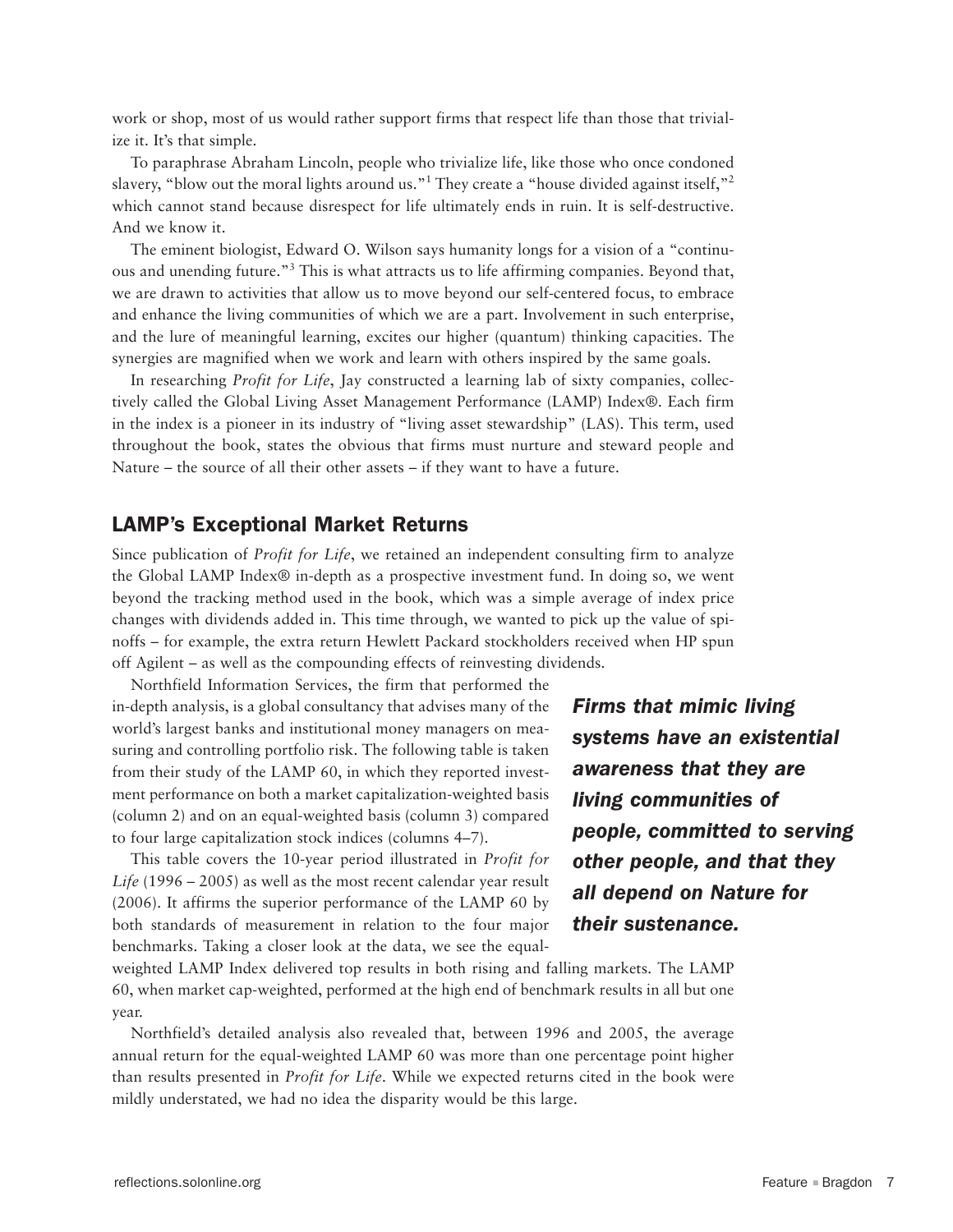| Year-by-Year Comparison of LAMP60 vs. Four Large Cap Equity Indices, 1996-2006 |                                    |                                   |                              |                                             |                    |                    |  |  |  |
|--------------------------------------------------------------------------------|------------------------------------|-----------------------------------|------------------------------|---------------------------------------------|--------------------|--------------------|--|--|--|
| Year                                                                           | LAMP60<br><b>Market-</b><br>Weight | <b>LAMP60</b><br>Equal-<br>Weight | <b>S&amp;P Global</b><br>100 | <b>FTSE</b><br><b>World</b><br><b>Index</b> | <b>S&amp;P 500</b> | <b>S&amp;P 100</b> |  |  |  |
| 1996                                                                           | 27.24                              | 28.20                             | 23.54                        | 12.79                                       | 18.84              | 23.54              |  |  |  |
| 1997                                                                           | 26.55                              | 33.84                             | 31.49                        | 15.52                                       | 30.15              | 26.27              |  |  |  |
| 1998                                                                           | 33.07                              | 33.73                             | 34.68                        | 23.02                                       | 28.58              | 33.21              |  |  |  |
| 1999                                                                           | 40.08                              | 46.25                             | 25.82                        | 25.99                                       | 21.04              | 32.79              |  |  |  |
| 2000                                                                           | $-8.86$                            | 3.73                              | $-14.33$                     | $-11.07$                                    | $-9.09$            | $-12.56$           |  |  |  |
| 2001                                                                           | $-7.10$                            | $-2.10$                           | $-14.03$                     | $-16.14$                                    | $-11.88$           | $-13.80$           |  |  |  |
| 2002                                                                           | $-19.38$                           | $-13.33$                          | $-23.57$                     | $-19.06$                                    | $-22.10$           | $-22.59$           |  |  |  |
| 2003                                                                           | 34.88                              | 42.55                             | 30.92                        | 33.88                                       | 28.69              | 26.24              |  |  |  |
| 2004                                                                           | 10.65                              | 18.07                             | 10.14                        | 16.08                                       | 10.87              | 6.44               |  |  |  |
| 2005                                                                           | 7.48                               | 12.28                             | 5.46                         | 11.32                                       | 4.89               | 1.16               |  |  |  |
| 2006                                                                           | 17.09                              | 21.07                             | 20.4                         | 21.46                                       | 15.79              | 18.46              |  |  |  |
| Average                                                                        | 14.70                              | 20.39                             | 11.87                        | 10.34                                       | 10.53              | 10.83              |  |  |  |
| Volatility                                                                     | 19.88                              | 18.90                             | 20.81                        | 17.82                                       | 17.98              | 20.15              |  |  |  |

We were also pleased to learn that the market cap-weighted LAMP 60 had positive alphas – risk-adjusted measures of "excess return" in relation to benchmark indices – ranging from 3.02 to 4.02. To put these results in perspective, most institutional investors are delighted to have a portfolio alpha of 1.00 because few managers consistently beat an index after subtracting out their fees and trading costs. In calculating the alphas on the LAMP 60, Northfield imputed management fees and trading costs to the index in order to make a level comparison. The alphas they attribute to the LAMP 60 are therefore very compelling.

Northfield ran additional tests to determine whether the alphas of the market cap-weighted LAMP 60 were random or statistically meaningful. Included in this analysis were additional tests for "survivorship bias" – the tendency for failed companies to be excluded from performance studies due to the fact that they no longer exist. Here too results were affirming. The probability that the LAMP 60's stock selection process had randomly produced such positive alphas was far less than one in a hundred.

In concluding its study, Northfield applied a "style analysis" based on a "combination of indices that best match the return of the LAMP 60."<sup>4</sup> This approach yielded an alpha of 3.13 and indicated that our "selection technique was able to add value at the 95% confidence level."5

In sum, Northfield's analysis of the LAMP 60 affirms our hypothesis that companies modeled on living systems are gaining market share from those that model mechanical systems. This, we believe, is an adaptive response by a group of leadership companies to the growing social and environmental damage resulting from traditional business practices. It is an expression of life's relentless urge to survive.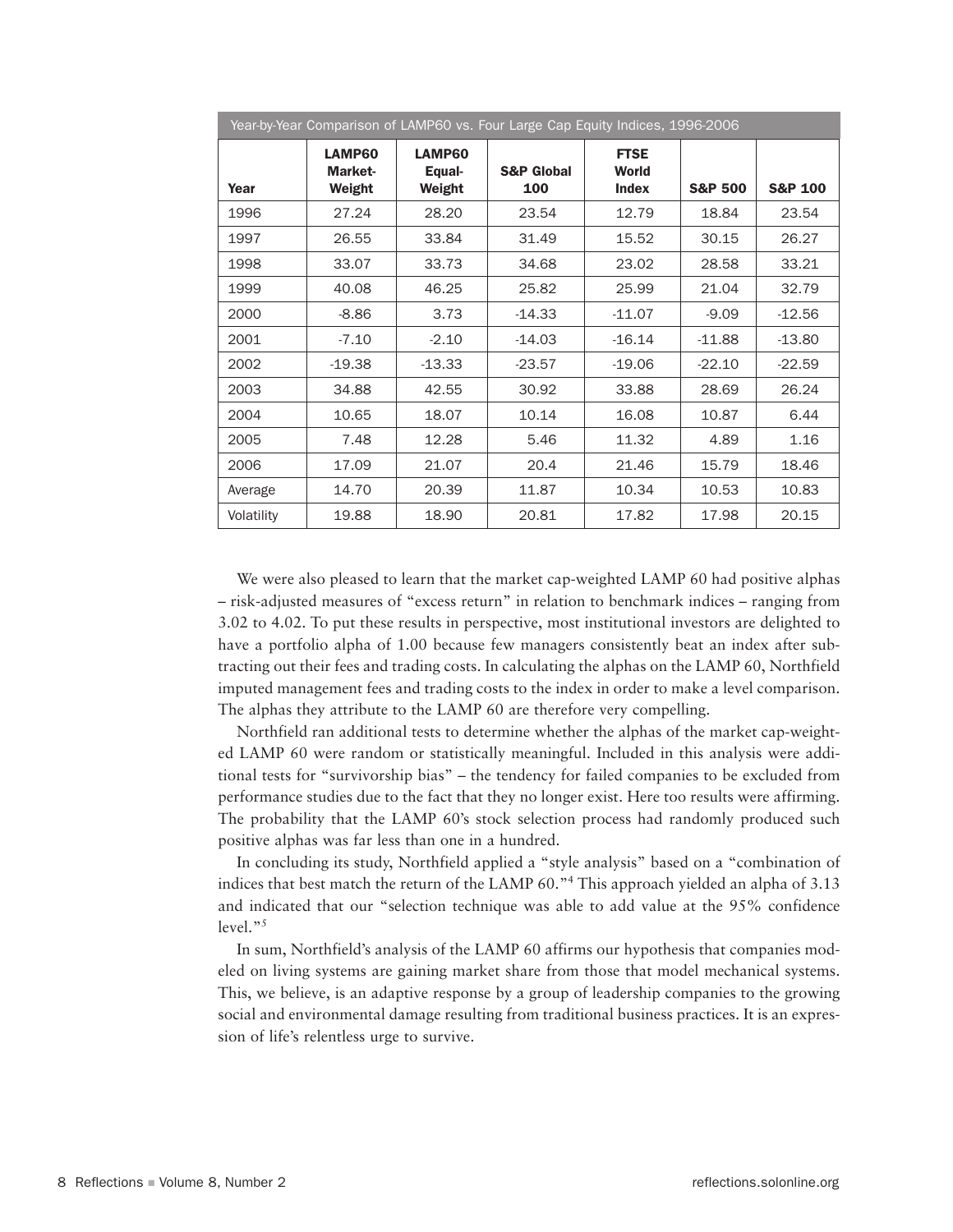# Why Don't All Companies Adopt the Living Systems Model?

If companies that model themselves on living systems are so much more successful than their peers, it is reasonable to ask: Why aren't the means of their success better known in the marketplace?

The simple answer is: inertia. The mechanistic model is deeply embedded in traditional business practices because it has produced so many successes. It is rooted in over five centu-

ries of empirical thought, which lifted the modern world out of a dreary feudal agrarian past and into the prosperity of the scientific/industrial age. The flowering of empiricism during the Renaissance and Enlightenment also supported a newfound faith in human observation, which later became associated with the ideals of individual liberty and the American Declaration of Independence. In these and so many related ways, empiricism is associated with progress and growth. Its belief in clear, rational scientific methods is so ubiquitous it underpins not only our capitalist orthodoxy, but the dialectical materialism of orthodox Marxism.

Today, most leaders in business and finance – indeed most business schools – are so captivated by empiricism and its material successes that few dare to question its linear thinking assumptions. The most egregious failures of their habitual mode of thinking have become evident only with long time lags. Global climate change, for example, has been decades in the making. Nevertheless, most business/ finance leaders believe rational, scientific thinking is the very key to solving the environmental and social problems they have created.

We believe such blind faith in linear cause-and-effect thinking is misguided and



dangerous because the living world in which business operates, including the firm itself, often behaves in irrational, chaotic non-linear ways. People don't like to be treated like commodities or disposable machine parts, and either resist, quit or become depressed when managed that way. Living systems that economists regard as "externalities," such as the earth's atmosphere, forests, soils, and waters are not as robust as they once assumed. There is a limit to Nature's regenerative capacity. When overstressed these ecosystems go into decline or push back – as in the form of severe weather events and public health hazards – with dangerous consequences for all who depend on them.6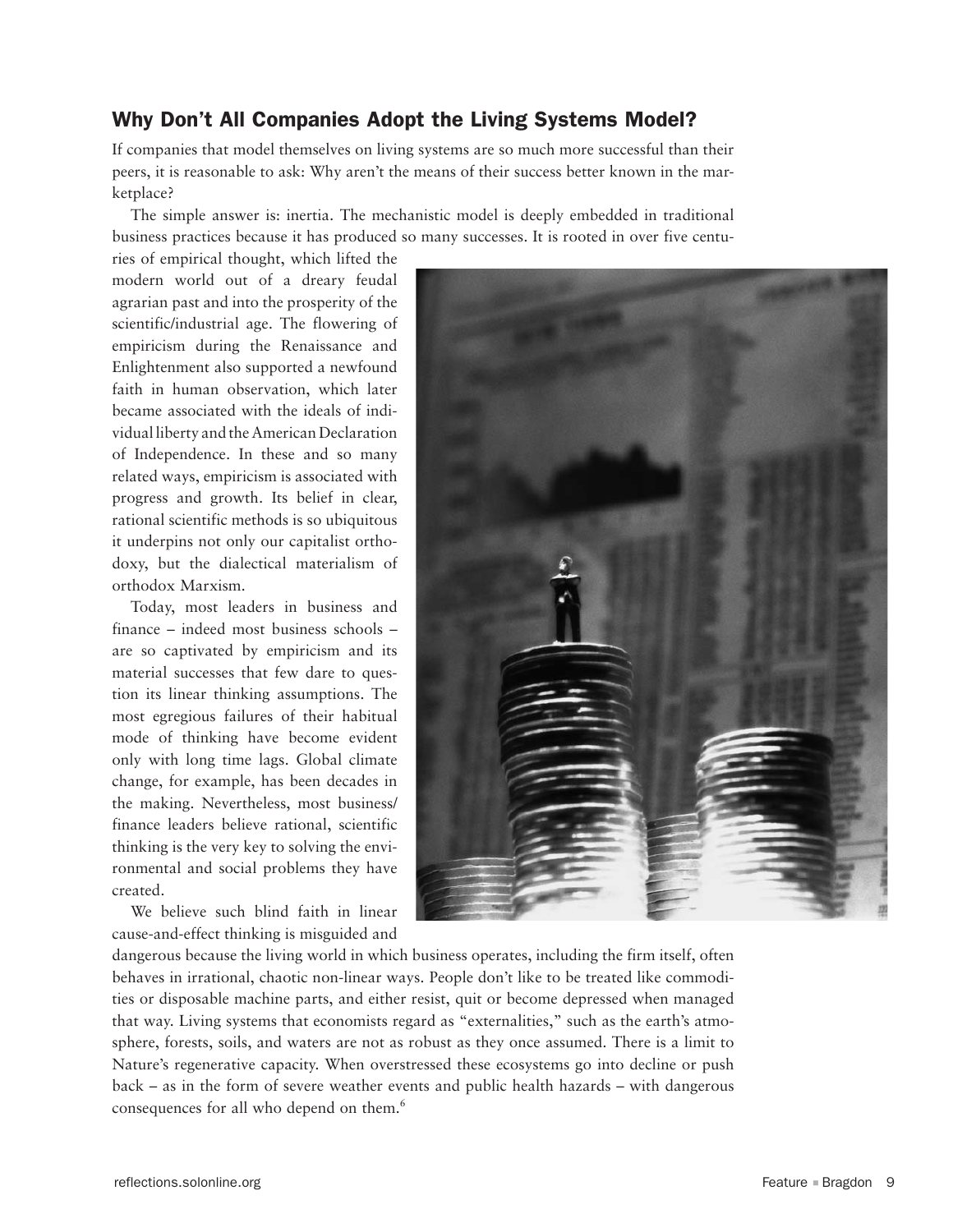Just as the worst effects of the mechanistic business model have been decades in the making, so too has been the development of the living systems model. Initially, it was hard to distinguish between the two because they were both corporate, premised on capitalism and used similar vocabulary. But, as the living systems model matured and learned through the decision-making of its leading advocates, its core operating assumptions, cultural norms, practices and metrics became more distinctly different.

The operating leverage in companies that mimic life is hard for conventional business leaders and analysts to recognize because they don't have the intellectual tools. To understand this leverage, we have to think in holistic terms because the essential properties of living systems are properties of the whole. They are found in synergies – mutually beneficial exchanges of information and services within the organization – that make the whole more than the sum of its parts. This is how living systems operate. It is circular, with multiple feedback effects. And linear thinkers have a hard time seeing it.

# Attributes of Companies that Mimic Life

In general, we see five distinct attributes of firms that mimic living systems. Not every company in the Global LAMP Index® is a perfect exemplar of these, but each fits the model in important ways and displays best living asset stewardship (LAS) practices in their respective industry/sectors.

- They are highly networked to facilitate feedback and information exchanges within the firm and without. Many of these networks are informal, self-organizing consortia of employees, suppliers, and customers. When you layer these networks over one another and the firm's chain of command, you get a structure that looks much like a double helix.<sup>7</sup>
- They manage by means (MBM), understanding that people and relationships are the primary means by which they build network capacity and create value.<sup>8</sup> They strengthen and empower employees by practicing servant leadership.<sup>9</sup> They also give employees decision-making authority in their areas of competence and hold them accountable for results.
- They optimize their use of physical resources by "closing the loop" so the waste of one process becomes food for another.<sup>10</sup> In doing so, they aim for factor efficiencies by producing more value for customers with less input of energy and materials.
- They are exceptionally open in the ways they share information with employees and in their desire for stakeholder feedback. They know such openness builds trust, learning capacity and adaptability.
- They nurture the larger living systems of which they are a part (Nature, society, markets) because they understand the inherent connection of all life.

These five attributes generally describe the make-up of LAMP companies, and the things we look for in our analytic work. For readers who wish to gain a deeper knowledge of LAS, illuminated by in-depth case studies, *Profit for Life* is a valuable resource.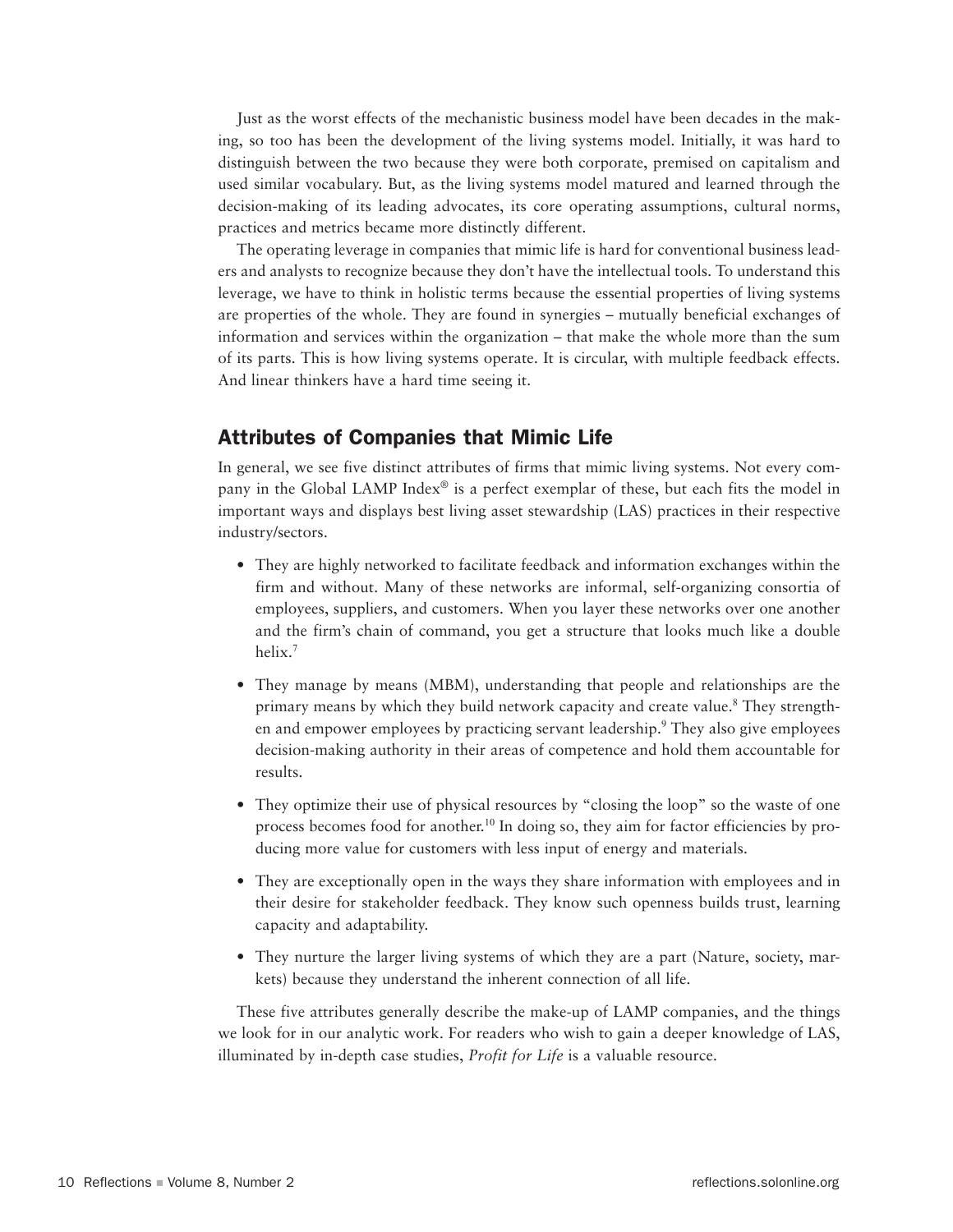#### **ABOUT THE AUTHORS**

Jay Bragdon is a money manager for high-net-worth families, and a pioneer in the field of corporate stewardship. His book, *Profit for Life,* condenses nearly forty years of research on the empirical connections between stewardship and profitability. As a result of his early work in the field, Jay cochaired the first national Conference on Corporate Responsibility in Investments at the Harvard Business School. A member of SoL, he is currently a director of the Sustainability Institute in Hartland, Vermont.

#### *jhbragdon@aol.com*

Jeanne Veatch-Bragdon, a land use and environmental law attorney in Woodstock, Vermont, supported much of the research conducted for *Profit for Life*. Jeanne is also actively engaged on local planning and conservation commissions and serves as Secretary to the Board of Directors of the Sustainability Institute in Hartland, Vermont.

#### *veatchj@aol.com*

#### Endnotes

- 1 Lincoln-Douglas debate of August 21, 1858 in Ottawa, IL.
- 2 Lincoln-Douglas debate of June 17, 1858 in Springfield, IL.
- 3 Edward O. Wilson, "Biophilia and the Conservation Ethic," in *The Biophilia Hypothesis*, Stephen R. Kellert and Edward O. Wilson, eds. (Washington, D.C.: Island Press. 1993). Page 35
- 4 The T-statistic for results of the LAMP 60's stock selection process ranged from 3.21 (market cap-weighted results) to 4.32 (equal-weighted results). These statistics indicate standard deviations from the mean, which tells us the likelihood that the LAMP 60's alphas would occur at random. A T-stat of 3.21 is 3.2 standard deviations from the mean, which occurs only rarely.
- 5 Sandy Warrick, "Evaluating the LAMP 60". (Northfield Information Services. April 26, 2007). Page 15.
- 6 For additional background, see: *Ecosystem Change and Public Health A Global Perspective*. Joan L. Aaron and Jonathan A. Patz, eds. (Baltimore, MD.: Johns Hopkins University Press. 2001).
- 7 The term "double helix management" was coined by Professor Karen Stephenson. See:. Art Kleiner, "Karen Stephenson's Quantum Theory of Trust," *Strategy & Business*, Issue 39. Fourth quarter 2002. Kleiner says: "She sees organizations as a sort of double-helix system, with hierarchy and networks perpetually influencing each other, ideally co-evolving over time to become more effective."
- 8 The term "management by means" was coined by H. Thomas Johnson and Anders Broms in their book Profit Beyond Measure (New York: The Free Press. 2000).
- 9 The term "servant leadership" was coined by Robert Greenleaf, and was defined in his essay, "The Servant as Leader" first published in 1970 by the Paulist Press. (repr., Indianapolis, IN: The Robert Greenleaf Center. 1991)
- 10 The best current source on "closing the loop" processes is the *Journal of Industrial Ecology* published by MIT Press. See: http://www.yale.edu/jie/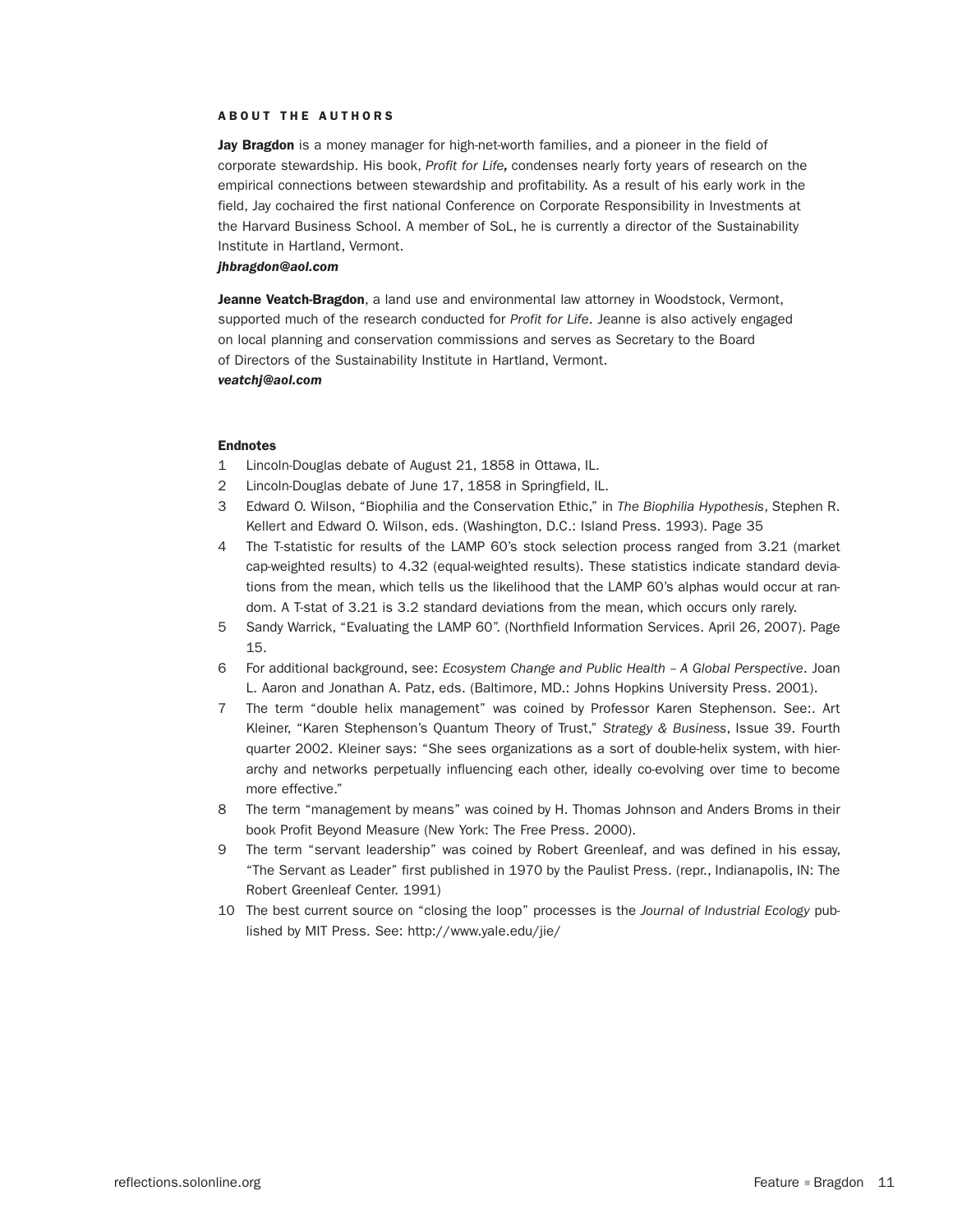#### FEATURE 8.2

# Cross-sectoral Leadership for Collective Action on HIV and AIDS in Zambia: Applying the U-Process to Complex Societal Challenges RESEAR UPDATE

Katrin Kaeufer and Judith Flick



Katrin Kaeufer

Zambia is located in the middle of sub-equatorial Africa. Independent for more than forty years, the country has a population of about 12 million people. It is one of the poorest and least developed nations: about two-thirds of the population lives on less than a dollar a day. Zambia also has one of the worst HIV and AIDS epidemics. One in every six adults lives with HIV; life expectancy has fallen below forty years; more than 700,000 children are AIDS orphans. The Zambia Cross-sector Initiative for Collective Action on HIV and AIDS was formed in 2006 to tackle this problem. SoL researcher C. Otto Scharmer, author of *Theory U* (see the excerpt in this issue) was tapped to help the Initiative, using the U-process methodology.

T he Zambia Cross-sector Initiative for Collective Action on HIV and AIDS was formed by leaders from business, education, non-governmental organizations (NGOs), government, and faith-based organizations. Their goal was to make a profound and lasting impact on the problem of HIV and AIDS in Zambia. To achieve the project's goal and create a breakthrough in thinking and action, participants applied the "social technology" of the U-process, and explored whether the methodology was scalable and could be applied to other areas and regions. This implied:

- Applying innovative cross-institutional, cross-sectoral forms of collaboration in dealing with HIV
- Applying deep listening and sensing, dialogue between all stakeholders, experiences of connecting to one's self, one another, and to a higher sense of purpose; and other techniques to understand the blockages in finding a real break-through
- Prototyping innovative ways to address key blockages at individual, community, national, and possibly global levels

# Convening a Group for Transformative Change

Early in 2005, Judith Flick was reflecting on her leadership task as the newly appointed Global Lead on HIV and AIDS for Oxfam Great Britain (OGB). In her role of Regional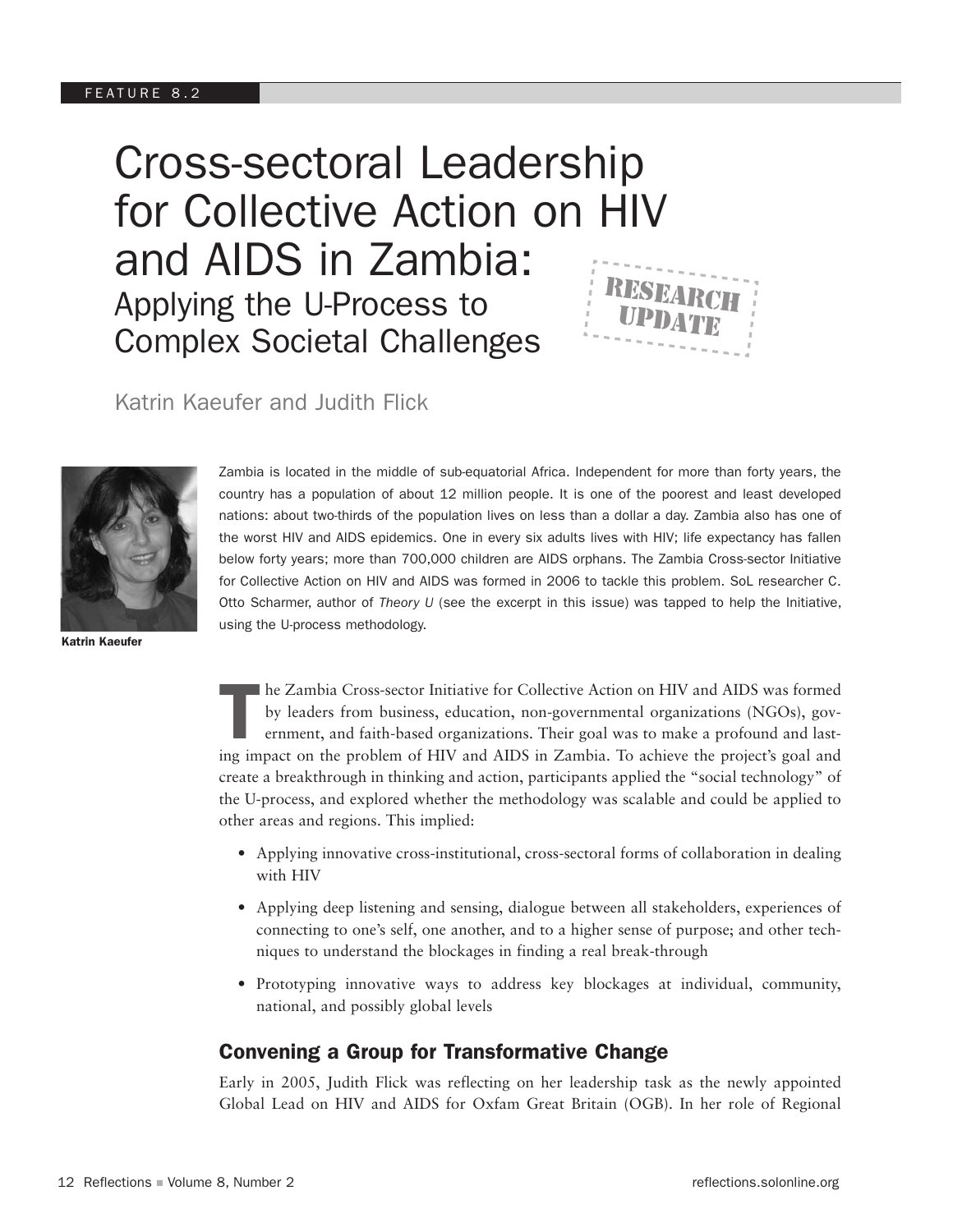Director for Southern Africa for (OGB), she needed to drastically scale up OGB's response to the pandemic. She was struck by the incongruence between the huge amount of activity in the AIDS sector and its impact on the spiralling pandemic. What could OGB add to this? Was there any point in doing more of the same?

Meanwhile, Susie Smith, the Deputy Director for International Division of OGB who had devoted years to the battle against HIV, and Martin Kalungu-Banda, then senior policy advisor and head of the private sector team for OGB, met with OGB staff to discuss why the battle against HIV was not being won in Zambia. They decided to engage the Zambia Oxfam staff in a four-day process of reflection and listening to the community. As a result, the staff confronted their own denial of the pandemic, and began to discuss the need for their personal leadership in meeting the challenges it presented.

When Judith met Otto Scharmer, senior lecturer at MIT, she realized that the U-process might help her find the connecting point between people's personal experiences and their professional task, while offering a perspective of new (possibly more effective) approaches to the multidimensional challenge that the HIV pandemic poses. Together, they embarked on a "learning journey" to answer what they considered the key question: why is Zambia's battle against HIV not being won?

# Five Stages of the Zambia U Learning Journey

#### *Stage 1: Co-initiate Common Intention*

The first stage (April–July 2006) was to identify the geographical unit, initial intent, and a high level group of about twenty leaders from all sectors. As a Zambian, and through his extensive professional work in business, government, and NGOs, Martin Kalungu-Banda knew Zambian society very well. In early 2006 he began to talk to individuals whom he perceived to be influential and passionate about social change in Zambia. Based on these conversations, Martin identified nineteen individuals who were invited to a first workshop.

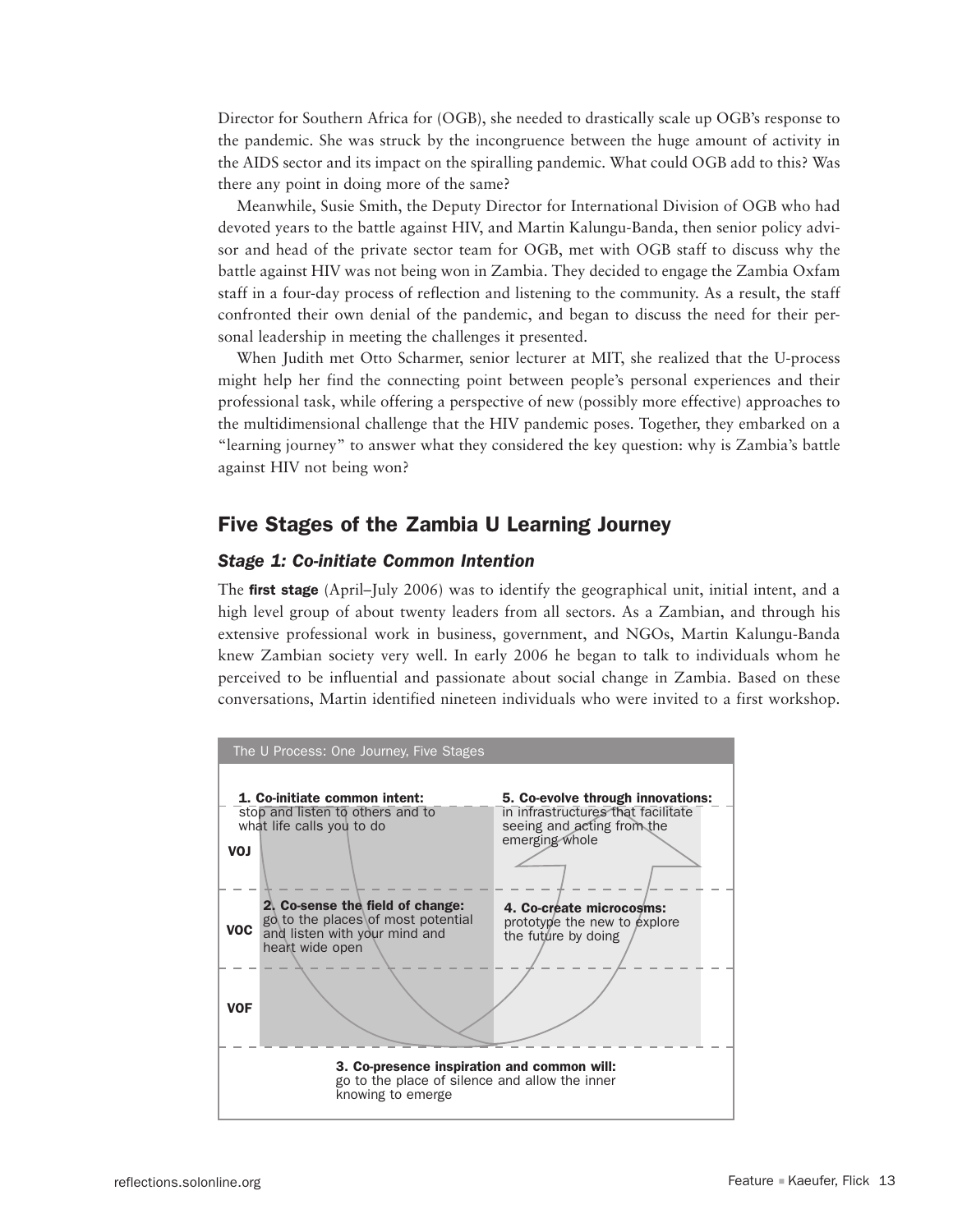# The Zambian Vision

- Happy children attend school. When they return home, parents and guardians greet and care for them. They have food and shelter. They are allowed to enjoy their childhood.
- Demystification of HIV/AIDS has been achieved: Zambia is an "open society" where HIV/AIDS is seen as similar to other diseases, and can therefore be talked about openly; it is a country where people infected with HIV do not have to face stigma and discrimination.
- Inspirational and servant leadership functions at all levels, not only at the top but in all sectors and among all types of people.
- Everyone has a means of livelihood, and there is a better distribution of livelihood opportunities within Zambia.

These included individuals from the business arena (e.g. micro-enterprise, mining), the arts (e.g. fine artist, football star), non-governmental organizations (NGOs) such as the Organization of People Living with HIV and AIDS, Women's Association, Trade Union, faith-based organizations, the government sector (Local Chief, National AIDS Coordination) and the medical/education sector (a medical practitioner and a professor).

This cross-sectoral leadership group was first brought together in July, 2006. During that workshop, the participants co-created the *intention* of the initiative and crystallized their *vision*. Participants agreed that it was in all of their best interests to work towards beating HIV/AIDS.

After developing their vision and intention, workshop participants were asked if they would like to take leadership of their own process. This question was followed by a discussion about their prospective roles and responsibilities, and resulted in an expression of their commitment to taking more ownership for the group's development.

Through a subsequent workshop in November 2006, and several self-facilitated meetings in between, the group identified systemic issues underlying the HIV pandemic.

Based on this analysis, the participants formulated initial ideas for prototypes, or areas in which they wanted to take action. In the course of this process, many of the group decided to form a new group called the Trust for Collective Action against HIV in Zambia. The Trust identified four areas related to these underlying systemic forces in which they wanted to experiment:

- 1. Leadership: the need for enlightened leadership at every level
- 2. Care for children, including education: the need for alternative forms of care, and education for vulnerable children;
- 3. De-mystification of the disease: the need to address the stigma, denial and discrimination which prevent people from getting tested;
- 4. Livelihoods: examine the interrelationship between countries and continents, as well as the vulnerability of people living in poverty.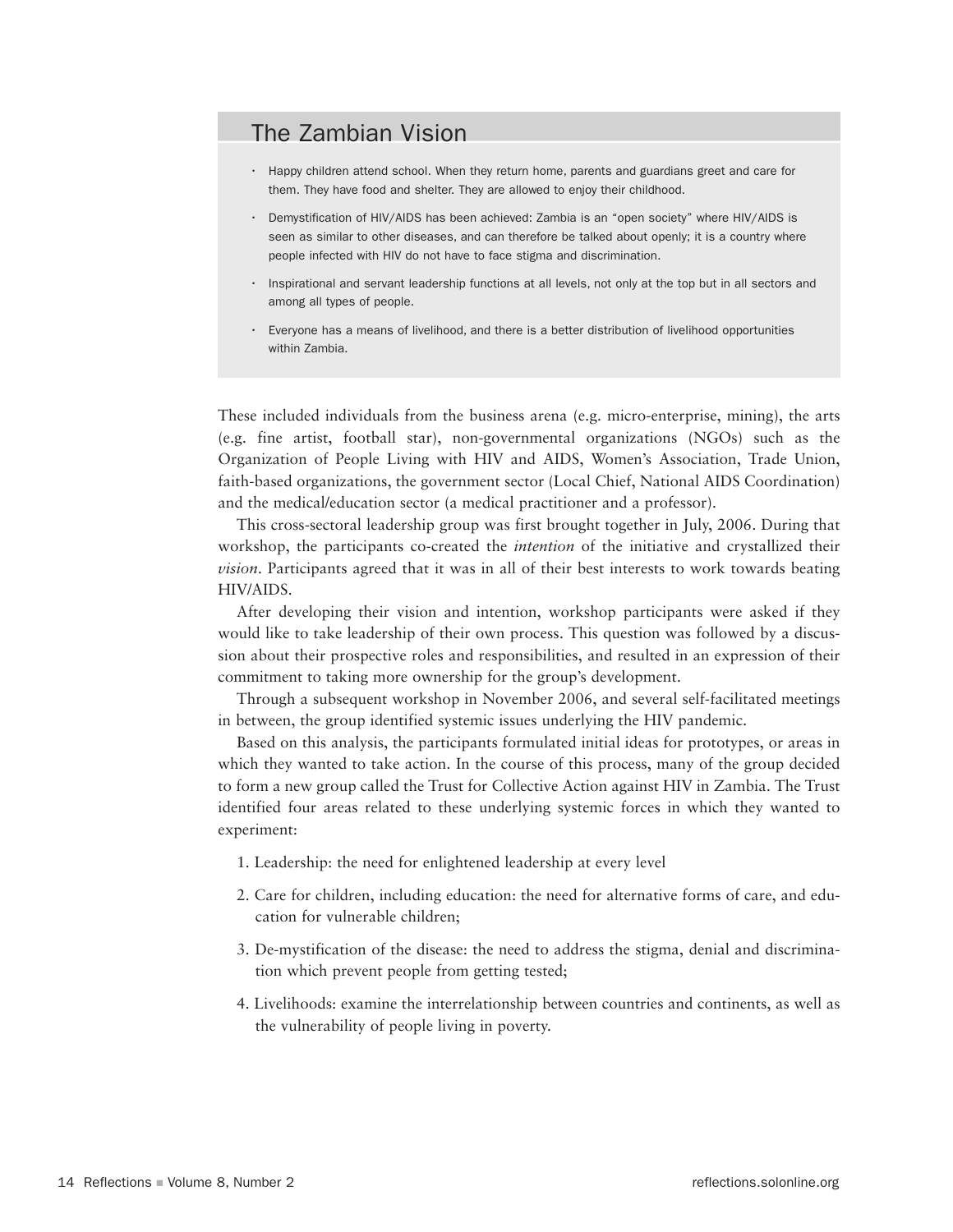# Six Systemic Forces

Systemic forces that oppose progress:

- Lack of political will (vis-à-vis prioritization and distribution of resources)
- No real ownership of HIV/AIDS issues ( i.e. denial, lack of conviction)
- Poverty/economy (i.e. increasing vulnerability, "negative" employment such as prostitution, etc.)
- Role of culture and religion (unequal power in relationships between men and women lead to risky sexual behavior, etc.)
- Stigma about HIV

## *Stage 2: Co-sense the Forces of Change*

The **second stage** is one being taken at the present time (March 2007–June/July 2007). It is a focused inquiry into those four areas in order to prepare the ground for creating "life examples," or prototypes for action. The leadership group identified five possible prototype areas:

- 1. Changing the mind and heart of the president of Zambia on the subject matter, possibly by offering him an HIV/Aids advisor.
- 2. Finding a way to "wake up" other leaders.
- 3. Changing the role of the media in Zambia.
- 4. Inquiring into the reasons people do not go for voluntary counselling and testing by listening to what happens in family contexts and understanding the dynamics between livelihoods, gender relations, and sexuality. This includes looking into ways to motivate people to go for testing, including the possibility of making counselling mandatory.
- 5. Finding ways of caring for and educating youth who grow up without their parents.

To carry out this process, the leadership group identified people who could dedicate more time to inquiring into these areas through research, networking, and conversation. These "inquirers" were trained at a workshop in March 2007 and conducted their work from April to August 2007. Each inquirer works closely with his or her point person from the Trust (the leadership group). Every other week the whole group of inquirers and point persons from the Trust meets in order to share what they have learned, and what themes and questions are emerging from the ongoing inquiry process.

#### *Stage 3: Co-presence Inspiration and Common Will*

The **third stage** will be to share, reflect on, and crystallize the key findings from a deeper understanding of what our purpose is and how we can bring this into being.

The inquirers will present:

- a refined description of the prototype idea
- the network of people who will be involved and the organization or setting where this should take place
- the core people who can drive and implement the prototypes
- and its funding options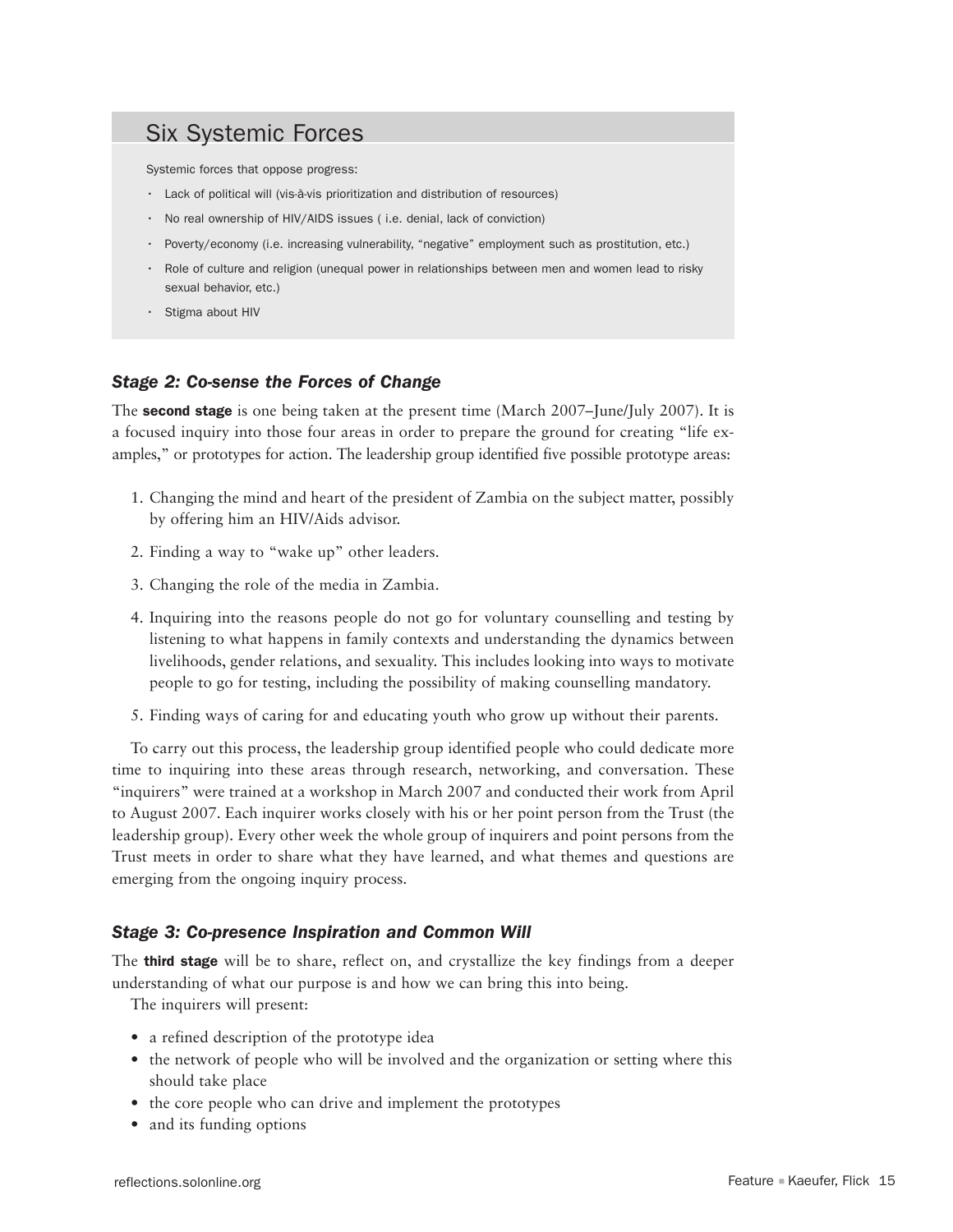During the same workshop the whole group will also reflect on the deeper themes and leverage points so that by August of 2007, the inquiry process will have brought all the critical information to the surface. Based on this reflection and dialogue, the group will decide which of the prototype ideas they would like to blend, modify, refocus and act on over the following four to six months.

#### *Stage 4 and Stage 5: Co-create and Prototype the New*

**Stage 4** of the process will focus on implementing and refining the prototype ideas. This is expected to take place between July/August and November/December 2007. At that time, the results of these prototypes will be presented to the leadership group in a joint workshop.

The concluding stage, **Stage 5**, is a decision-making process about taking some of these prototypes forward in the form of pilot projects. This means identifying institutions interested in further developing and scaling the approaches and solution strategies that have emerged from the various lines of prototyping work.

## Applying the U-Process to Societal Challenges

The work in Zambia exemplifies that the U-process offers both a methodology to address challenges, as well as a way to learn how to make a shift in how we pay attention. The Zambia team used the U-process to design the workshops, as well as to effect the overall process. Each workshop began with an opening phase aimed at stopping the process of "downloading" old assumptions and ways of seeing, and beginning to see reality with fresh eyes. The core of the workshops offered participants a place to connect or re-connect to their highest future aspiration, and all workshops ended with a concrete prototype for moving forward.

The U-process informs not only the overall architecture of the work on HIV AIDS in Zambia, but also facilitates, on a more personal level, deeper connections. These connections take place between people and the fate of their community and nation, as well as within individuals, between one's current and one's emerging essential Self. That inner transformation may be the most subtle as well as the most difficult dimension of change to track. However, it may also be the only hope we have to address the pressing challenge of our time: how to use the real power to deal with these challenges, which comes from within, from a different way of looking at, connecting with, and responding to the everyday situations and challenges in our lives.

#### **ABOUT THE AUTHOR**

Katrin Kaeufer leads the research effort at the Presencing Institute in Cambridge, MA. Her current work includes research on social transformation, distributed leadership, and social technologies. A SoL research member, Kaeufer earned her MBA and Ph.D. from Witten/Herdecke University in Germany. Her dissertation on Socially Responsible Banking was published as a book in 1996. An experienced consultant, she is also a founding member of the Presencing Institute. *kaeufer@mit.edu*

Judith Flick has more than fifteen years experience in social development, mainly in Latin America and southern Africa. Over the past six years, she has worked as a Regional Director for the Oxfam Great Britain (OGB) and currently manages the Global Centre of Learning on HIV/AIDS in Pretoria. A participant in the SoL/MIT ELIAS (Emerging Leaders for Innovation Across Systems) initiative, she holds an MA in Social Anthropology from the Leiden University in The Netherlands, and a post-masters degree in Management for Business Administration.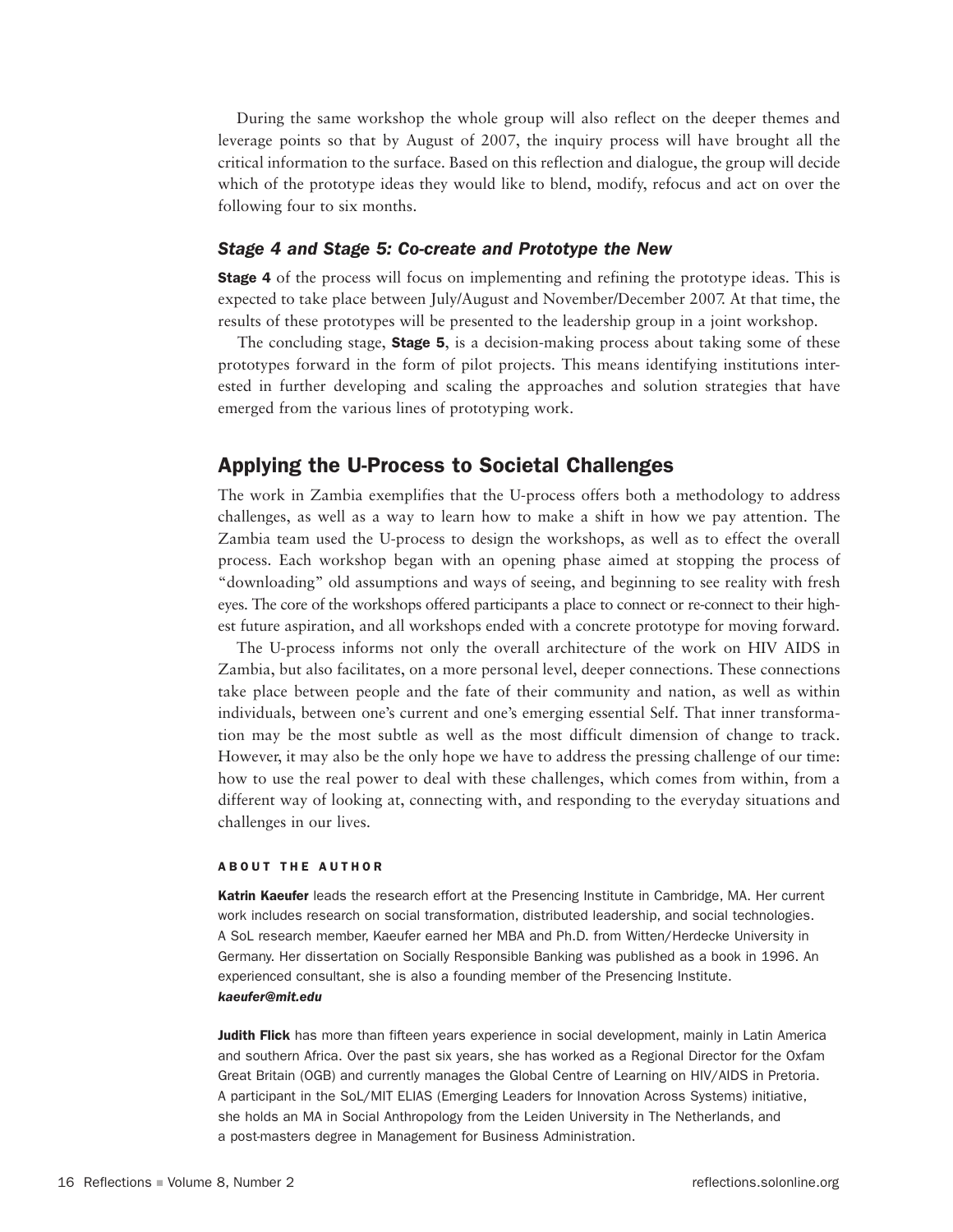# Just Business: Partnering for Sustainable Justice



# Alan Mobley



Alan Mobley

"Just Business" is a project of the Sustainability Consortium of the Society for Organizational Learning (SoL). The purpose of Just Business is to apply the core competencies of SoL and its members – systems thinking, dialogue processes, and business expertise – to issues of sustainable economic development in distressed neighborhoods. These areas have high crime rates and, concomittantly, large numbers of ex-prisoners returning home upon release from prison. Spearheaded by SoL member Alan Mobley, the project, still in it early stages, is funded by the Open Society Institute and the Soros Foundation networks.

## Sustainable Justice

sustainable justice is about building a resiliant justice ecology by introducing sustainable **Example 1** enterprise into communities with high rates of prisoner return.

America's addiction to prisons has been as hard to digest as its cost to taxpayers: \$60 billion a year and growing. Although the financial burden is spread throughout society, demographic analyses show that most of the effects of incarceration are concentrated in a relatively few distressed urban communities of color. Penal migration – the cycle of removing and returning people to and from a place – has been shown to harm communities to a point – a "tipping point" – where further removals and returns actually destabilize communities, producing more crime, not less, depressed neighborhoods, sexually-transmitted and other communicable diseases, unemployment, and family breakups. These "tipping point communities" have become places of multigenerational cycles of crime, despair, and economic ruin – and in the process have become places where most businesses fear to tread.

We didn't get to this place overnight and there is no single, simple explanation, cause, or resolution to crime, social disorganization, or disinvestment. Rather than despair over current justice realities, however, the present initiative sees the prisoner reentry crisis in tipping point communities as an opportune leverage point to facilitate change. Through the practice of building sustainable enterprises that stretch from prison yards to home communities, the Just Business project is a strategy to fundamentally alter the social, justice, and economic landscapes in target communities.

# Project Goals

Just Business works with SoL companies to build sustainable enterprise in the American neighborhoods that need it the most. Targeted communities are disadvantaged, mostly minority areas characterized by high crime rates, large numbers of people going to and returning home from prison, and few viable, sustainable life opportunities.

Just Business aims to be an intervention in the lives of these neighborhoods. The project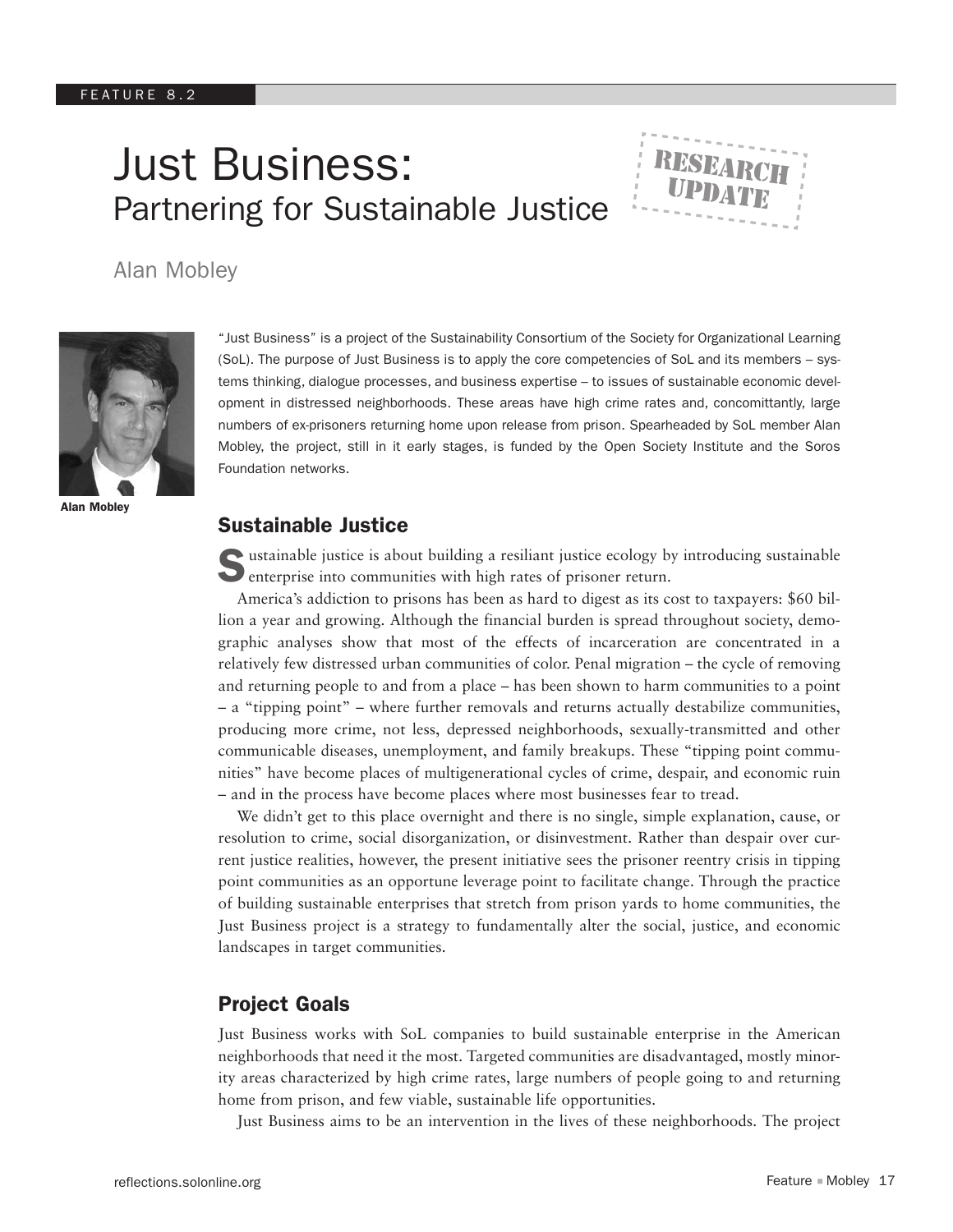takes the phenomenon of prisoner reentry and uses it as a leverage point for positive social change. Rather than focusing only on the risks and needs of incarcerated community members and tailoring a program to their individual profiles, the JB plan is to focus attention on their neighborhoods as well. Just Business aims to reduce the crime producing qualities of high-risk neighborhoods by supporting legitimate entrepreneurship, employment, and business ownership. Ultimately, locally-owned and operated enterprises, supported by Just Business project partners, are to anchor and fuel sustainable, positive change.

All interested and affected stakeholders bring assets to this shared project. However, peo-



ple from such widely divergent life-worlds seldom succeed in communicating with one another. For sustainable enterprise to succeed in disadvantaged areas, relationships need to be cultivated, nurtured, supported, affirmed, and reaffirmed until a shared history, a foundational legacy of trust and achievement emerges to perpetuate, and regenerate itself.

The Just Business model promises to produce significant "wins" for participating companies, the public sector, residents of selected neighborhoods, and the tax paying public that pays for systems in failure, every step of the way.

# Detroit Project

In Detroit, the immediate opportunity is to provide a link in the labor source supply chain for DTE Energy. The company is looking to employ about 50 trained people per year to work as tree trimmers and linemen.

The jobs will provide a living wage and benefits, and require one year of training for tree trimmers and two years for linemen.

The JB proposal is to create an enterprise to train selected participants for jobs with DTE. The training can occur in two stages: while participants are prisoners residing within the Michigan Department of Corrections, and post-release, when participants return to their communities. Dividing the training between in- and out-custody should serve to make productive use of prison time and corrections resources, provide continuity, stability, and support for participants during the difficult first months of reentry, and heighten community involvement and investment in the transition process. Program graduates will receive professional certification and an offer of employment from a DTE designated contractor. When a "critical mass" of program graduates forms, then will begin the process of creating an employeeowned Just Business.

# The Partners and Their Roles

Current project partners are SoL/Just Business, DTE Energy, the Michigan Department of Corrections, and local and national philanthropy. Yet to be identified partners include one or more local community-based nonprofit organizations to serve as project incubators and service providers. Primary roles are envisioned as follows: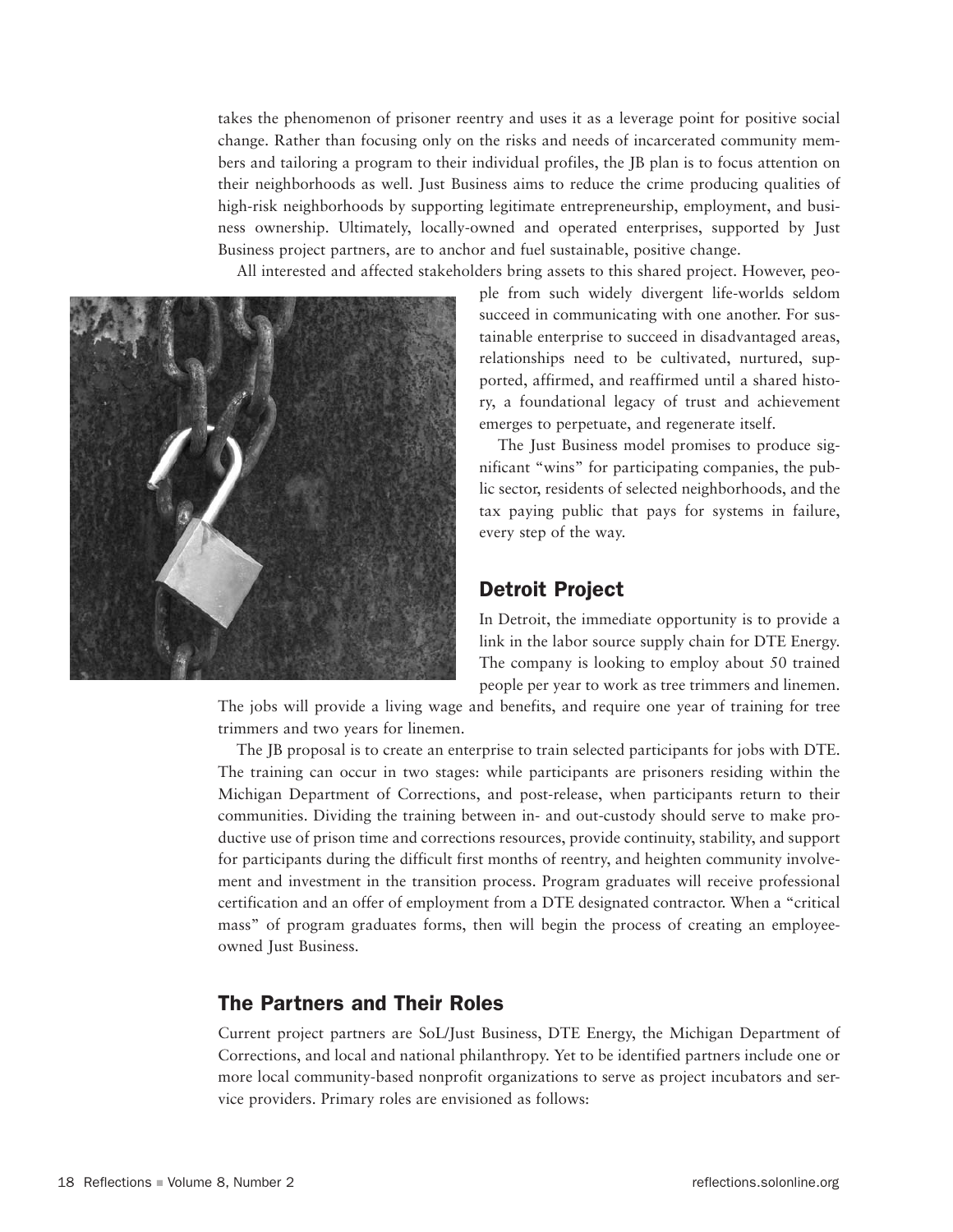• DTE will provide the training curriculum and support for the program, employment to program graduates, and will convene a business community of concern to support education and training around the initiative.

DOC will provide program facilities, participants, and multifaceted support for participants during their training and reentry.

- Local philanthropy will provide funding and contacts for a multi-stakeholder community organizing initiative (described below) to establish ties to the local nonprofit service-provider community, local community-development resources, and to experts in relevant content area.
- National philanthropy will provide funding for strategic planning, partner relations, and project management via JB.
- One or more community-based nonprofit organizations will provide portals for broad-based community participation in project processes and serve as initial incubator for the enterprise.

The resulting program, a locally owned and operated enterprise that would provide career training and career paths for those involved in its operation, will serve as an anchor for community change and as a model locally and nationally.

#### **ABOUT THE AUTHOR**

Alan Mobley is assistant professor of Public Affairs at San Diego State University. He first became interested in criminal justice issues in 1984, when he was arrested for managing a major narcotics distribution network. While in federal prison, Alan Mobley earned bachelor's and master's degrees in economics and sociology, respectively, and studied eastern philosophy and yoga. Upon release from prison in 1994, he entered the doctoral program in criminology, law and society at the University of California, Irvine. Since his graduation in 2001, Dr. Mobley has taught at the university level, consulted for state and federal criminal justice agencies, philanthropic foundations, and community groups, and conducted research on entrepreneurship, faithbased corrections, prison privatization, and substance abuse treatment. An award-winning teacher, author and SoL member, his work has been published in books and professional journals, and he speaks widely on criminal justice reform and community revitalization.

#### *alan.mobley@sdsu.edu*

#### Recommended Reading Alan Mobley

UBUNTU: The Spirit of African Transformation Management Lovermore Mbigi, with Jenny Maree

(Knowledge Resources. Ltd., 1995)

Prisoners Once Removed: The Impact of Incarceration and Reentry on Children, Families, and Communities Edited by Jeremy Travis and Michelle Waul. (Urban Institute Press, 2003)

Peacemaking Circles: From Crime to Community Kay Pranis, Barry Stuart, and Mark Wedge (Living Justice Press, 2003)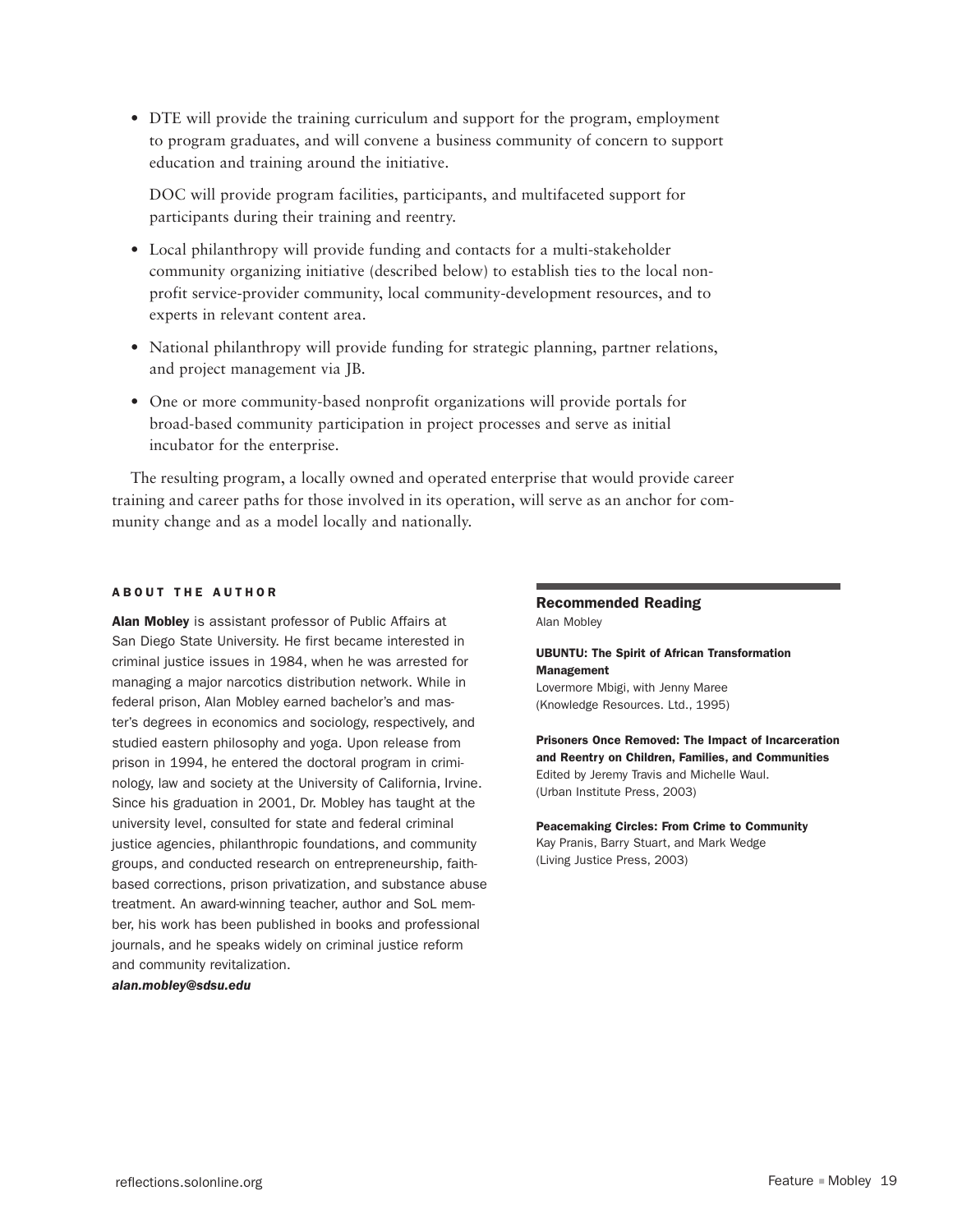# Discovering the Source of Phenomenal Results: The Magic of Legitimacy and Love



# Anne Murray Allen, Bob Johnson, and Greg Merten



Anne Murray Allen



Bob Johnson



Greg Merten

Anne Murray Allen, Bob Johnson, and Greg Merten and were all part of HP's Inkjet Division during a period of remarkable growth that spanned most of the 1980s and 90s. The story of what enabled that growth – the kind of learning environment managers created in the division – has been told in part in an earlier issue of *Reflections* (see "The Nature of Social Collaboration: How Work Really Gets Done," Dennis Sandow and Anne Murray Allen, Vol. 6., No. 2) and in SoL Research Greenhouse and Annual meetings. [Greg Merten, former SVP for Inkjet Cartridge Manufacturing, spoke at several SoL events about his personal journey of development and how it related to business success.] Now the three former co-workers are teaming up – and tapping former colleagues – to examine, reflect on, and share the "magic" of the organization's success. The following article is adapted from the introduction of a manuscript they have just begun, and hope to publish as a book early next year.

Examples that the privilege and fortune to have worked in a business that transformed our lives. We worked for HP's Inkjet business, specifically its global cartridge manu-<br>facturing operation. While we joined this busines lives. We worked for HP's Inkjet business, specifically its global cartridge manufacturing operation. While we joined this business at different times and played different roles throughout the years employed there, we have a remarkably similar appreciation for what we learned and gained from this opportunity. Each of us left HP and moved out of the Inkjet business at different times, and into consulting or other business ventures under different circumstances. But during our time in this remarkable business, we all experienced the same phenomenal business results, and concluded those were inextricably intertwined with our commitment to personal growth as human beings.

Today, as professionals working inside organizations of different sizes, regions, and industries, we too often see an operating model that creates the antithesis of what we experienced at HP during the early '80s through 2000. As we travel and work with others, we consistently see a disconnect between what employees say they want and need and what working environment is actually being created. Increasingly we see that the norm is becoming one of hierarchy directing action that cascades through a formal structure. Less and less attention seems to be given to the informal structure and understanding how work really gets done. Even if companies had a practice of investing in organizational learning and development years ago, many are curtailing this now, citing hyper-competitiveness as requiring them to eliminate all "unnecessary" expense. In addition there is the perception and belief that speed is of the essence and there is "no time" to talk about values, alignment or learning across the organization. Fewer and fewer leaders really make it a top priority to think about the health of the social system inside the enterprise They then act surprised and frustrated by high turnover, low morale, and disappointing results as if there was no connection.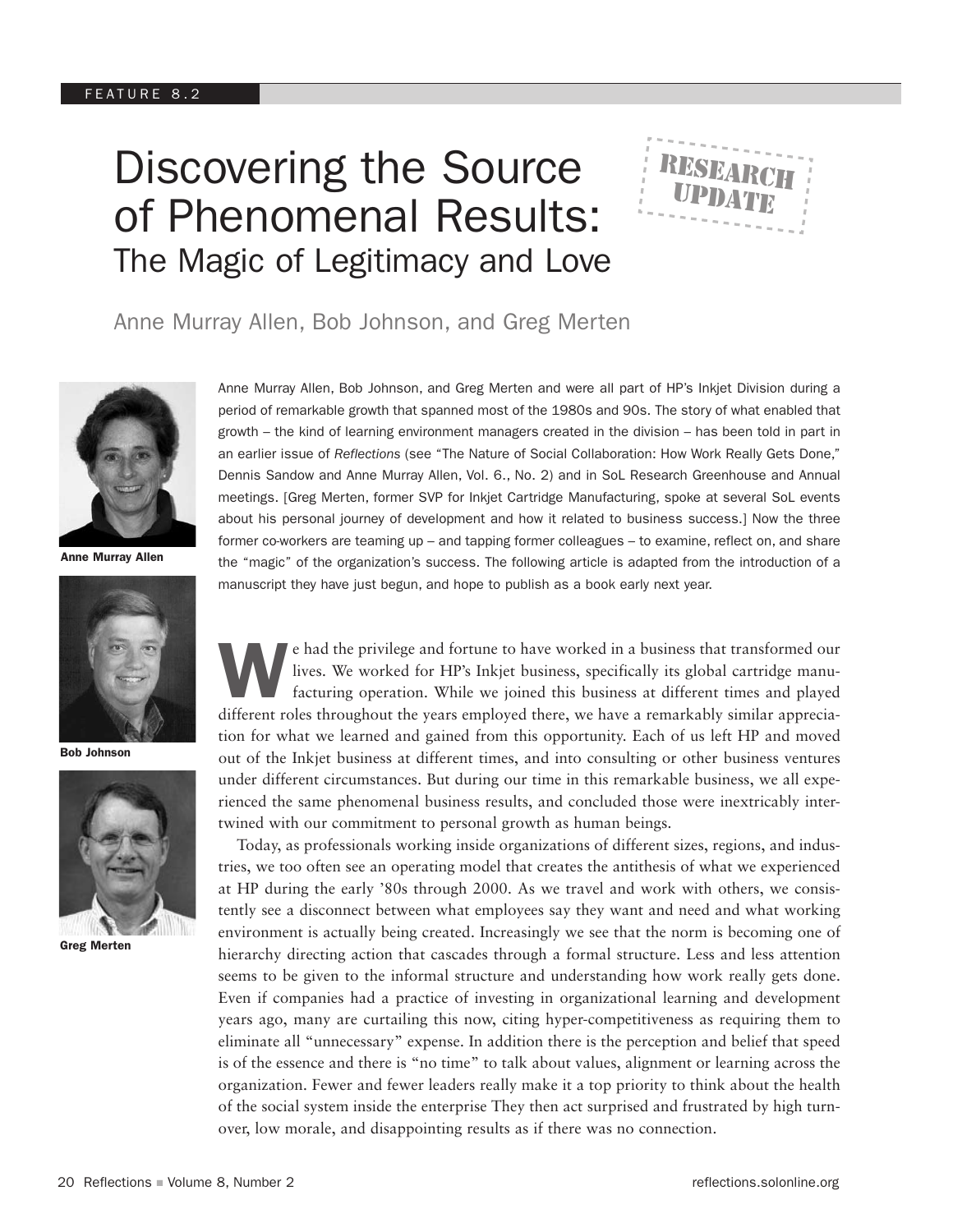## The Need for Healthy Work Environments

After experimenting with self-managed teams in the late '80s and early '90s, the pendulum has swung in a very different direction. Employees across the board report less job autonomy, less creative challenge, more stress, lack of caring in the workplace, less loyalty to their employers and a sense that it is "everyone for themselves" in terms of getting their needs and goals met. What is so tragic about this organizational pattern is that there is no research or evidence to support this approach as being successful or sustainable. Indeed, there is quite a bit of evidence to the contrary.

We believe there is a strong connection between work structure and our health and well-being. For example, in the 2004 Whitehall II study from the International Centre for Health and Society at the University College of London, researchers found a profound and direct connection between workers' mental and physical health and the degree to which they experience low control over their jobs. The two elements that define "control" are the degree of authority over decisions and the use of skills, including the opportunity to develop new skills. Specifically, people in jobs characterized by low control had higher rates of sickness absence, mental illness, heart disease, and pain in the lower back. Having high demands placed on those studied did not in and of itself create high stress; it was the combination of high demands with low control over how the work got done. Furthermore, their study found that the degree of control over work decreases with lower positions in the organization.

The Whitehall II study is of particular interest because it seems to coincide with an observation of our own. We have seen organizations across multiple industries respond to hypercomplexity and change by becoming more authoritarian and providing fewer opportunities for employee control, growth and development, often erroneously seen as a luxury in today's business environment. In fact, with today's dynamic, global environment, authoritarian structures are not effective in fostering the rate of learning so critical to staying abreast of the emerging changes. We believe an unintended consequence of this response is the shaping of a workforce and a society with diminishing levels of capability and social well-being. This in turn creates physical and emotional health issues which work against effective human and organizational performance. We believe that today's predominant operating model will not scale nor sustain creative human endeavor.

To some extent, we also see these patterns of operation as mirroring society as a whole. Never before has the disparity between compensation for top executives and those at the lowest paid levels been so great. According to the SEC, the pay ratio between CEOs and the average employee has grown by a magnitude of ten over the last 20 years. Most would agree that the performance of top executives hasn't improved by the same factor over that same period. The tendency to higher and higher executive salary with no real downside risk to compensation is not due, as some would say, to what is required to get the best people. As a matter of fact, we believe that many who get these jobs are no more effective as leaders. They simply know how to work inside the top-down model more effectively, and usually are good at dismantling and downsizing organizations. They don't necessarily have a distinguished track record in real innovation and sustainable growth.

As contracts for vice presidents and other senior executives guarantee salary or high buyouts whether results are delivered or not, individual workers find it more difficult to make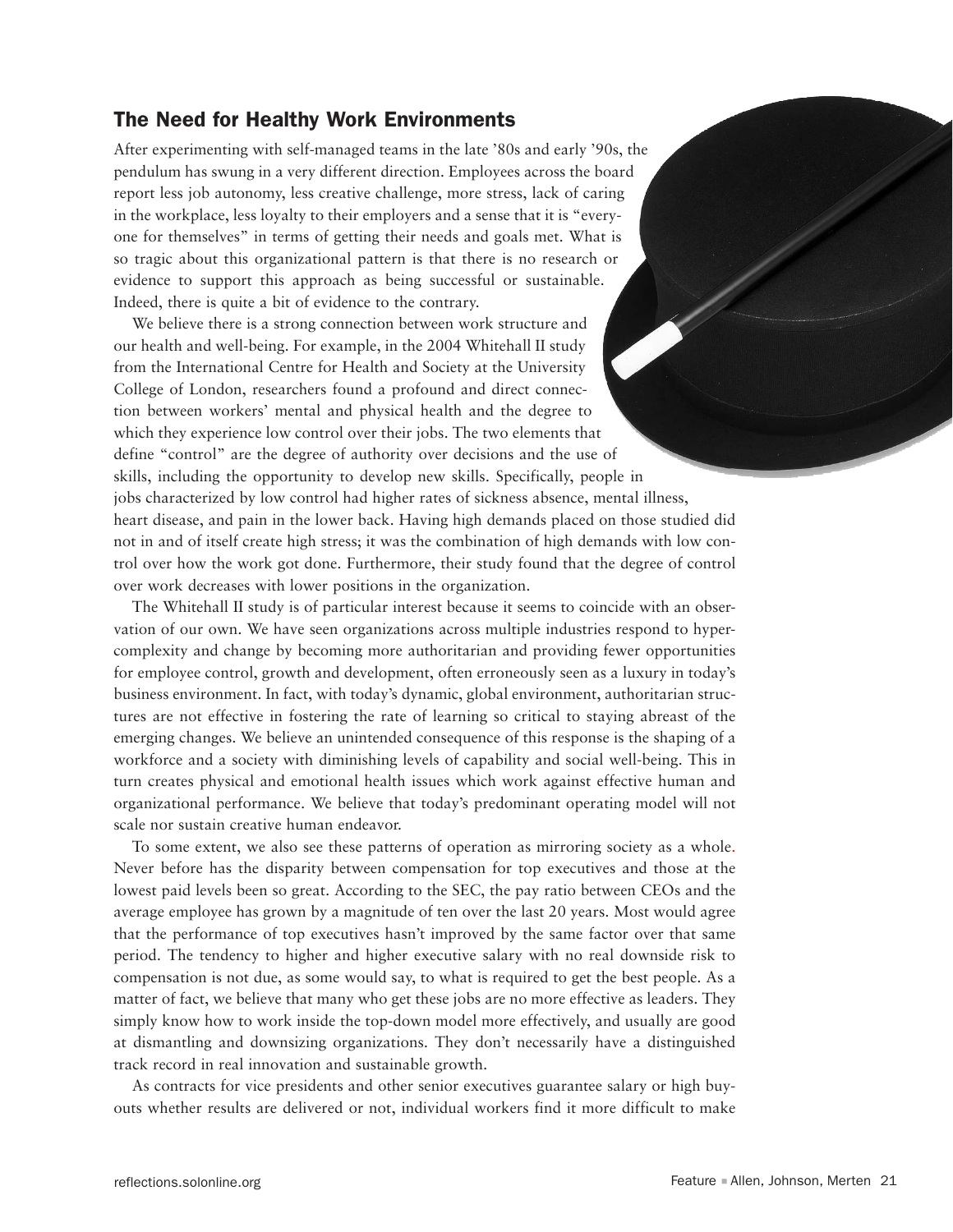ends meet. Lay-offs are common place and the gulf between the haves and have-nots grows each year. One author, Marjorie Kelly, author of *Divine Right of Capital*, actually refers to today's corporate economic system as "feudal." This dynamic contributes to a low-trust environment where most employees see themselves as much more at risk than their designated leadership team. In addition, rising stress-related health concerns, affect overall health care costs and further increase financial pressure on the human resource system. These are reinforcing loops cannot continue without dire consequences to competitiveness and societal health.

# Our Goal

We want to participate in creating a different cycle than what we observe today. We do not want to see organizations and the people they employ and serve collapse, whether it is a slow painful process or swift demise. We believe that cycles of stress, and cycles of decreasing social and economic well-being can be interrupted. We care that organizations and institutions are able to transform themselves into healthier, more vibrant and creative workplaces that translate that energy into new value for customers and communities. We also believe that this is possible and for those who are listening we say: This is for free. It does not require big bucks but it does require commitment and an open heart, with a willingness to really find what you as a participant and leader can personally provide. It requires a letting go of the illusion of ordered control of performance for the possibility and likelihood of performance far greater than what can be imagined in an incremental plan. As Martin Luther King, Jr. so eloquently stated, it requires an integration of power *with* love. For healthy human organizations to thrive, this can no longer be an either/or decision.

# Our Method

The three of us have spent innumerable hours over the last year in an ongoing conversation to distill and converge on what we believe was the essence of our journey of extraordinary business opportunity and personal development. We have found that while we can identify what we call "key ingredients" for high potential organizations, we have struggled when we have tried to break it down into a simple model or building block approach. For that reason we enlisted a larger dialogue group which included colleagues who were also part of the Inkjet business for the period we describe. Enlarging the conversation has increased our overall understanding and helped us to invite even more powerful insights into what it took to repeatedly create phenomenal results and sustain high levels of engagement across the business.

This approach has confirmed our experience that inviting group reflection and dialogue gives way to the greater intelligence of the group especially if we are listening and paying attention. In a sense, this dialogue group was a microcosm of what we experienced working in the business. In the beginning, we did not realize what creating the Inkjet cartridge business would take personally, organizationally, technically, or financially. We discovered the journey as we made it. While that may seem obvious, it is critical to our story to understand that through specific practices of reflection and dialogue, our awareness grew. We developed a shared view of what was important and that in turn coordinated our action in ways otherwise not possible. Many individuals and organizations experience life "blindly," on automatic pilot. They are unwilling to become aware of their experience, and, therefore, find themselves caught in a cycle of unwanted or mediocre results. We believe we avoided that cycle.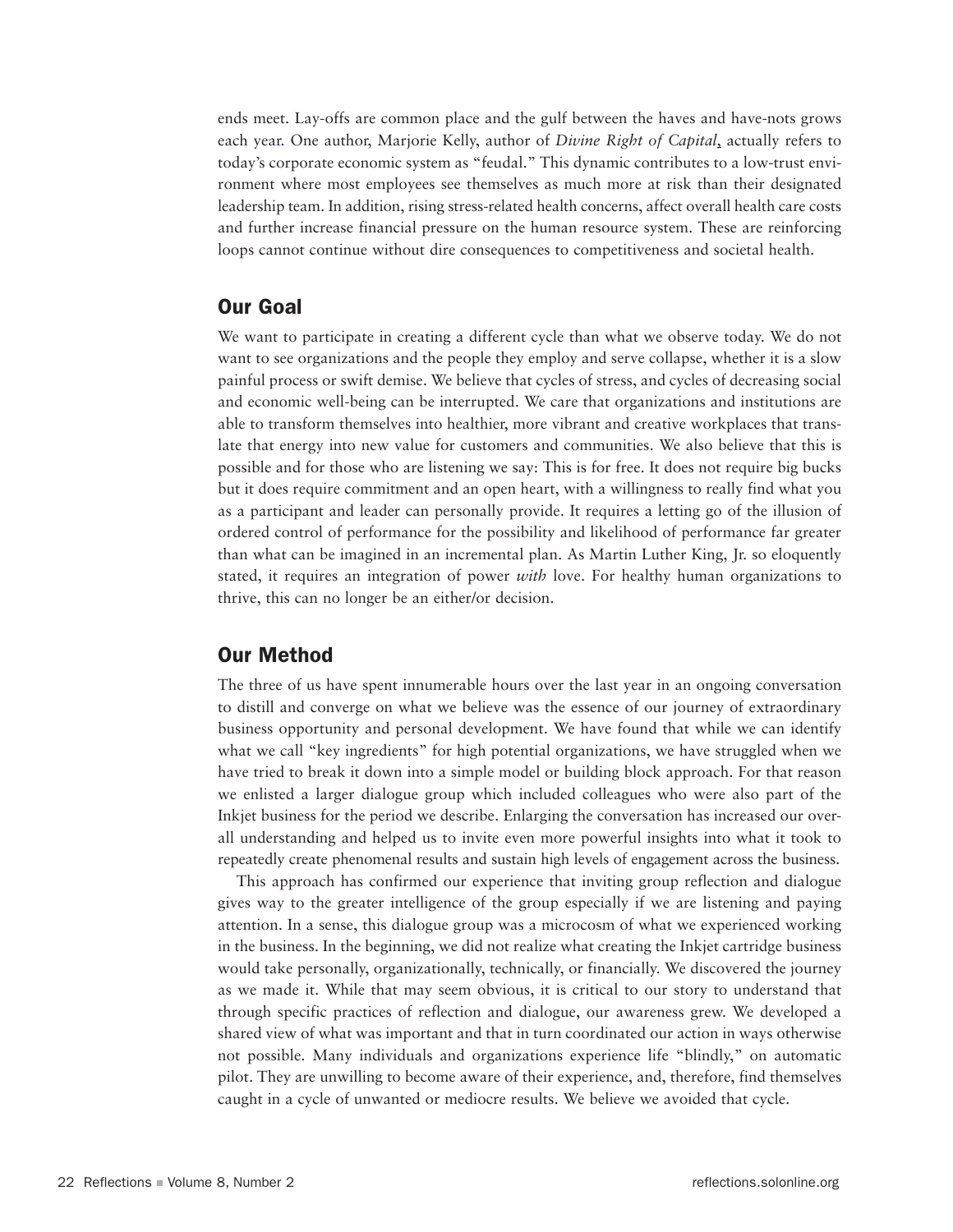## Our Outline

We know that readers will want to know what business results we are specifically referring to and why we label them as "phenomenal." **Chapter One** will ground the reader in some facts and the context for those facts. This introduces a core tenet of the book that everything begins with a focus on the success of the business and value created for customers. We'll get into the "how" later.

Like so many journeys in life, one assumes there is a plan. Yet, probably no surprise to some, *we had no plan*. As the **second chapter** clearly states, the story we are sharing is a story of shared discovery and we were learning as we went along. It was messy and contentious at times. However, there were some important principles and practices that were the underpinnings of the journey and these helped us see, frame, and move through choice points that determined who we became as individuals and as a business. It is here that we introduce what we mean by "legitimacy and love," basing our definition on the established research and work of Humberto Maturana, biological scientist and world renowned expert on living systems. This concept will weave through subsequent chapters. Then **Chapter Three** goes into more depth on some of the key choice points and how they served as opportunities to open up, align and co-create the future.

Our perplexing conversations with each other and our dialogue partners in writing this book caused us to see that regardless of the challenges we faced, the quality of results occurred in ways that were often unexpected and sometimes just seemed magical. **Chapter Four** will talk about how we define "magic" and why we find a reductionist explanation for what happened as totally insufficient. What we do know is when our operational patterns and practices are right, legitimacy and love are present, the magic occurs over and over. It was a recursive phenomenon.

Although we had no plan for this journey, we did take time along the way to reflect on what had happened, what we were learning, and how we would conserve what we felt was critical to our success. **Chapter Five** describes the patterns we recognized as most critical to on-going success. These are patterns we believe still apply to anyone committed to building healthy performance capability in any organization.

Most books talking about performance will offer a model which takes the reader step-bystep to similar results. In **Chapter Six**, we have explicitly decided not to reduce our message to a simplified model. Our journey cannot be your journey. The merit comes from each person and organization discovering, through reflective practices, how to take your journey much more effectively. We offer stories and reflections which come from a place of deep practice, not theory, and our hope is the reader can recognize these practices and be inspired to experiment, integrate and apply them with their own.

Finally, our intent with **Chapter Seven** is to challenge all of us in one of three ways. If you are someone who recognizes this journey as one you currently are on inside your organization today, that you gain a greater appreciation for it and protect it as a bedrock of great performance. If you are someone who has ever even tasted a similar work environment with similar results, we hope you will want it again – to create a healthier pattern and cycle that assures the best in human endeavor, regardless of the cycles a business may face. For those who may not have associated your previous experience with our journey, we hope we succeed in creating a curiosity, longing and restlessness to seek it for yourselves. For we believe this is exactly what our human nature calls us to: to make the contribution we know we are capable of making alongside great people we care for and are inspired by.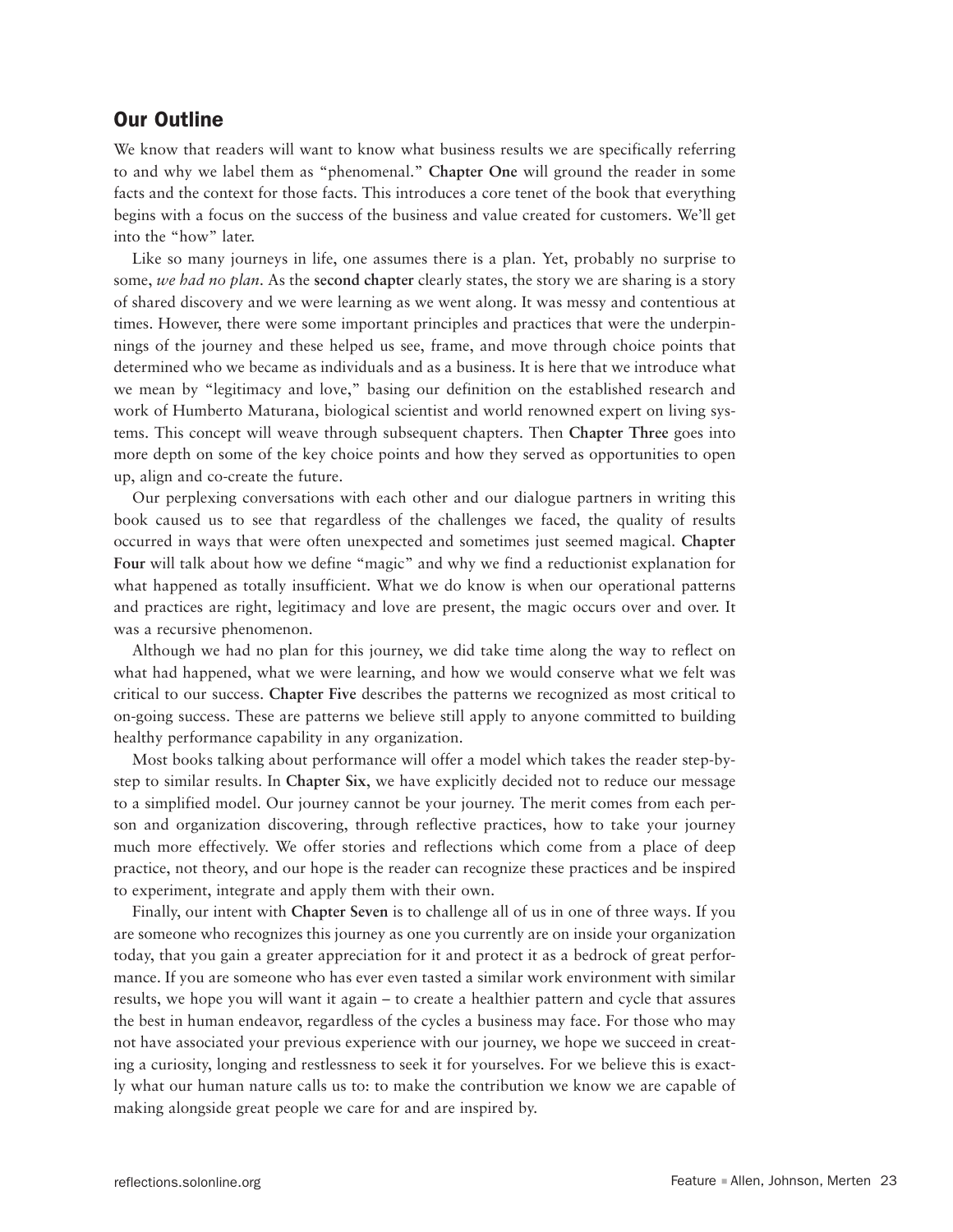#### **ABOUT THE AUTHOR**

Anne Murray Allen is founder and principal in her own consulting firm, AMA Associates, a practice dedicated to working with clients in building healthy performance-based organizations. Prior to launching this practice, Anne retired from Hewlett-Packard Company where she held various management and executive positions over a 16 year period. She has co-authored an article on "The Nature of Social Collaboration" and is currently engaged with her co-presenters in writing a book with the same title as their presentation. She holds an MBA from the University of Denver.

#### *amallen@peak.org*

Bob Johnson is the President of Conversant/Storytellers, U.S.A. Prior to joining the firm in 2006, Bob had 25 years of experience as an HR executive at Hewlett-Packard. Bob has worked with numerous executive and business teams to accelerate breakthrough business transformation, catalyze employee engagement, and implement large-scale change. Bob has an M.B.A. and M.A. in higher education administration from Michigan State University.

Greg Merten is a retired SVP from Hewlett-Packard Company, where he led the Inkjet Manufacturing organization from various positions over a 20 year period. Leading this organization through phenomenal growth challenged Greg and his organization in about every conceivable way. Greg used this opportunity to become a student of leadership and organizational effectiveness. Today, he shares his experience with others that want to learn how to build extraordinarily capable organizations. Greg is a graduate of Oregon State University with a BS degree in Electrical Engineering with a solid-state physics focus.

#### Recommended Reading

Anne Murray Allen, Bob Johnson, Greg Merten

#### From Being to Doing

#### Humberto Maturana

(Zeig, Tucker & Theisen, Inc., 2004) Good interview format on Maturana's life work. This includes his research and work on living systems, biology of cognition, biology of love, cultural insights, with biographical highlights. While this book is only about 200 pages, it is not a quick read but one to be savored and studied for its richness of thought and concept.

#### Leadership and Self Deception

The Arbinger Institute

(Berrett-Koehler, 2002) This book challenges the assumed behavior, impact, and control of any organizational leader/manager. Through following the fictional story of one specific manager through personal development and coaching, the reader is challenged to think about his/her own motive and skill set in becoming an effective leader.

#### Artful Work: Awakening Joy, Meaning, and Commitment in the Workplace

#### Dick Richards

(Berkley Trade, 1997) This book challenges the reader and gives hope that everyone can and should find meaning in their daily work. Suggesting new ways of thinking and creating artful work as opposed to mundane and empty tasks and activities is the key. This book is helpful to all that care about improving today's work environment and challenging the status quo.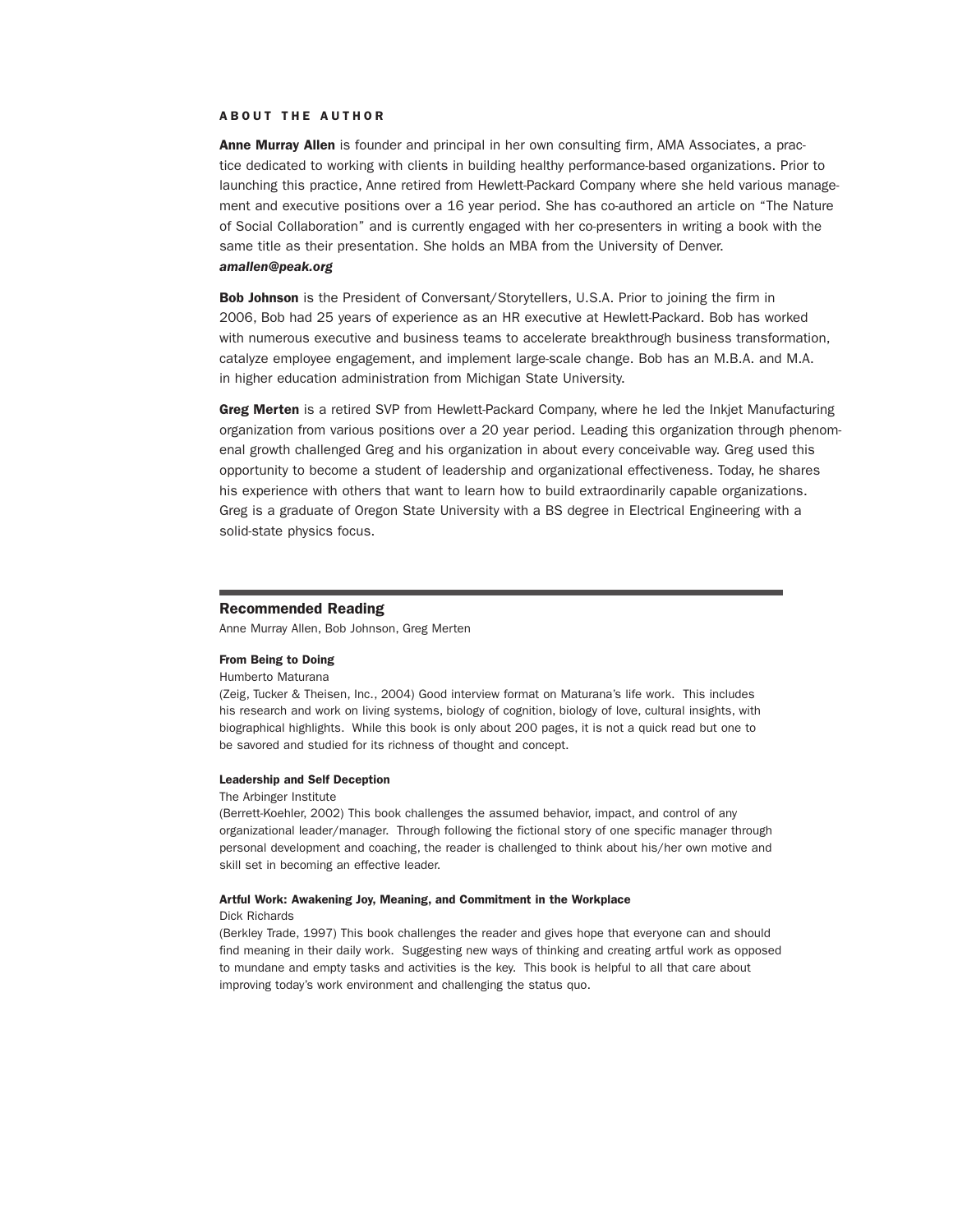#### emerging knowledge forum

# Holistic Training: Putting Trainees Back into Context

change and redesign their own environment in more.

Jon Kohl



Jon Kohl

Beavers master engineer dams, lodges, and canals that alter landscapes and communities of organisms. The structures they build vary greatly depending on the local environment. To acquire this capacity a beaver kit apprentices itself for two years not only to his parents but to an entire family of beavers.

Imagine now extracting a beaver kit, the embodiment of so much building potential, and sending him to a zoo for those first two years, then placing him in a classroom with a simulated stream (if there are sufficient funds to provide it) under the tutelage of one other beaver for a one-week training course. What hope would the beaver have of performing the skills that have made his kind famous in the engineering world?

Even though it should be obvious that a beaver deprived of apprenticeship in his natural context would not make a readily employable engineer, we force this training approach on fellow humans across a wide range of professions. We attempt to train each other chopped out of context and using techniques laced with reductionist thinking.

That training suffers from reductionist thinking should not really surprise a systems thinker, when all of modern civilization suffers this ailment. Rene Descartes, of course, deserves a healthy portion of credit for this predicament. He developed the idea of reductionism, that the world is nothing more than the sum of its physical parts. To understand the world, then, a scientist needs only break it into parts, analyze those parts separately, and re-assemble them.

Taking a lesson from his work with ecological systems, SoL member Jon Kohl makes a case for training that honors both human nature and the tenets of the natural world. Learning works best when it takes place within the context in which it will be put to use. And training programs that recognize and build on the "holism" – as opposed to reductionism – of people's natural ability to learn are more successful in the long run. Holistic training, designed with the system or context in mind, greatly alters results, including individuals' capacity to

> After Descartes, modern society proceeded to break down its reality into hair-thin fields of expertise, university departments, and special interest lobbies. Training as well reflected fragmentary and linear thinking, where context dissolved out from under trainees. Training institutions asserted that they knew what was best for all students even if needs and contexts varied. Information flowed one way from expert to novice. Curricula and teaching fragmented into modules, classes, lessons, and units. Over time standardized testing only tested for the pieces, rather than the wholes which – a long time ago – those pieces composed. Context, complex wholes, relationships, and feedbacks between parts disappeared from consideration. Many training programs measured success simply by the graduation rate rather than graduate capacity.

> As went society and the education system, so went vocational training. Because of a linear, reductionist perspective, policy resistance (sometimes referred to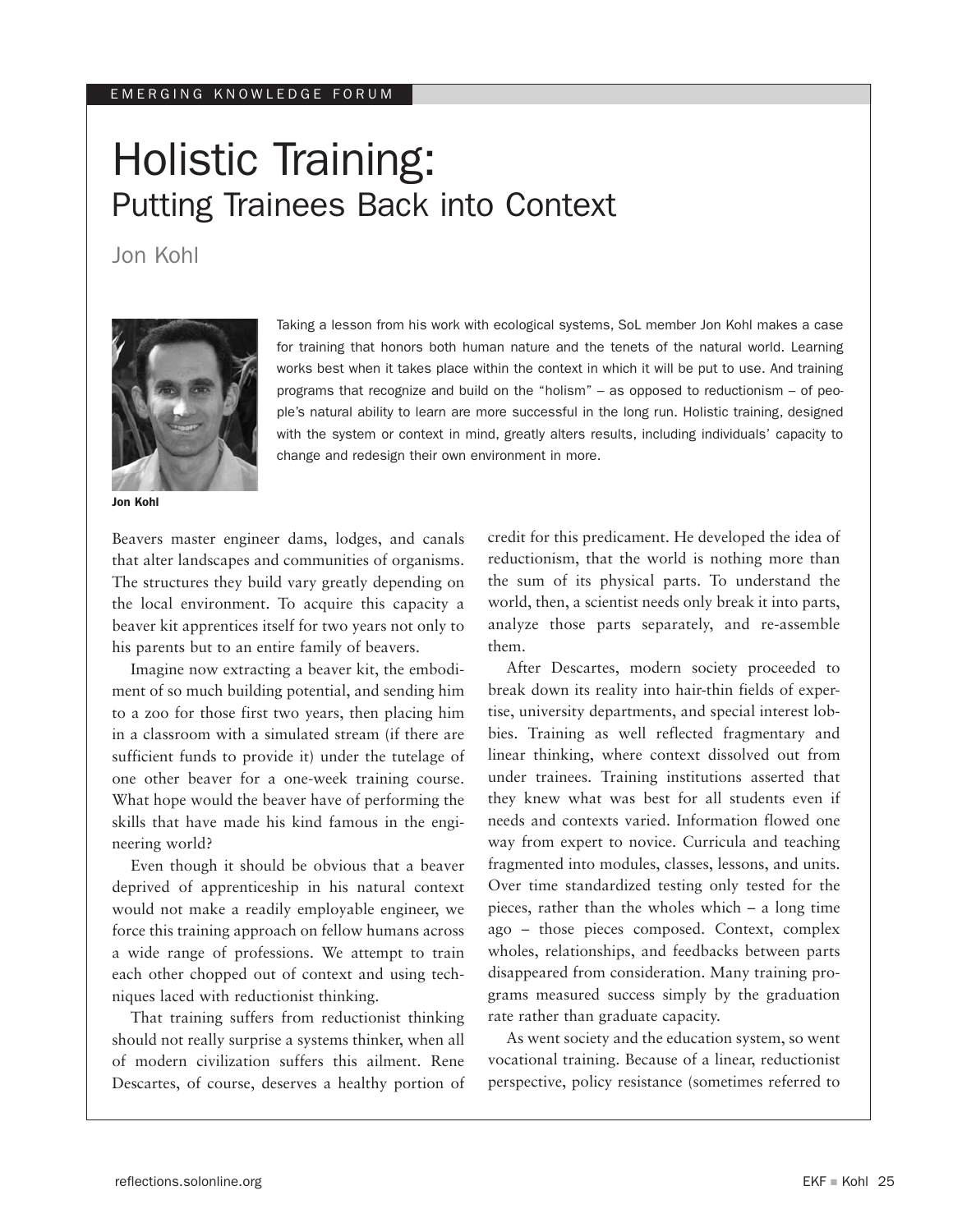as "triggering the organization's immune system"), the dreaded monkey wrench of systems thinkers, increased its power to meddle with programs. Policy resistance usually occurs when other actors with their own goals respond to an intervention and neutralize or worsen the effects sought by the program. When one studies the system, the whole context, one can identify and integrate these "external" goals into program design. I worked for many years in ecotourism capacity building. Some examples of policy resistance that I commonly encountered follow; readers from any domain or industry will see recognize similar conundrums from their own experience.

- Building wider nature trails in order to ease visitor congestion attracts more visitors due to greater accessibility, increasing congestion again.
- Conservationists train nature guides to substitute local wildlife poachers. The reduction in poachers, and competition among them, attracts only more poachers because the demand for bush meat remains high.
- A lovely coastal village promotes ecotourism to improve community welfare. Tourism booms. Outsiders build hotels, restaurants, shops, night clubs, roads, and street lights. The town grows, becomes crowded. Garbage piles up. The water isn't safe for swimming. And eventually tourism dries up. Now, the community has many expensive problems and little income.
- Ecotourism raises the income level of poor natural resource exploiters who, now with more money, can afford to redouble their exploitation of natural resources.
- Interpretive guides are trained and hired to bring more money into a park. Their training raises park managers' expectations, who then neglect proper business planning and the guides end up costing more money than they can raise. Later managers lay off guides due to lack of funds.

• Managers send on-staff guides to a guide training course to improve the quality of their performance. When they return, managers expect to see an immediate jump in customer satisfaction. When they do not see the jump, they decide that further investment in the guides is a waste of money. Considered ineffectual, the guides are fired.

# Systems Thinking Responds to a Broken World

Reductionism boomed for hard sciences, engineering, and other closed systems wherein most variables can be identified, broken apart, and studied. But reductionism has not done well in complex social situations where people interact with resources in multitudinous and ever-changing ways. In response to the separation that reductionism has injected into every day life, social movements have arisen advocating integration and holism, such as environmentalism, human rights, gender equity, green politics, steady-state economics, holistic medicine, green architecture, organic diets and vegetarianism, sustainable development, holistic education, total quality management, adaptive management, ecosystem management, and systems thinking.

Systems thinking, in particular, improves not just society but training as well. This article draws on Peter Senge's book, *The Fifth Discipline: The Art and Practice of the Learning Organization* (Currency, 2006) which unites systems thinking and organizational learning.

Systems thinkers perceive a world of wholes rather than of parts. We emphasize interrelationships and processes rather than linear cause-and-effect and snapshots in time. We aim to find high leverage points in a system where the greatest and most enduring change can come with the least effort. In short, holistic training – training with the system or context in mind – requires that to produce the best engineer, we must leave the beaver in the forest. In the following sections, we examine a variety of strategies to build the most effective, possible training.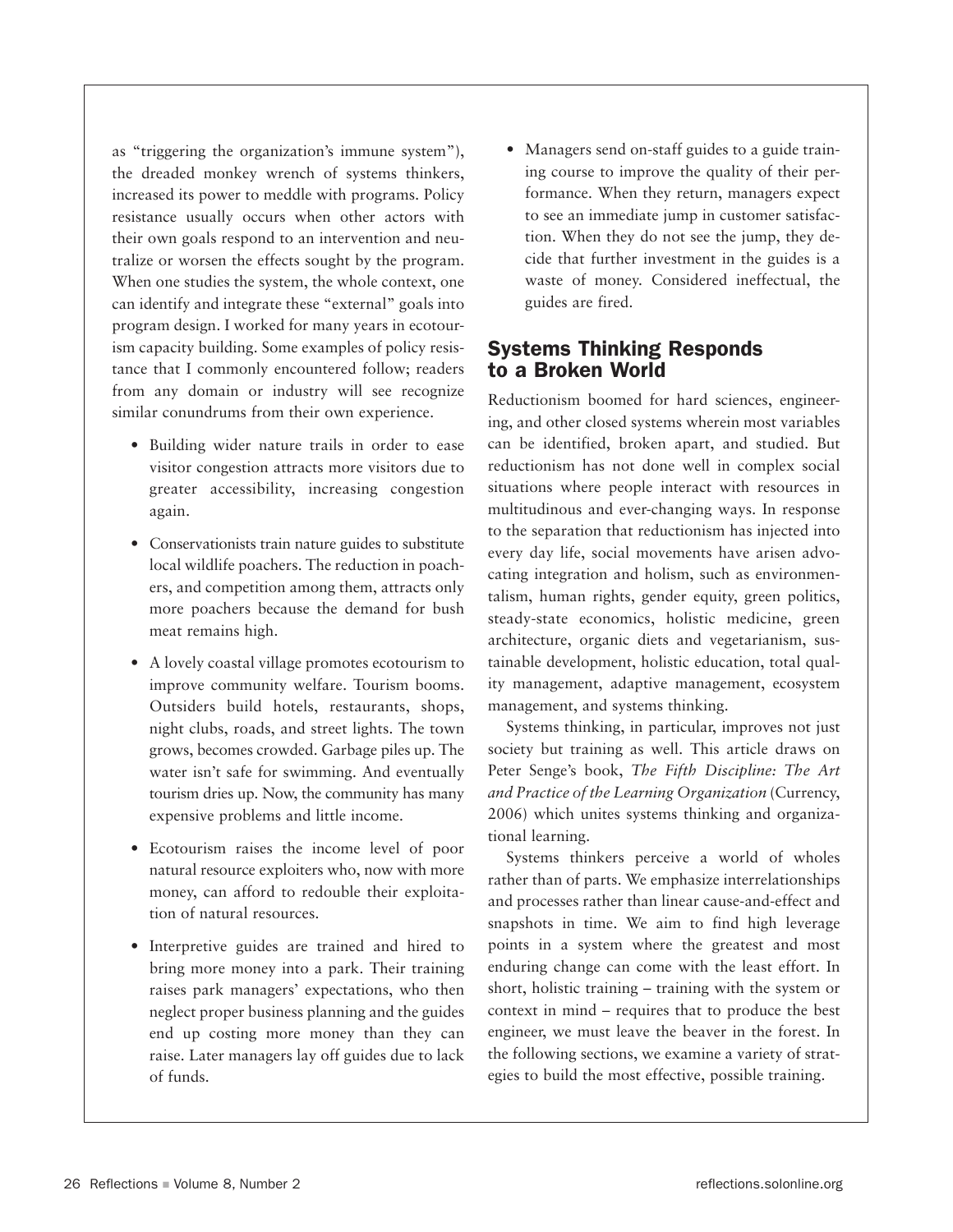

# Trainers Dedicate Themselves to Outcomes, Not Outputs

#### *Trainers define outcomes before a program begins*

When a training institution focuses only on its immediate job rather than the whole context and how the system works, it often aims simply to generate outputs, rather than outcomes.

Outcomes are those program results that actually change the world in the ways we truly desire. Outcomes include increasing workforce productivity, diffusing a new technology throughout a company, conserving forests, and apprehending more criminals.1 Outputs, on the other hand, are only intermediary products along the way to outcomes. Thus, winning grants for training, graduating students, building prestige, developing materials, and creating a graduate network are outputs.

While every program has important output milestones, with a context-based perspective, programs can remain focused on the underlying goal of solving a real life problem. A training institution, then, must create incentives and rewards for achieving outcomes rather than simply profit and prestige (which often result when maximizing student flow

through a training program). For example, trainers should award certificates of graduation to trainees not upon completion of the training program, but when the trainee actually builds the product necessary to fulfill his or her job responsibility. Another important strategy is to design programs from a systems perspective; the example of Tikal National Park follows later.

#### *Trainers use adaptive management to learn on the fly*

Policy resistance lurks around every corner. To combat it, a program must continually learn. Contexts continually change and, as the program advances, trainers receive a steady stream of feedback. In order that a program take advantage of this feedback rather than chain itself to immutable lesson plans and methods, its trainers must adapt on the fly. The training institution must empower its staff to integrate feedback from their personal experience and from trainees' reactions during the training, not wait until the training's end. Trainers should have the mentality that every program is a pilot program. They should understand that program delivery and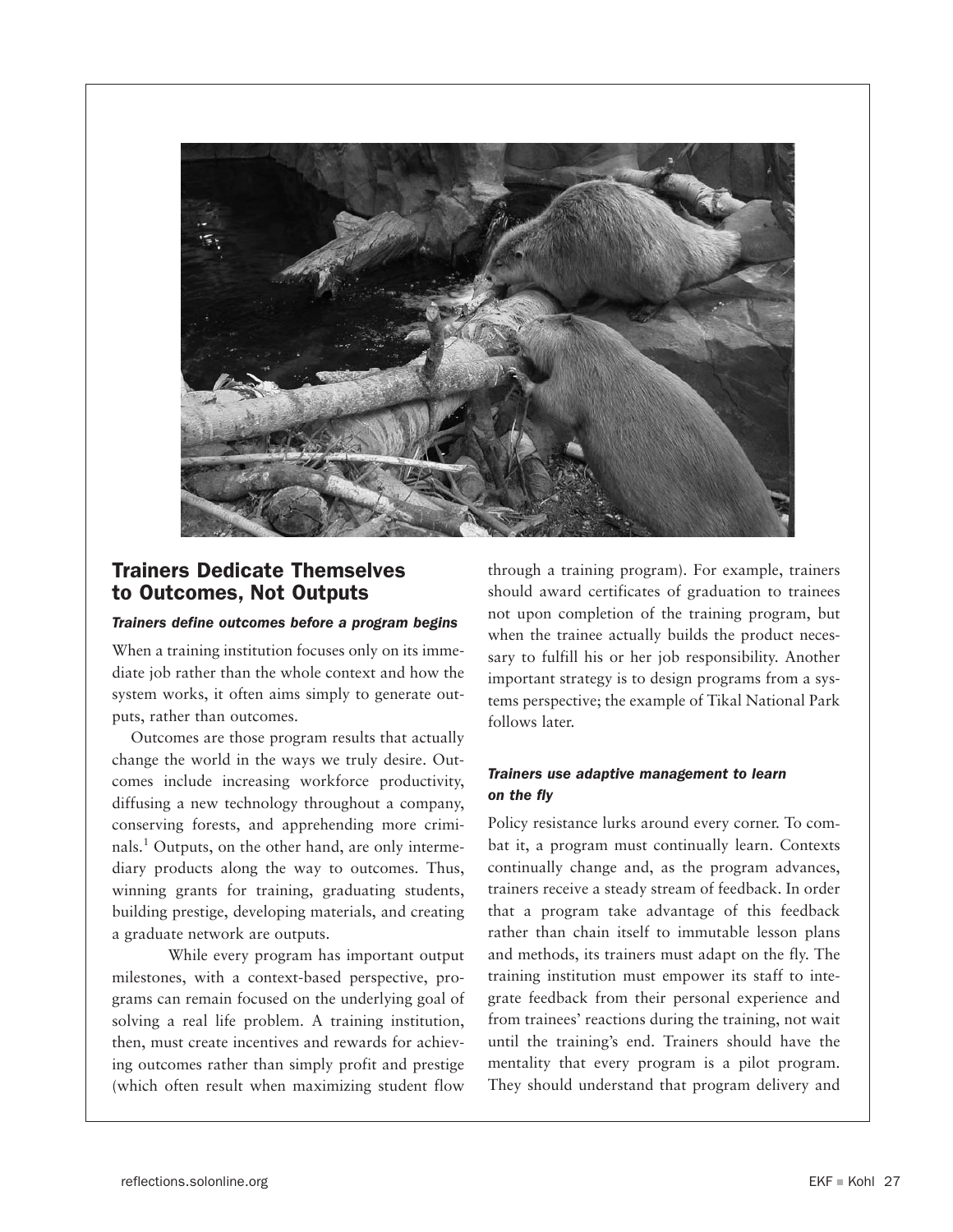improvement is a never-ending process to get it right and then get it right again when the context and their experience changes.

# Trainers Interact with Trainees' Context

Once trainers have their own shop in order, focused on outcomes and oriented toward adaptive management, they need to design a training program that integrates the many aspects of the trainees' context.

#### *Curriculum integrates elements of trainees' context*

One training curriculum cannot fit all sizes. Each training context differs. At the very least the curriculum can integrate examples and terminology from that context. Even more, the curriculum should be adaptable enough to emphasize the needs of any particular context. Trainers often achieve this flexibility with modules they can take off the shelf when needed.

### *Curriculum teaches an understanding of complex context*

Aside from defining knowledge and skills a trainee should have about the generic craft and vision of the skill set, the curriculum should also include material to help trainees understand issues, context, and how they will relate to it. Generic curricula do not illustrate to the trainee how the trainee fits into a context, does not help the trainee fully understand his or her role in the context. The curriculum does not systems thinking, but should use it in presenting the system in which the trainee labors on a daily basis.

## *Program is located as close geographically to context as possible*

Training programs often sweep students out of site and out of sight of their context. Programs teleport trainees to a remote training location; and when the program ends, they teleport them back. Trainers assume that graduates can apply newly exposed skills to the graduates' home situation. This approach

rarely works as expected. Simulations, role plays, and thought experiments only work so far. True learning, as Senge says, occurs when the person does something, receives feedback, and modifies their way of acting. The most authentic and richest feedback comes from doing the activity *in situ,* live, and for real. That is, the beaver learns best how to make dams by making them in a real stream with other real beavers – not in an artificial temperature-controlled stream at a beaver training center, 500 miles away.

#### *Training structure permits interaction with context*

When a program cannot take place directly in the context, a multi-segmented structure provides a timeaway-time-back approach that allows trainees to apply some of the introduced skills, and then return to the formal coursework to discuss experiences with other trainees and instructors. When the course presents new skills, the guide has a more developed experience base to which she can apply the next set of instructions. Also, in this format, groups of trainees can work together to problem solve real issues encountered by the trainee on site. Being left alone to solve problems fresh out of training commonly precipitates trainee failure.

## *Authentic skills building in actual context generates the richest feedback for learning*

Though practice and simulations can introduce a trainee to some aspects of the skill set, only the full context can offer integrated feedback on all elements the trainee must manage. For example, a military flight simulator can help a pilot trainee learn to manage an aircraft, but cannot simulate well the stress of being shot at, mechanical failure, unclear orders from superiors... and death tapping on the cockpit window.

A trainee learns best when given the chance to make consequential mistakes. This affords the fullest and richest feedback possible (with all the risks that implies). The more a training program shelters the trainee, the less feedback with which he has to learn.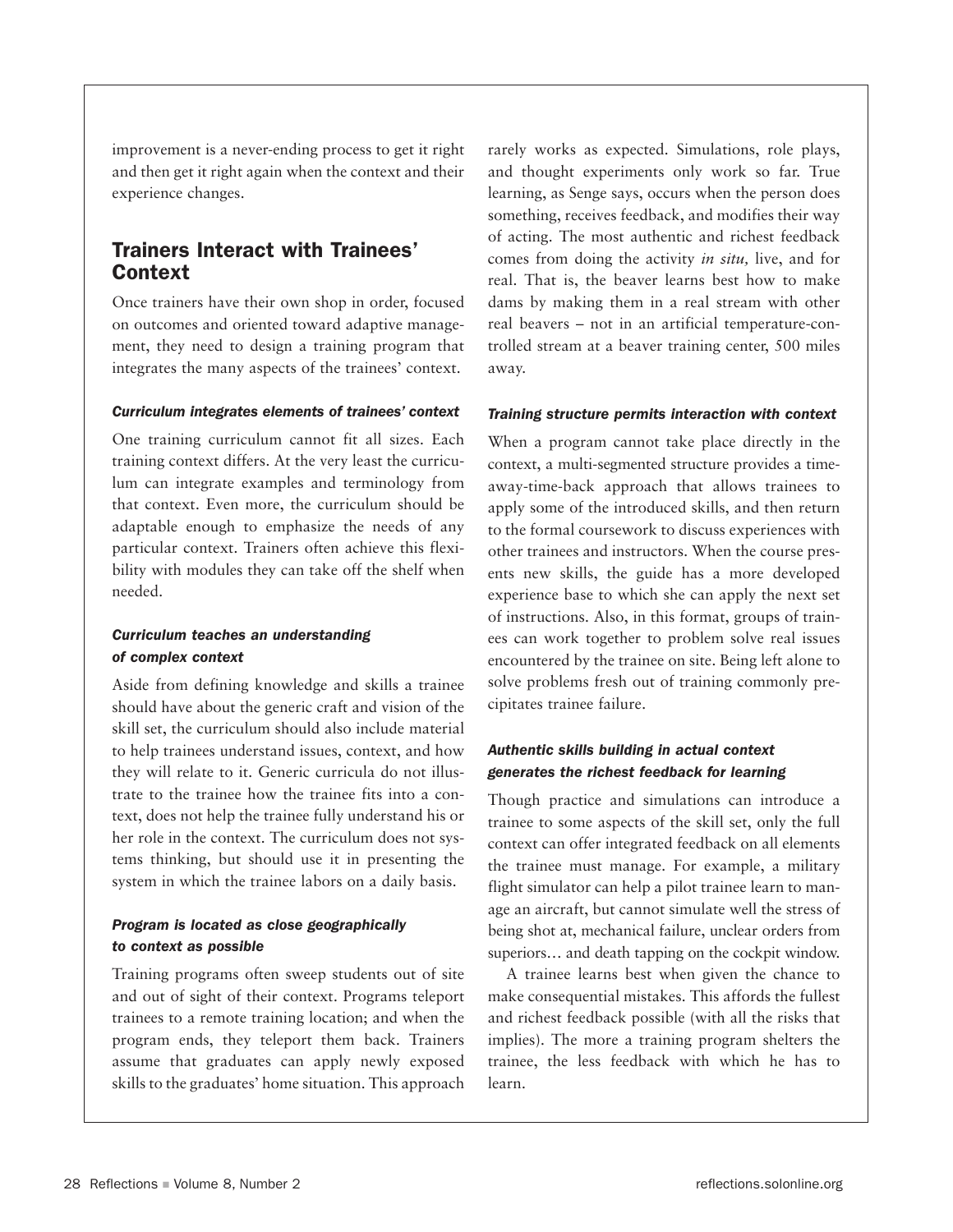Programs that take place away from context often stuff too much theory into the training in lieu of authentic opportunities to develop skills. Daniel Quinn, author of the *Ishmael* series of books, argues that schools in particular teach a grand range of knowledge that students have no use for and thus forget shortly after taking a test and leaving school. Theory is effective when it answers a direct perceived need by students, otherwise they are not able to apply it, receive feedback on performance, and improve skills. And theory is lost.

# Trainers Prepare the Trainee's Work Environment

Once the training institution, the program, and staff are ready to train in context, they must focus on the trainee's work environment and colleagues. Those who did not participate in the training inhabit this place. The training does not change this place. When the work environment is exactly the same both before and after the training, the trainee often encounters an unpleasant surprise upon return. The trainee may find his environment does not accept the changes and new ideas that his has brought home. Consider these examples related to interpretive park guides:

- Supervisors do not help guides create and then approve interpretive themes because they do not understand the purpose of themes.
- Senior management allocates money for follow-up training but only for information intensive courses that do not reinforce fresh new guiding skills.
- The guide sees the connection between ecotourism and conservation but is not responsible for setting up the infrastructure to make that connection achievable.
- Guides want to solicit donations, but no financial mechanism exists to account for donations or the park may not even be able to accept donations, thereby neutralizing the benefit of the guide's skill in encouraging donations.

• Staff does not have any concept of guide quality so the guide has no support to develop nascent lessons. There may be institutional incentives (such as saving money or maximizing visitor throughput) that actively promote *poor* quality.

In a sense the training program has to coordinate with the unit, department, or organization where the trainee will work to avoid counter-culture shock. U.S. Peace Corps volunteers often complain that after their two years away in a foreign country they change remarkably in maturity and outlook. When they return, they find their home just the same. No one understands their new perspective. No one empathizes with their experience. Stress and a feeling of isolation overcome the volunteer. When this happens at home or in the workplace the danger of the reductionist assumption glows red like a stop sign: that simply training the guide and releasing him back into his small pond will be sufficient for continued growth. It often won't.

To avoid this effect, the program should enable the trainee's environment (also called "context") to

# *Systems thinkers perceive a world of wholes rather than of parts. We emphasize interrelationships and processes rather than linear cause-andeffect and snapshots in time.*

best take advantage of new skills and ideas. Here are some techniques to achieve this:

- 1. Facilitate a visioning process so the supervisor has a clear vision of how the trainee's skills and ideas improve workplace performance.
- 2. Train the supervisor in how to use the trainee in new ways. The supervisor does not necessarily need to perform the skill, but must know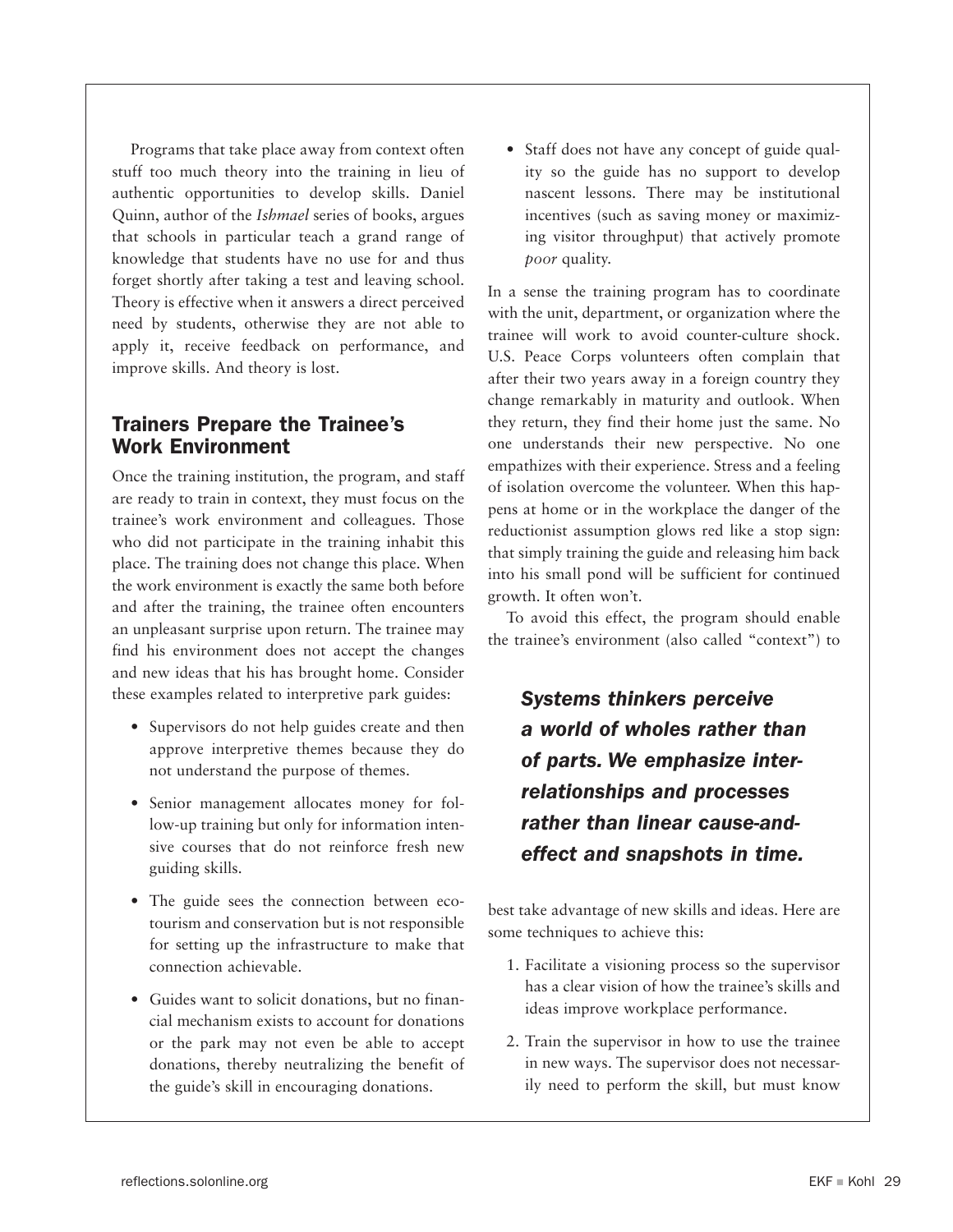what the skill is and how it can be used. For example a community development project manager needs to understand the participatory methodologies of newly trained extensionist (but not how to run the workshops himself) in order to make the program more participatory and less top-down.

- 3. Negotiate with program management new job descriptions for trainees that give opportunity for the trainee to use new skills.
- 4. Work with the trainee's organization to support a network amongst trainees in order to reinforce mutual learning and problem solving of issues that arise around the new skills.

In addition to enabling the environment, trainers need to be concerned that the trainee's workplace

program is structured such that the trainee can effect change. If a program in which a trainee works back at home is poorly designed – no vision, poorly articulated objectives, no monitoring – then it doesn't matter how good the trainee's new skills are in a program designed to fail. Trainers then must work with trainees' organizations to reduce output-thinking. If trainees are trained in quality control, for instance, the supervisor cannot simply see that person as the person who will solve all quality problems. The system has to have mechanisms to allow the trainee to feedback into it and improve it. Consider the following example, partially altered for purposes of this article, from Guatemala's Tikal National Park.

#### *Guides contribute to forest fire prevention in Tikal*

Tikal National Park deploys fire brigades to fight

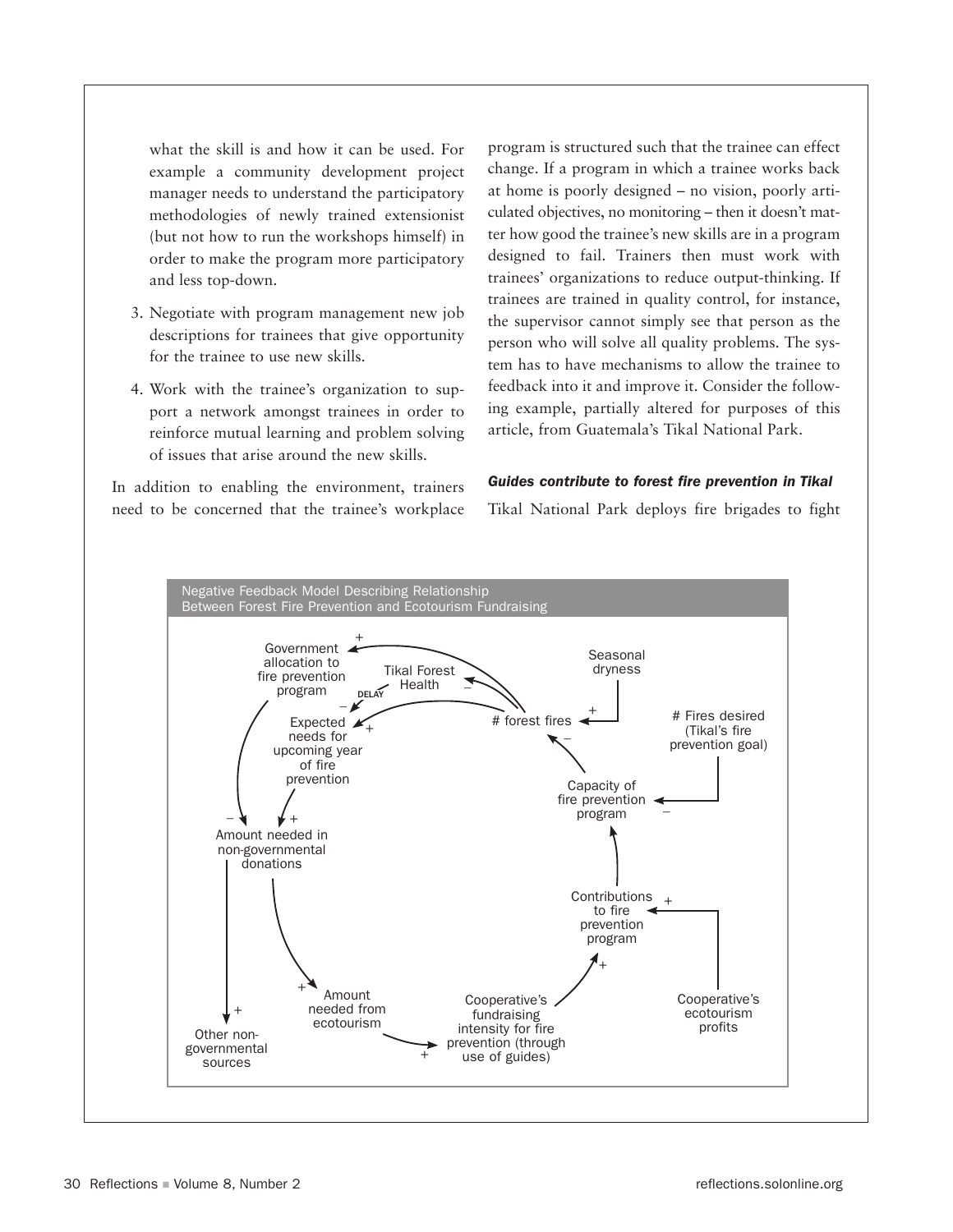seasonal conflagrations, yet resources needed to wage the battle often fall short, especially in years of above average dryness. An international conservation organization that trains guides suggested to Tikal that ecotourism can generate resources to support forest fire prevention. While the project needed money most of all, it could have also benefited from donated tools and expert advising.

With the conservation organization's help, the park set objectives of how much it wanted to raise through ecotourism. It decided that with \$10,000 in donations that year, 50 shovels, and off-season advising from a fire ecologist, it could meet its expected needs.

The organization trained guides some of whom formed an ecotourism cooperative that sold interpretive products as well as supplied additional locally provided services such as transportation, food, and lodging. The cooperative designated 5% of net annual profits to park conservation which if projects proved successful would yield about \$5,000 to the fire prevention program. The guides themselves committed to raise an additional \$5,000 through solicited visitor donations. Thus, the guides integrated the theme of fire into their interpretive tours and after each program the guides tactfully solicited from visitors monetary and in-kind donations; they also asked, when appropriate, for a contact to a fire ecologist.

Consider the causal loop diagram (page 30) of the abovementioned system, answering the question, "How does ecotourism contribute to the reduction of forest fires in Tikal National Park?"

The number of forest fires immediately affects the government's willingness to combat forest fires, affects overall forest health, and is feedback to managers on how much they need to adjust their fire fighting effort for the following year. When they compare their needs to budget allocations, they know how much money they need from other sources. They direct their own ecotourism or that of the cooperative to increase contributions which increases the capacity (and hopefully effectiveness) of the program which then reduces the number of forest fires.

The conservation organization, then, worked

with the client's context and trained guides to solicit donations through interpretive tours. It trained the park how to set up a program where these donations can be channeled to fire prevention. Hopefully the program is ready to generate real system outcomes (number of forest fires, defined by Tikal's fire prevention goal in the diagram).

# Trainers Forge a Shared Vision Binding Trainee to Context and Purpose

The first rule of learning is that people learn best when they feel what they are learning meets their needs. Thus a clear fit between their personal vision and the vision of their organization and their training program motivates learning. Senge explains that a shared vision brings people together, but cannot be created with just one session. People and organizations accommodate each other's vision in an ongoing and evolving dance. Every potential trainee has a vision of benefits that the training will bring. The closer his vision fits the vision of the training program and the context in which he will work, the more relevant he sees the training and the faster he will learn.

But resources are limiting and trainers will not always be around to help graduates. For learning to continue after the main training component finishes, a graduate needs to learn to learn. In order to pursue the necessary inputs to a trainee's learning, he must have a vision of what he is trying to build. Without a blueprint (vision), the trainee cannot easily know which materials to acquire to build his house (i.e., fire prevention program in Tikal's case).

Training staff also should have a vision of the trainee's context in order to customize the program to best fit the trainees' needs. The staff should visit trainees' sites, meet their supervisors, and understand the goals and limitations in the context. In order that this knowledge becomes useful, training staff also have to be able to rapidly feedback and improve the program as discussed above.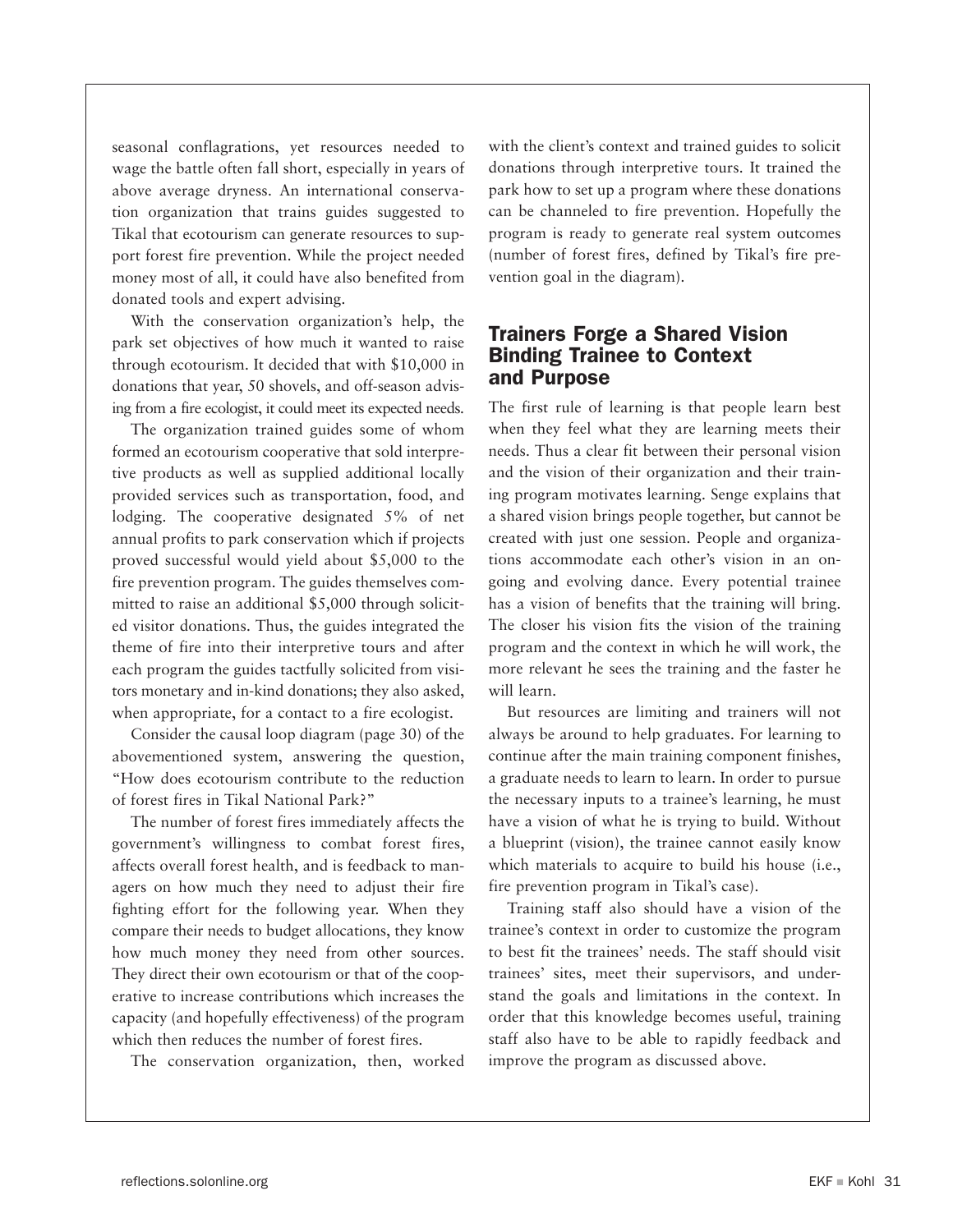# Mastery of Discipline Requires a Long-Term Perspective

Senge points out that mastery of a discipline occurs as the novice learns the rules of action, experiments with them, and then after a while is able to implement those rules from the subconscious under stress and ambiguity – "people will have adapted the rules into their own particular model, speaking in their own voice."<sup>2</sup> One-time short courses usually cannot achieve long-term capacity building. Program trainers can build long-term assistance infrastructure in a number of different ways, each corresponding to different expense levels.

- 1. Least expensive is automated assistance designed for many graduates. This could take the form of newsletters and web sites with generalized information.
- 2. Better still is remote but personalized assistance such as chat rooms, email, and phone support.
- 3. Trainers could also set up with client organizations associations and networks of trainees who can learn from each other. The cost eventually is borne by the association members.

4. Most expensive, trainers can offer one-on-one customized support, reviewing products, visiting sites, evaluating performance, and offering additional lessons.

Reductionism often separates mind, spirit, and body. But effective technical assistance reintegrates these aspects of the person. Trainees often develop a close relationship to trainers who understand very closely what trainees experience and the challenges they face. Effective long-term assistance, then, also attends to the emotions, vision, and even spirituality of trainees.

The best training for the beaver of course is to stay home and build dams. But if he must be lifted from his forest, then the trainers have a wide variety of tools to try to make up for his separation. It is an upstream challenge to train holistically in a reductionist society that wants quick results at low cost. But in an increasingly competitive, knowledge-based, and protean global economy, holistic training represents a comparative advantage for both humans and beavers.

#### **ABOUT THE AUTHOR**

Jon Kohl worked for many years developing park manager and interpretive guide capacitybuilding programs. He is now an independent consultant and freelance writer, spending time with Fermata, Inc., a sustainable tourism planning company in the U.S., and collaborating with Unesco's World Heritage Center to develop the systems thinking approach described in this article. More information on his work and writings can be found at *www.jonkohl.com*.

#### Endnotes

- 1 Exactly what one considers an outcome depends on how one envisions the system. Apprehending criminals may be the result of newly trained officers, but it may do nothing to reduce crime rates, which could be the true outcome.
- 2 *The Fifth Discipline*, Peter Senge (New York: Currency/Doubleday), 2006, p. 377.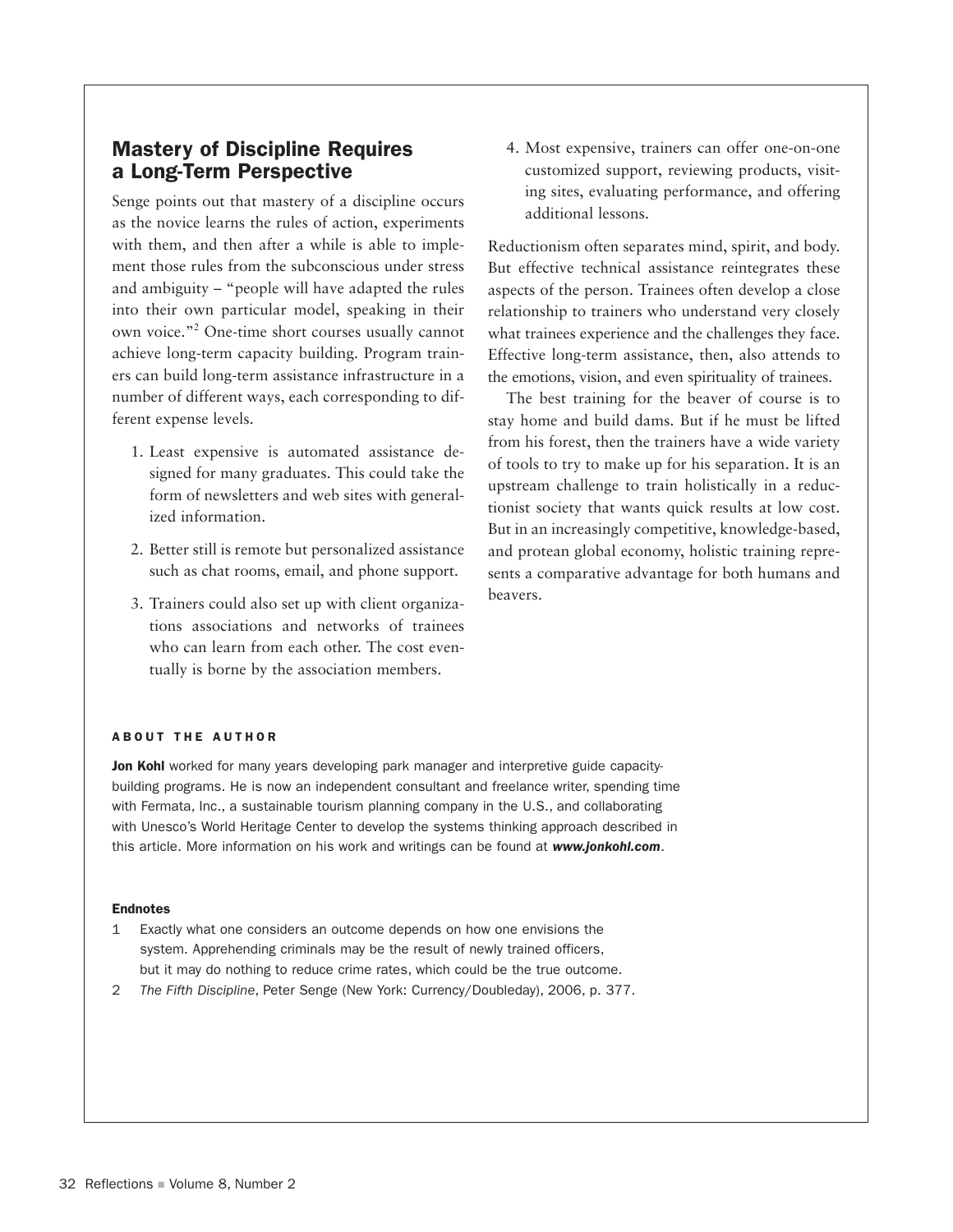# Review and Reflections By Barry Sugarman



If you like cases of successful large scale reform with concrete results, this is a good one. It's about the reform of U.S. government procurement practice, a long-standing sys-

Barry Sugarman

temic issue (some would say "scandal") involving everything the federal government purchases (over \$300 billion p.a.) – including battleships, IT, K-rations, contractors, and office supplies. The story is about changing a system so heavily oriented to preventing fraud that it resulted in systematically supplying low quality goods and services for public use – and always after long delay. It's a story about successful changes that matter.

And if you like cases that have interesting implications for change theory, Kelman gives us that too. Change usually has natural allies, he argues, it does not always face resistance across the board, as the dominant change theories assume. And once it gets started, it generates a self-reinforcing process, which he documents – but not the one familiar to *The Dance of Change* (Senge, et al, 1999) readers. These keen insights on the change process are supported by careful research, but all that careful analysis of survey data does not make for easy reading. Academic researchers won't mind. Other readers will enjoy the first few and final chapters which describe the setting, explain the culture of public management, and outline the implications of these findings.

Let's situate the story with an example. This change initiative abolished the once all-powerful "milspecs" (military specifications) that employed an army of bureaucrats to write detailed specifications for every single item the government might purchase. These specs took a long time to write and get approved, so they could never be up to date. Even if up to date, specs defined by remote procurement specialists, neither true experts, nor actual users, could hope to get it right consistently – and all errors were effectively set in concrete. Milspecs covered everything, down to the cookies served to soldiers in mess hall – cookies despised by the soldiers by comparison with the commercial products – and more expensive! This petty example was typical of all milspecs.

Both suppliers and government managers were locked into these specs and the suppliers who qualified to meet them. Because government specs (not just the military ones) were different from normal industry standards major

#### Unleashing Change: A Study of Organizational Renewal in Government

Steven Kelman Brookings Institute, 2006



suppliers often did not bid, leaving the field to fewer, often second-rate suppliers. Then there was the whole arcane bidding process.... The old federal purchasing system produced enormous waste and frustration. While it prevented some outright fraud, it created great temptation for dedicated public officials to break the rules to save the mission. Military cookies and meals illustrate the problem at a simple, homey level. The old system based on "milspecs" produced meals that soldiers considered barely edible. The reformed system changed the criteria to include acceptability to the intended users, a huge change in mindset.

All purchasing for the Department of Defense (DoD) was based on milspecs before this reform. After the reform, purchasing regulations for the federal govern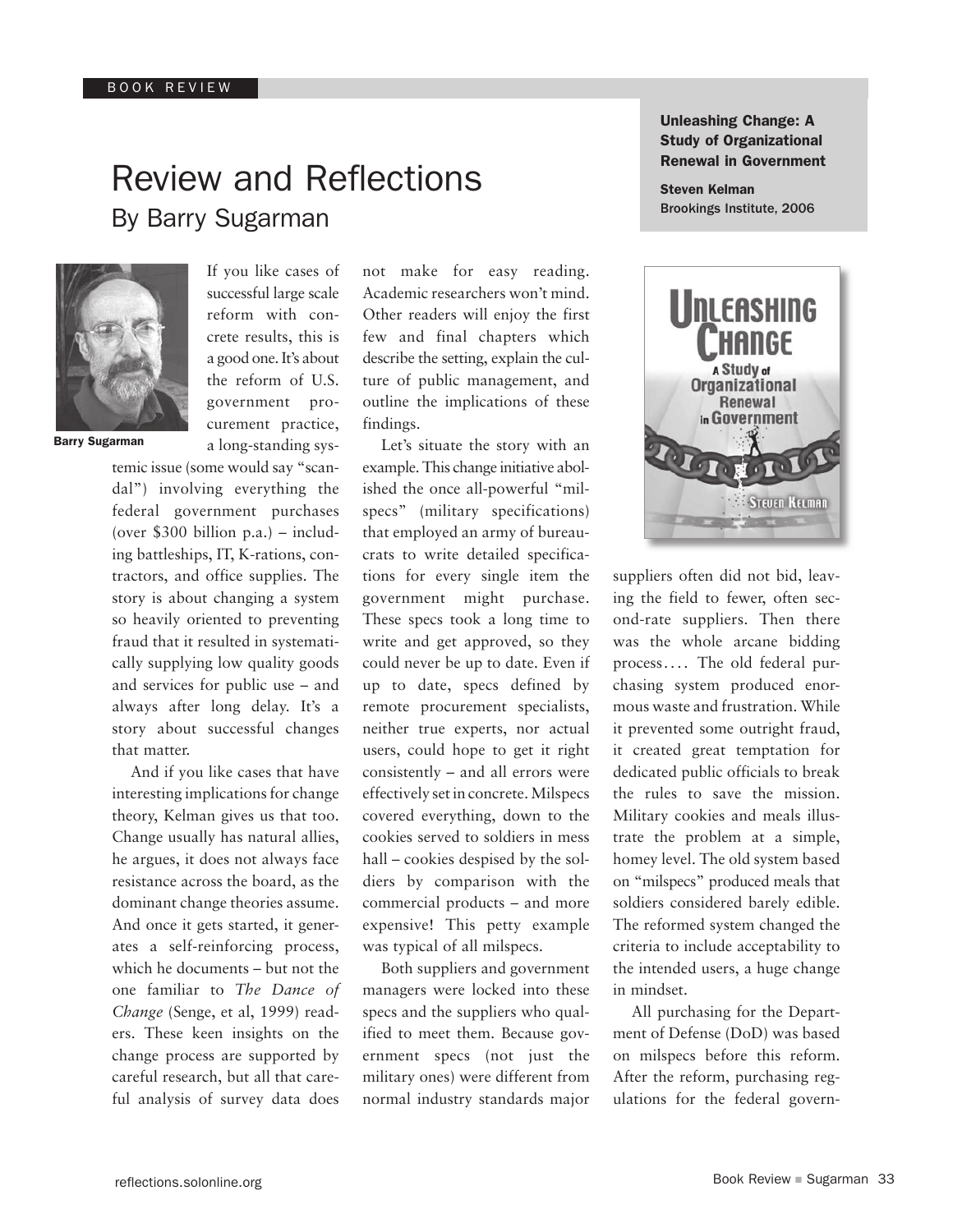ment (not just DoD) were based much more on the needs of the user (program managers in a government agency serving the public) and less on specs written years before by a well-intentioned office worker. The new regulations also allowed government contractors to consider the past history of bidder firms (previously forbidden) so that better qualified contractors could be chosen. Every year the feds spend over \$300 billion on goods and contract services, so every 1% gained through less waste or by getting better value amounts to \$3 billion. That's just the money savings, not counting the gain in improved employee morale and better focus on mission rather than navigating an unwinnable bureaucratic obstacle course.

Author Steven Kelman is professor of public management at Harvard University's Kennedy School of Government. During the Clinton administration he served in a senior post at the powerful Office of Management and Budget as head of the Office of Federal Procurement Policy, so he was a highlevel participant-observer and an important leader in this very large-scale change. Prior to that he had been known for his research on federal procurement and as an advocate for putting a higher priority on getting good value for the taxpayer and government. From time to time media reporters find a "golden hammer" scandal to enrage taxpayers; but the bigger problem Kelman had identified is that managers of government programs face constant frustration with the "red tape" of government purchasing regulations which make it impossible for them to spend their allotted funds to get good value in the equipment or contract services they need, when they need it. Government procurement has long been notorious for getting second- and third-rate goods and service, for taking far too long to agree on contracts and far too long to get delivery and, after long delay, often getting government contractors who poorly matched their actual needs. Contractors alone were not to blame; the old federal procurement system made these results inevitable.

Kelman's term in Washington coincided both with the broad Clinton-Gore campaign on Reinventing Government and with a specific initiative to reform defense procurement in the gigantic DoD. This is a good case for exploring (and teaching) the nature of large scale change, lasting change – one whose effects are still in evidence over ten years later. Early on the case for change was made well – Congress was initially skeptical; it was based on value-based procurement thinking and the broader reinventing government ideology. Kelman was part of a powerful coalition of high-ranking change leaders and senior sponsors, including the Deputy Secretary of Defense and the White House, so the necessary legislative changes were made. (This aspect of the story is well-told in another case study.<sup>1</sup> ) Important as they were, those changes in formal regulation were not sufficient: the behavior and practices of thousands of procurement officials had to be changed too.

Kelman, as change leader, knew that many practitioner-professionals must be enrolled in this initiative – not just to sell it to their colleagues but to redesign many key procurement practices according to the new principles and priorities. So he traveled extensively, meeting with local groups of grassroots managers and listened carefully; he presented the new vision, encouraging them to help in making it work, by leading improvement teams in their own departments; he invited their reactions and listened to them. In effect he played the role of change leader advocated in *The Dance of Change*. He was a good listener to procurement professionals and program managers (their clients). Many of them became contributors to the process of adapting procurement practices to the new principles and regulations. Using a Silicon Valley metaphor, he acted as an evangelist for the new operating system, enrolling early adopters among application designers – not only practitioners but also training providers. He helped to enhance people's existing motivation to pioneer the new opportunities, and also helped promote the diffusion and sharing of the new practices and solutions they developed. Process or OD consultants as such had no part in this story.

Readers of *Reflections* will appreciate the fact that this well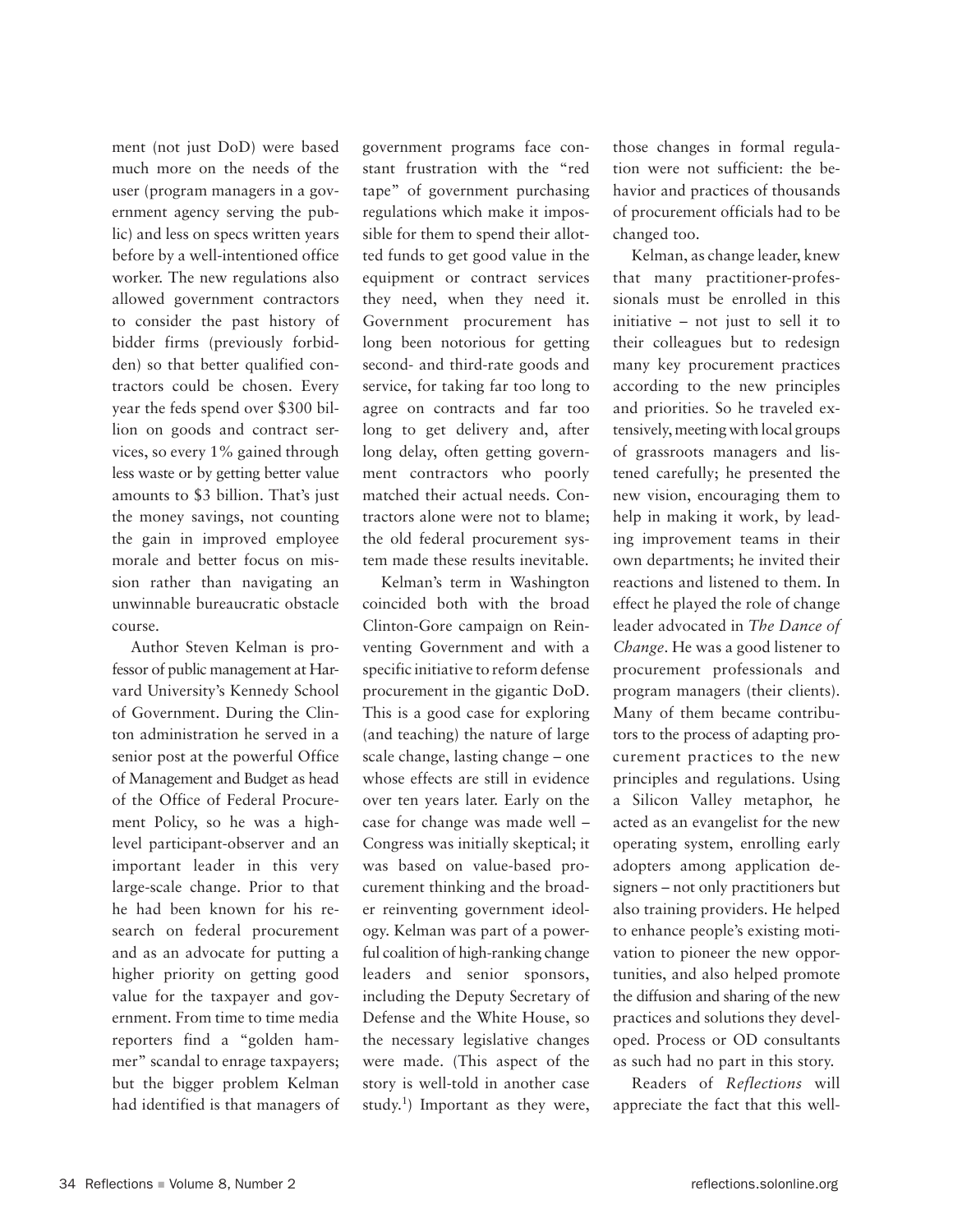documented case from the public sector illustrates the principles of large-scale change that many of us believe in. Personally, I enjoy the way it illustrates the hybrid (two-sided) nature of the change leadership process, combining (1) top-down change in formal structure and official policy/regulations with (2) grassroots leadership that translates that strategic intention into new practice patterns and working relationships. My synthesis of a hybrid theory of organizational transformation is published elsewhere.<sup>2</sup>

Kelman's theory of large-scale change challenges the common view that change always meets with broad-based resistance. With this case he shows that there was a natural (potential) constituency for change, both among program managers and procurement spe-

Barry Sugarman, Ph.D. conducts research on system transformation in business and public domains, recently focusing on school reform. He was formerly Professor of Management at Lesley University (1979–2000), also a former Research Coordinator at the Society for Organizational Learning and Research Associate at the MIT Sloan School of Management. *bsugarman@rcn.com http://web.mac.com/barrysugarman/* cialists. When top executives (political appointees) favoring this change came into office (one major change factor) their first task was to remove key structural barriers – by changing federal legislation – and then to encourage ("unleash") these potential allies. Kelman also claims that, once initiated, momentum for further diffusion develops in a reinforcing cycle. He builds on the research of Everett Rogers on early adopters and social networks in the diffusion of innovations and he makes interesting comparisons between the motivations and mental models of *early adopters* (often "true believers" in the new principle of better value for government purchasers) and the *later adopters* (who tend to be pragmatists, seeking the practical and personal benefits to going along with the

new direction – it's less work). These two types see the change differently. How do they influence each other?

Kelman believes that both kinds of change agents were necessary to the success of this impressive change in the US federal government: without the late adopters it would have been far less extensive; without the early adopters it would have had trouble in implementation which would have been much more superficial. How do these two types interact in the context of resolving a specific problem? Those tensions and how they are resolved or held and carried forward may be crucial for the continued strength of the transformation process. Having unleashed those change agents, we now need to unleash more researchers.

#### Endnotes

- **ABOUT THE AUTHOR**<br> **Endroits**<br> **ENDROITERENT AND.** Conducts<br> **ENDROITERENT SUGARMON AND A BOOK REVIEW AND AND A CONDUCT AND ABOVE THE REVIEW AND A CONDUCT AND A UNITED A UNITED A UNITED A UNITED A UNITED A UNITED A UNITE** 1 Another version of this story makes for an interesting comparison – and for a briefer reading. Kimberly Harokopus wrote an earlier account of this case, more focused on the coalition of senior government executives and the politics of making the legislative and regulatory changes. She also highlights some "lessons learned" for public managers. Harokopus, K. A. 2000. *Transforming Government: Creating the New Defense Procurement System*. Washington, DC: IBM Center for the Business of Government. This is a free download at *http://www.businessofgovernment.org/main/ publications/grant\_reports/details/index.asp?GID=34*
	- 2 Barry Sugarman, "A Hybrid Theory of Organizational Transformation," published in *Research in Organizational Change and Development, vol. 16*. Edited by W. A. Pasmore and R. W. Woodman. New York, Elsevier. 2007. This can be downloaded from the solonline.org library or *http://web.mac. com/barrysugarman/iWeb/site/PAPERS.html*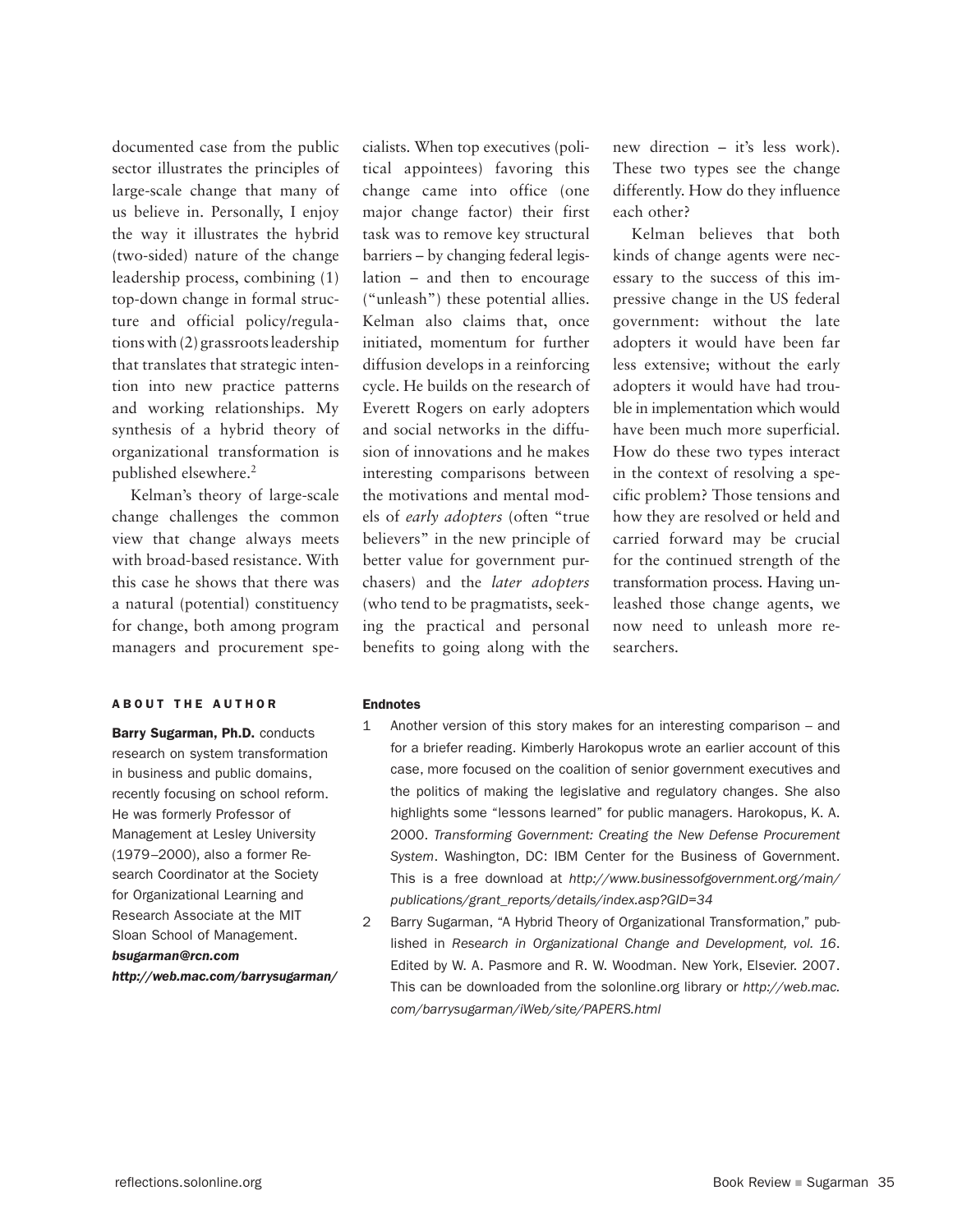# Individual Actions: Learning from a Three-Year-Old



C. Otto Scharmer

Fundamental problems, as Einstein once noted, cannot be solved at the same level of thought that created them. In this ground-breaking book, Otto Scharmer gives us a new way to perceive, think about, and act on our extremely complex world. First introduced in *Presence* (SoL, 2004), the "U" methodology of leading profound change is expanded and deepened in *Theory U*. Using a wide range of stories and examples from his own experience, Scharmer shows us how we can open our mind, emotions, and will to

moments of discovery and mutual understanding. In this excerpt, the innocence and openness of a three-year-old strike a sharp contrast to the experience of Traudl Junge, Adolf Hitler's secretary during World War II.

#### Theory U: Leading from the Future as it Emerges

C. Otto Scharmer SoL, 2007



# Learning from a Three-Year-Old

ne day, as I was filling the dishwasher, I ran out of detergent. I wasn't sure the box next to it was the right kind of soap, but I thought, what the heck, and used it anyway. A few minutes later, foam began streaming from the machine. Damn! I stopped the machine. Wiped up the foam. Inspected the mess: the machine was filled with water, dishes, and vast amounts of soapy foam. Since it seemed impossible to empty the machine of its water, I decided to forge ahead: to let it run and to simply mop up the foam for as long as it continued to pour out. While preoccupied with my mess, I was joined by our threeyear-old, Johan-Caspar, who was fascinated by the show. He began helping me wipe away the endless white stream. As the rate of the streaming foam began to slow just a little, Johan-Caspar took some short breaks. During these breaks he started talking to the machine in a low, intense voice. "What are you saying?" I asked him. "I am talking to the foam," he replied. "The foam?" I was surprised. "Because the poor foam hasn't got eyes to see. That's why he can't find the right way. That's why he keeps coming out the wrong way."

My three-year-old looked at the same frustrating situation as I did, but instead of wanting to kick the machine, he empathized with the streaming foam, communicating with the foam as if it were a sentient being. He noticed that this being had no eyes and believed that was why it had lost its way. It needed our help. One situation, one set of data, two ways of making sense.

From then on we communicated in silence with the streaming white being. Johan Caspar and I didn't exchange any more words. We just got into the rhythm and flow of the work, paying attention to what that "white being" needed us to do to help it find its way.

Now let me deconstruct this story using the field model introduced in Chapter 15.

Filling the dishwasher and mindlessly adding the wrong detergent is a perfect example of downloading. Then, once the foaming started, I jumped from Level 1 (downloading) to Level 2: "Damn!" (seeing the mess). Then I tried to fix the problem. The challenge was to get beyond the Voice of Judgment ("Why can't they build dishwashers that have a simple 'empty the water' function?") and to stay cool and analyze the avail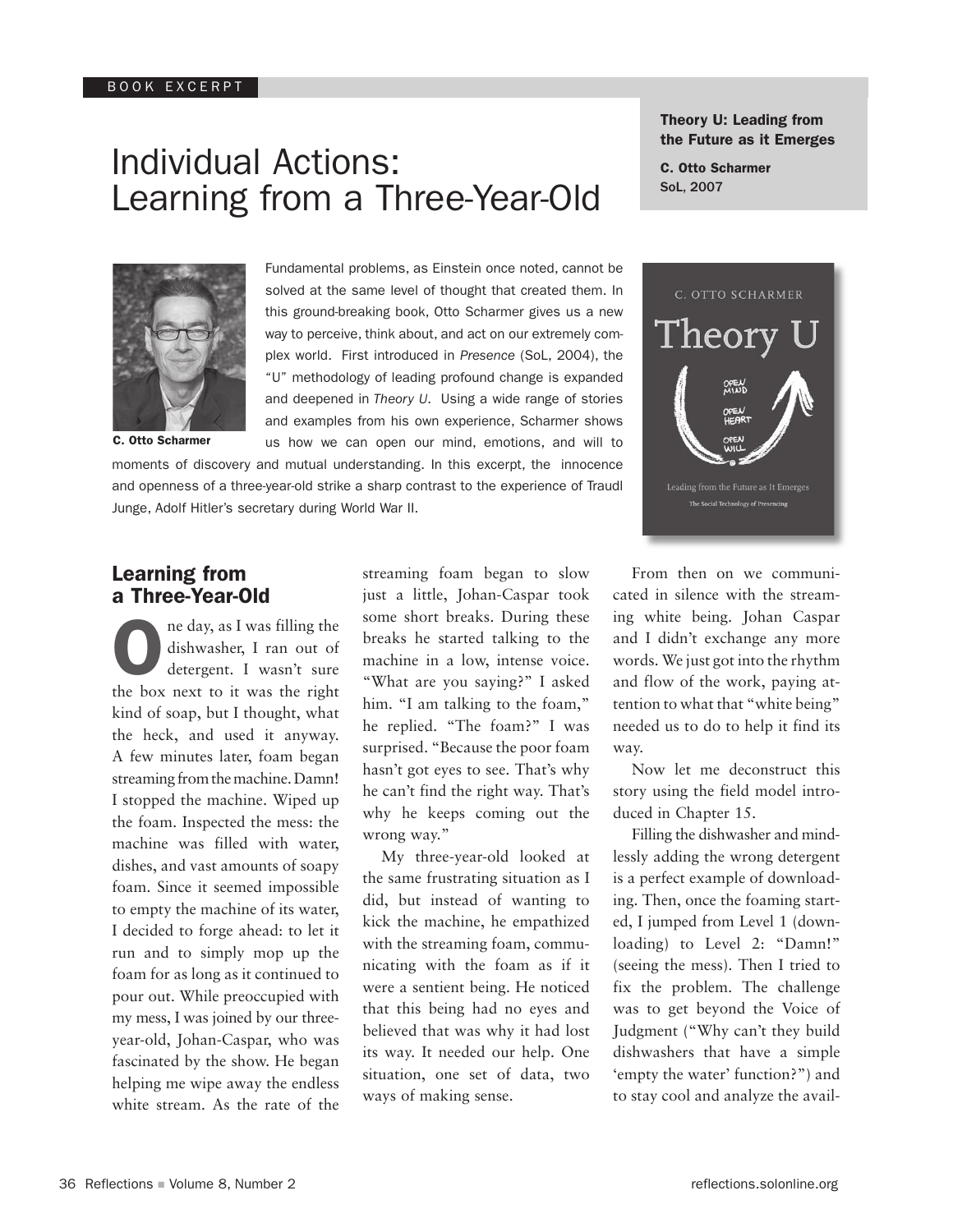able options. If I had continued on the path suggested by my Voice of Judgment, I would have found many more things to be irritated about and probably would have kicked the machine. That course of action would have taken me straight into the space of antiemergence: the cycle of denial and destruction. First you kick the machine, and then . . . well, we all know the story: the cycle of denial and destruction is filled with feedback loops that reinforce the destructive behavior.

That didn't happen because Johan Caspar entered the plane at a different level, Field 3 (he tuned in to what he saw as an evolving being, and then he started interacting with it). So he taught me to stop kicking and start diving in and feeling from inside. And finally, when we found a rhythm and flow of working together, no more words were needed. We knew what needed to be done and carried it out easily (illustrating, in a nutshell, Level 4).

There are three points about this story that I would like to highlight. One, mindfulness and presence can happen anytime, anywhere, in the midst of our everyday life. It doesn't require us to travel to the moon and back (although for some that has actually been the way into this experience). What it requires is an inward shift of attention.

Two, the greater the pressure of the external challenge (the bigger the mess in front of me), the more natural it feels to enter the dark space of absencing (kicking the machine), which I will explain in more detail below.

Three, the point of moving into Fields 3 and 4 is to stop interacting with objects and start dealing with everything we work and interact with as if it were a sentient being that we can directly connect to from within (the foam without eyes).

# The Theater Stage and the Collective Field

I still remember the amazing feeling of performing my first major role in a stage play at the age of about fourteen. You do everything you can to prepare, and you've memorized all your lines and stage cues. Then it's time for the opening scene. The curtain is about to rise. The voices of the audience grow softer. Suddenly you feel as if the earth stops turning. Everything, all the months of preparation, shrinks into a little heap of desperation and nothingness. It all vanishes. You forget everything you ever learned. You are frightened. You are alone. Driven more by desperation than aspiration, you hang in there. Not because you are courageous, more because it's now too late to run away (a thought that briefly crosses your mind). Then, before you fully realize it, you see the curtain rising. Too late. No more escape. Time stops.

The colored theater lights blind you and wrap you in an unfamiliar sphere of hot attention and energy. As if in slow motion, you stumble into the first movements, words, sentences, and gestures. You are just getting into it when you suddenly notice that you are not alone. Another "being" seems to be communicating intimately with you. It is the audience. Their attention creates a holding space for you – a place that guides you. You feel it with every fiber of your body. You're now in a place that is watching and communicating with you. And it nourishes you with an energy you have never tasted before. A place that connects your source and being. Your place.

In this example, I, as the actor, approach the stage in the mode of downloading, having memorized all 820 of the lines that Shakespeare's Prospero had to speak. Then on stage, as the curtain rises, the resistance shows up as fear: fear of failure, fear of getting stuck, fear of not being able to remember a single line in front of three hundred people. In a mixture of desperation and courage, I stumble across a threshold and simply start moving. After the first few habitual moves my carefully prepared actions move from Fields 1 and 2 to Fields 3 and 4 – that is, I enter a flow of deepening/deepened presence and emergence.

What makes that possible? A collective holding space: an audience of three hundred loving parents and friends, sitting there with their minds and hearts wide open, fully present to and in awe of their children's performance.

In this example, the resistance (fear) appears right at the begin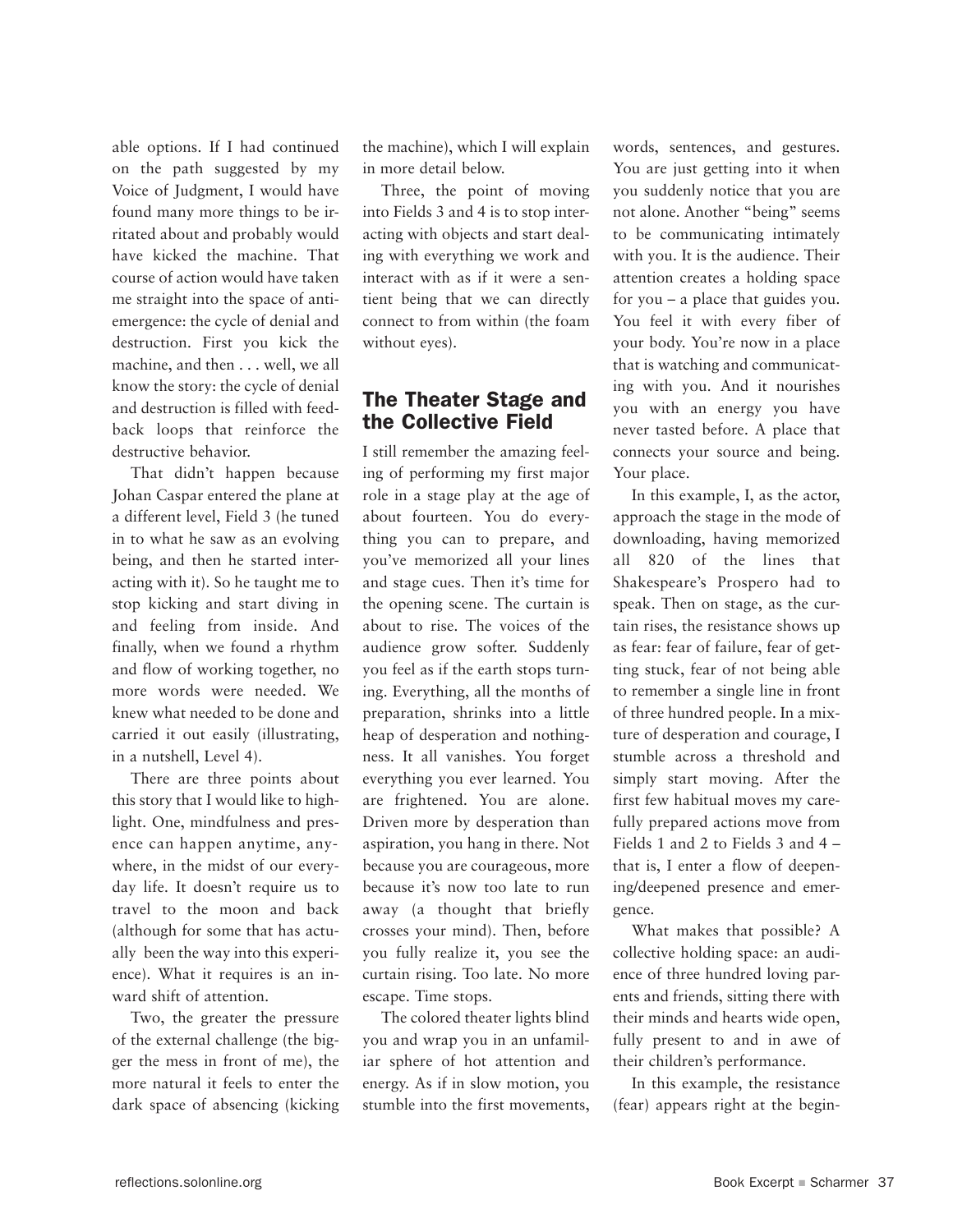ning. It is followed by dropping into a deeper flow through the collective holding space provided by the loving audience. The collective holding space makes the shadow space of antiemergence disappear. Collective forces can free us or, as in the following story, keep us locked into the social space of antiemergence.

# Hitler's Secretary

Traudl Junge was a simple, humble woman from rural Germany who lost her father early and whose difficult financial situation prevented her from pursuing the artistic career she longed for. More by accident than not, she went to Berlin, got a job through an uncle, and soon stumbled into a typing contest, which she won. Before long she was interviewing with a soft-spoken, friendly uncle type who was looking for a new private secretary. His name was Adolf Hitler, and he hired her to take occasional dictation.

At the end of the war, when Hitler committed suicide in his Führerbunker, she returned to the outside, to the real world – a world that lay in ashes and ruins.

She tried to flee to southern Germany but was captured by the Russians in Berlin. Because she had never been a member of the German Nazi Party, she was released and settled in Munich. Soon thereafter she came across the gravestone of Die Weisse Rose (The White Rose), a small Munichbased group of German resisters who had all been killed by the Nazis. She looked at the inscription and was shocked to see that all the main figures of Die Weisse Rose had been born in the same year she was: 1920. At that moment of seeing she realized that for her and for her generation there was no hiding behind excuses. The Weisse Rose figures were the same age she was, and the difference between them was that each of them had made a conscious choice in their lives, a choice that she had never made. She realized that whatever she had done and participated in was ultimately her full personal responsibility – there was no hiding behind the collective fate of her generation. She gave no interviews until shortly before her death, when she spoke to André Heller, a well-known Austrian artist. A few days before the interview was aired, she told him that only now, fifty years later, could she finally begin to forgive herself. On the day after the interview aired, she passed away.<sup>1</sup> What makes her account of the final weeks in Hitler's bunker so intriguing is the preciseness and clarity of her descriptions. Her mind and memory seemed to work like a supersharp camera. She remembered countless events in great detail. At the same time she was also a gifted second-order observer: she was cognizant of gaps in her memory when she couldn't retrieve exact images or experiences.

Here is how Traudl Junge describes the bizarre company inside Hitler's bunker. They were deep down inside the elevenmeter-thick walls of the bunker, with bombs dropping to the left and right and on top of them. The Red Army was only a few roadblocks away. Hitler's army had collapsed, gone from occupying nearly all of Europe to total defeat. Yet, despite all the "disconfirming data" around them, all the bombs that were being dropped right on top of them, some people inside the bunker were holding on to their hopes and fantasies. They were clinging to their old mental models, unable to let reality sink in. The bombs being dropped onto them were not powerful enough to get the message to penetrate through the thick walls of their minds. Pondering why she didn't simply leave after even Hitler had suggested that she do so, she said, "I was afraid to leave the security of the bunker."

That's what the power of blinding (not seeing) and entrenching (desensing) is about: it keeps us inside the thick walls of our own bunkers so that we are unable to connect with what's really going on outside. Still, her staying is somewhat incomprehensible. What was the real mechanism that kept her locked inside the bunker?

One way to make sense of this puzzle is to imagine that she got stuck in the shadowspace of antiemergence, which froze her deeper resources of intelligence (open mind, heart, will). She lost the connection to her authentic self and ended up participating in the practices of antiemergence (see figure).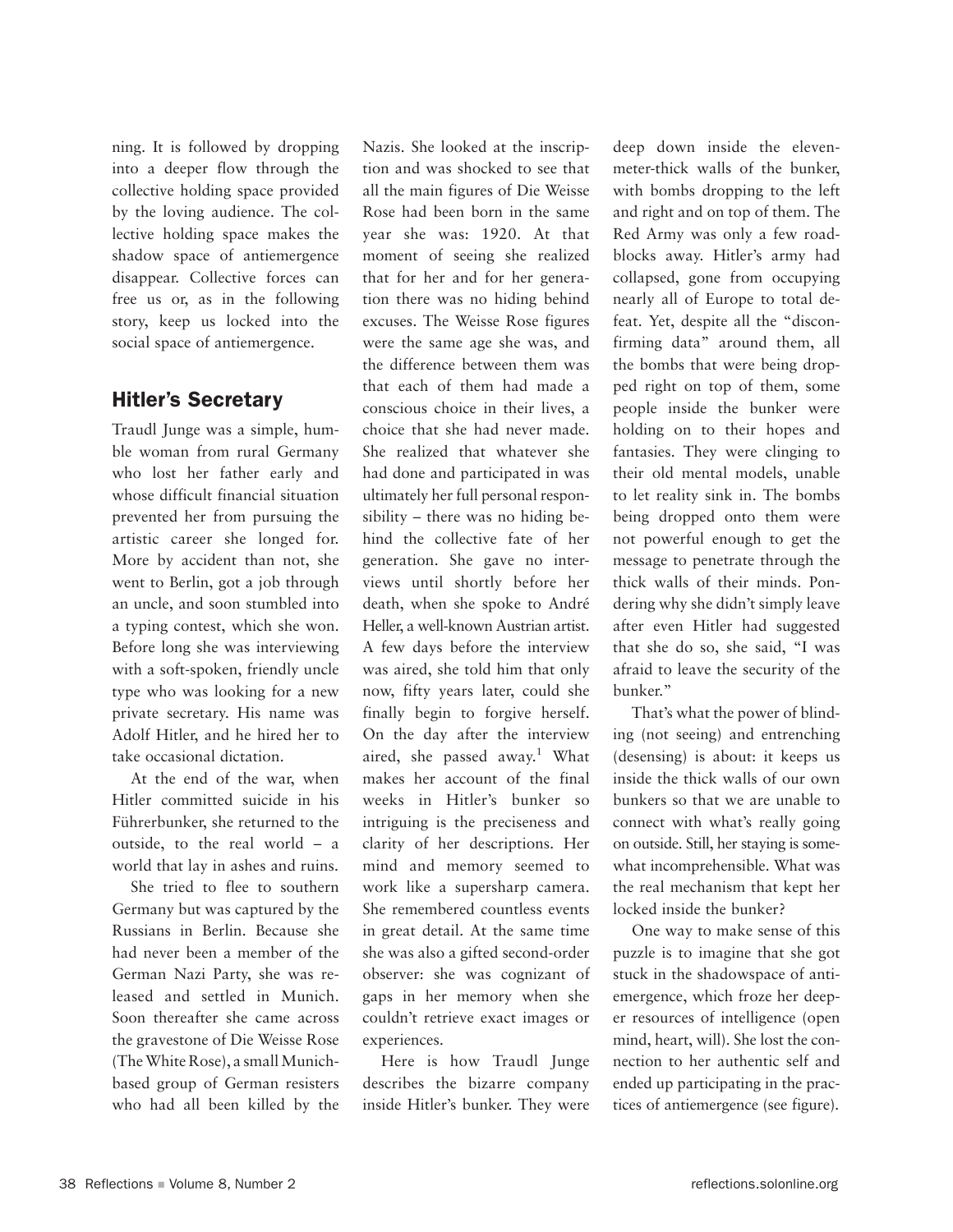Downloading: Traudl Junge described in great detail how life inside the bunker continued, as if the people were automatons. As daily and even special rituals such as the tea ceremony or the wedding between Hitler and Eva Braun (two days before his suicide) continued, they grew into hollow procedures of an absurd disconnect.

Blinding, or not seeing: "I was walled in and separated from the information that I needed to understand what was going on," said Traudl Junge. "First when I got there, I thought that I had arrived at the source of information. But later I realized that I had been in the [system's] blind spot."

Entrenching and desensing: During the final years of the war, Hitler always traveled on a special train with curtains closed so he wouldn't see the war's destruction. When he arrived back at the main train station in Berlin, his driver was instructed to take a route that would expose Hitler to the least destruction. He didn't want any flowers in the bunker because he "didn't want to be around corpses." How ironic. The man whose acts caused the deaths of 55 million people didn't want to be near flowers that were dying.

Absencing: Traudl Junge had the most trouble recalling those final days in the bunker. Her otherwise supersharp camera memory appeared to have black holes when it came to remembering her feelings and emotions during those last days. It is as if these emotions were erased – or deeply frozen inside her experiential body. She described acting like a mindless automaton in her day-to-day routine – disconnected not only from the catastrophic events unfolding outside but also from her real self: "We functioned like automatons, I cannot remember any feelings, it was like an in-between state where I was no longer myself."

Self-deluding: This is a total disconnect between one's images of the unfolding future and reality. Traudl Junge described many meetings and turnaround strategies that all went nowhere because they were grounded in such illusory assumptions. They only deepened the abyss between the world inside the bunker and the course of events outside. "We were so separated from what was really going on outside," reflected Junge, "that we had no idea how the world would continue to unfold."

Aborting: Just as prototyping is about creating microcosms of a future life, aborting is about terminating and killing future life. In the bunker this involved killing first the dog, on whom the cyanide was tested, then all the children, as well as many others, who committed suicide prior to the final victory of the Red Army.

Annihilating: After Hitler killed himself, Traudl Junge said that the remaining characters sat together like a group of lifeless puppets that had just lost their puppeteer.

The group around Hitler was trapped in a space of social antiemergence that revolves around

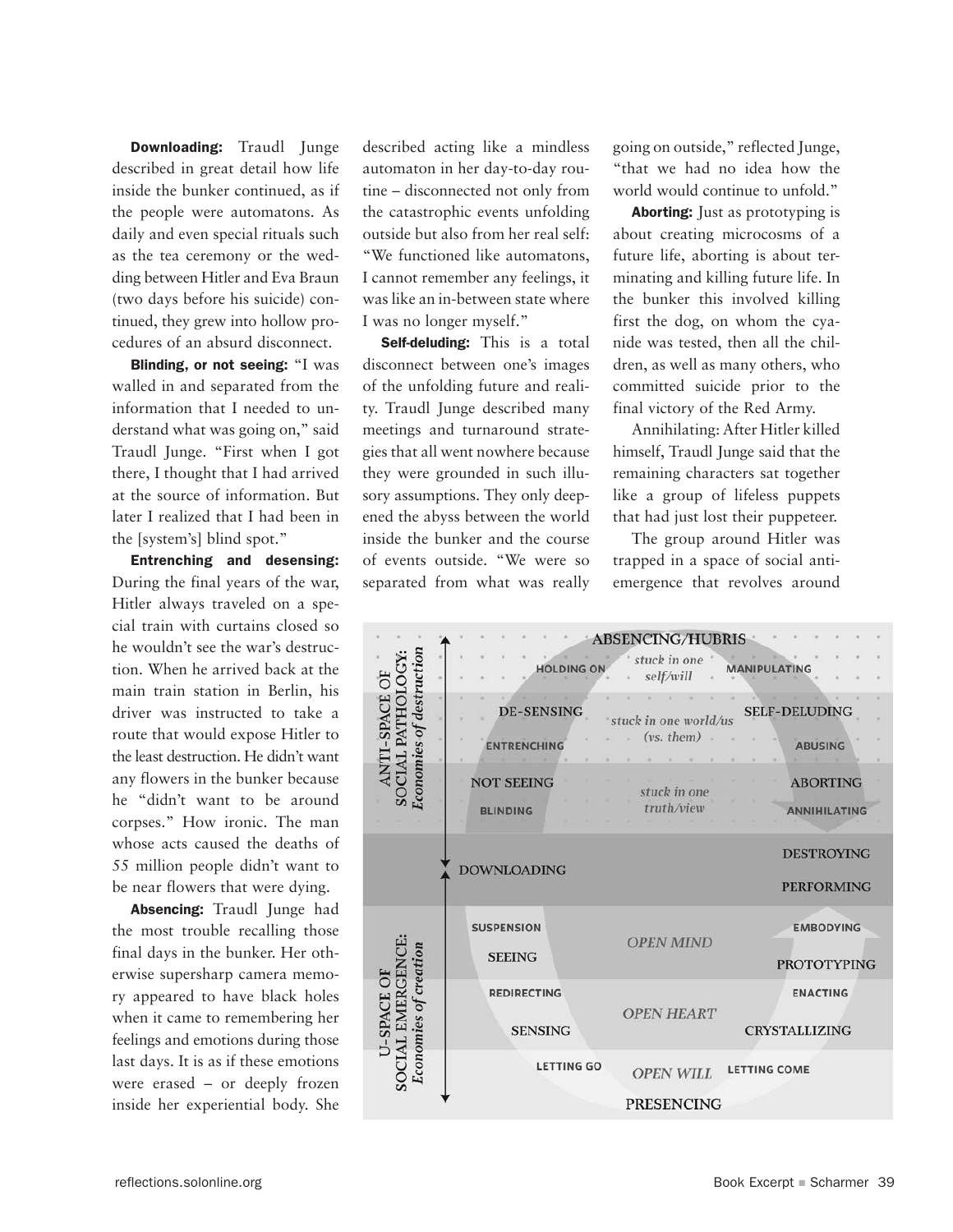downloading, blinding, desensing, absencing, self-deluding, aborting, and destruction. The figure depicts how this shadow space represents the antithesis of the U space of presencing.

Just as the U space of presencing spells out the economics of creation, the shadow space of absencing features the economics of destruction. Each cycle is based on self-reinforcing dynamics. The U space of social emergence is based on the power of activating the instruments of the open mind, open heart, and open will. By contrast, the shadow space of social pathology is based on the dynamics of being stuck in one Truth (rigid ideology), one center or collective (arrogance, hate), and one will (fanaticism and violence) – in short, the space of absencing exhibits all the key features of fundamentalism.

For Traudl Junge, one puzzling question remained: Why didn't I leave?

She didn't leave the bunker because she was caught in a deadly pattern of absencing. The dynamics she was wrestling with are now back in business. Because these destructive dynamics are alive and well, we need a clearer understanding of the process and practices through which the pathological space of social destruction comes into being. That space appears to manifest when human systems face high-stakes situations in which the relationship to their open mind, heart, and will is cut off and frozen out.

The figure sums up the individual dimensions of the U:

• Most people on Earth have plenty of experiences across all four levels. When first confronted with the U, many people say: Yes, I do know Level 1 and 2, I do know downloading and seeing, but I am not sure that I know Level 3 and 4, sensing and presencing. But then, on consideration and after going deeper into their life's and work's journey, most people find the hidden gold of their various threshold experiences relatively quickly.

• The movement from Level 1, downloading to the bottom or the deeper levels of the U, can happen in any situation: when doing a four-week meditation retreat or when messing up the dishwasher in your home kitchen.

• Being in the presence of people who operate from the deeper levels can help a lot. In some cases, that can be a three-year-old. In other cases, this wisdom awareness happens some other way, through someone else. Sometimes we call that leadership.

• If you happen to connect to a source once, it isn't good enough. Most people did that already (often without fully noticing). The issue is how to stay connected, how to sustain that connection. Because if you do not, you may be in danger of freezing that single experience into something rigid that catapults you into the antispace of social pathology (one Truth, one Us, one Will). Which brings us to our next point.

• We can flip or revert from the social space of deep emergence into the dark space of antiemergence anytime, anywhere. It can happen whenever we lose our full attention and wakefulness and our firm grounding in a selfless or serving intent. It's easy to see how Hitler's secretary got sucked into a system that finally had her holding on to the informational blind spot behind eleven-meter-thick walls. That's easy to recognize. But isn't that same thing happening to each of us day to day, moment to moment? Aren't we also seduced by situations and systems that take advantage of our not being fully awake, not being fully intentional? As with Traudl Junge, the system hits us right in our blind spot.

So how can we sustain the connection to source? By being and staying awake.

Thinking is an enormously powerful process – one that usually remains untapped, unused and unrecognized. Our thinking creates the world! But instead of discovering the creative power of real thinking, we are socialized into patterns of downloading that relate to real thinking like the shadows inside Plato's cave relate to the actual reality and the sun outside.

The power of this metaprocess of thinking is frozen into fixed forms and shadows in Field 1 (downloading); begins to wake up when we begin to connect with what is really going on outside (Field 2: seeing); begins to get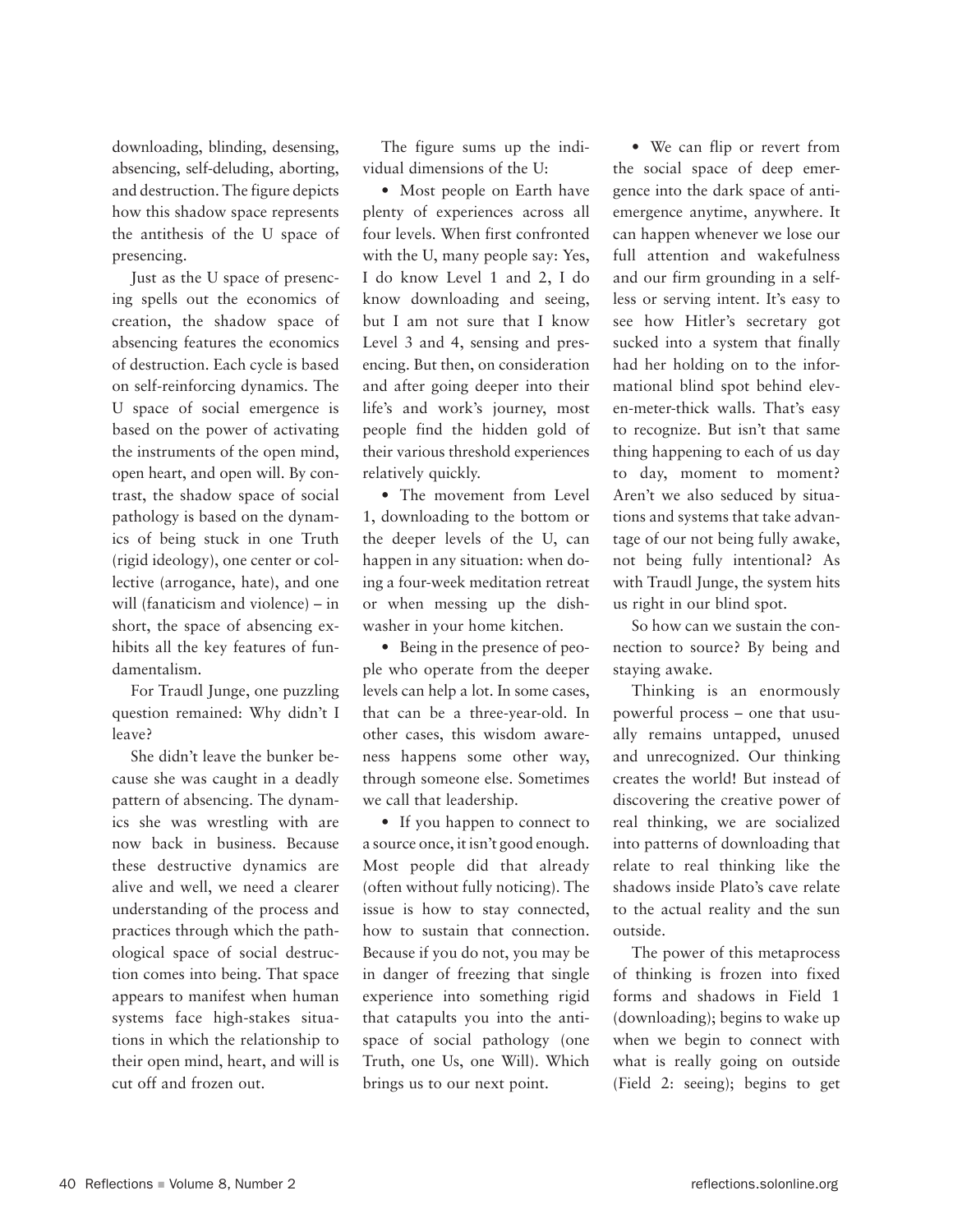wings that take us out of the prisons of our own mental models when we begin to connect with the others around us and with what the situation looks and feels like to them (Field 3: sensing); and finally turns into the source of fire. In its essence, real thinking is pure fire. The fire of creation. The fire we can tap into when we begin to connect with the fourth field.

**ABOUT THE AUTHOR CENTRAL CENTRAL CENTRAL CENTRAL CENTRAL CENTRAL CENTRAL CENTRAL CENTRAL CONSULTABLY CONSULTABLY CONSULTABLY AND CONSULTABLY CONSULTABLY CONSULTABLY CONSULTABLY CONSULTABLY CONSULTABLY CONSULTABLY CONSULT** Dr. C. Otto Scharmer is a Senior Lecturer at MIT and the founding chair of ELIAS (Emerging Leaders for Innovation Across Sectors), a program linking twenty leading global institutions from business, government, and civil society in order to prototype profound system innovations for a more sustainable world. He is also a visiting professor at the Center for Innovation and Knowledge Research, Helsinki School of Economics, and the founding chair of the Presencing Institute. Scharmer has consulted with global companies, international institutions, and crosssector change initiatives in North America, Europe, Asia, and Africa. He has co-designed and delivered award-winning leadership programs for client organizations including DaimlerChrysler, PricewaterhouseCoopers, and Fujitsu. He is the author of numerous articles and books, including *Presence: An Exploration of Profound Change in People, Organizations and Society,* co-authored with Peter Senge, Joseph Jaworski, and Betty Sue Flowers. More information about Scharmer and his work can be found at *www.solonline.org/theoryu* or *www.ottoscharmer.com*. *scharmer@mit.edu*